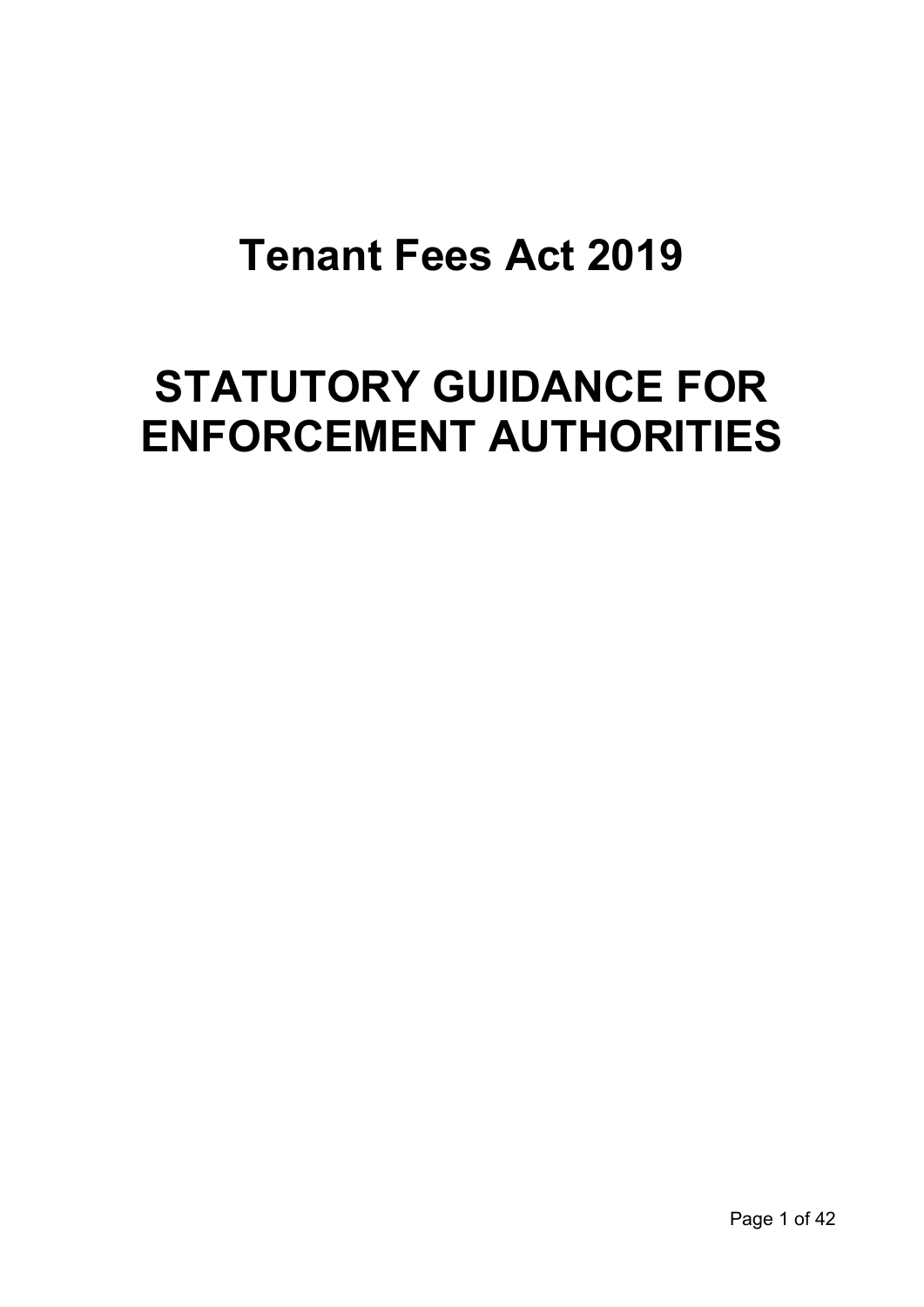# **Contents**

| 1. |                                                                               |  |
|----|-------------------------------------------------------------------------------|--|
| 2. |                                                                               |  |
|    |                                                                               |  |
|    | 2.2                                                                           |  |
|    |                                                                               |  |
|    |                                                                               |  |
|    |                                                                               |  |
| 3. |                                                                               |  |
|    |                                                                               |  |
|    |                                                                               |  |
|    |                                                                               |  |
|    |                                                                               |  |
|    |                                                                               |  |
|    |                                                                               |  |
|    |                                                                               |  |
|    |                                                                               |  |
|    |                                                                               |  |
|    | 6.2 Offences - Determine whether to prosecute or impose a financial penalty18 |  |
|    |                                                                               |  |
|    |                                                                               |  |
|    |                                                                               |  |
|    |                                                                               |  |
|    |                                                                               |  |
|    |                                                                               |  |
|    | 6.9 Discharging duties and interacting with other enforcement authorities26   |  |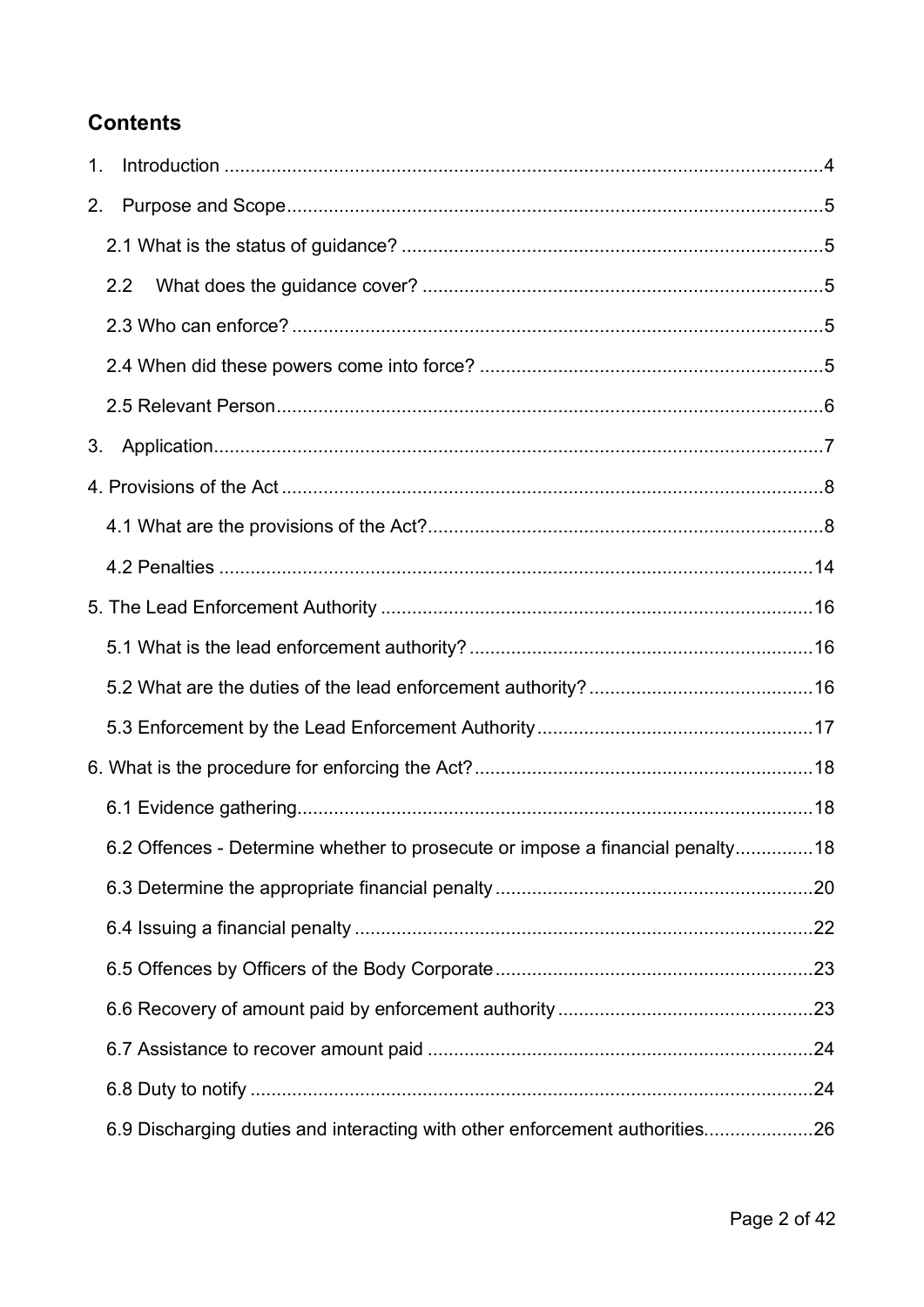| 7.2 Can a landlord or letting agent appeal a request to repay a prohibited payment,<br>holding deposit or amount paid by a relevant person under a prohibited contract? 27 |  |
|----------------------------------------------------------------------------------------------------------------------------------------------------------------------------|--|
|                                                                                                                                                                            |  |
|                                                                                                                                                                            |  |
|                                                                                                                                                                            |  |
|                                                                                                                                                                            |  |
|                                                                                                                                                                            |  |
|                                                                                                                                                                            |  |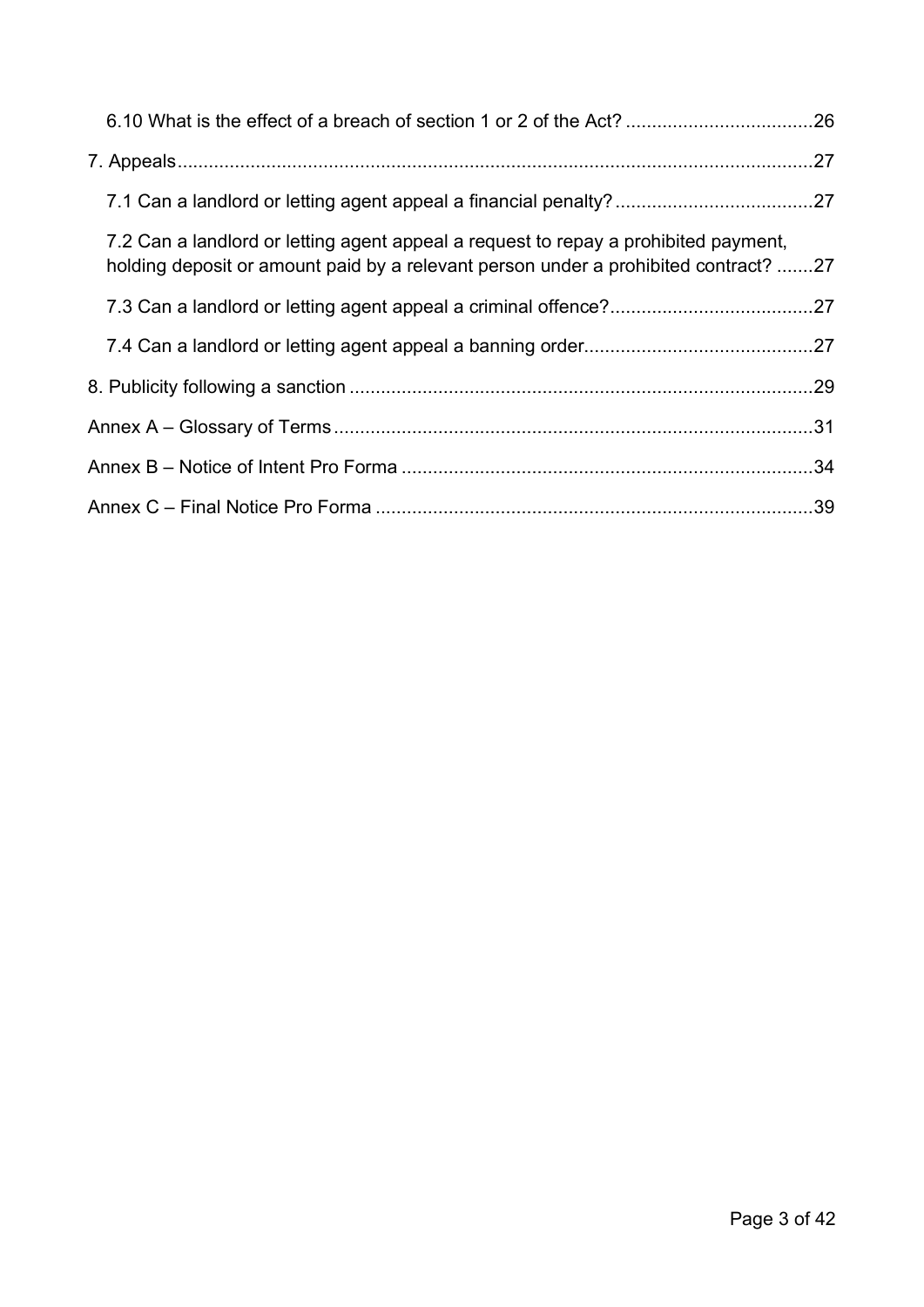# <span id="page-3-0"></span>**1. Introduction**

This document has been prepared as a guide for enforcement authorities to help them understand how to use their new powers to enforce the Tenant Fees Act 2019 (the "Act").

The Government wants a fair private rental market where services are paid for by the person that contracts them. This is what the Tenant Fees Act 2019 helps to achieve.

Significant progress has been made in recent years to improve property standards, professionalise the sector, strengthen consumer protection for tenants and tackle rogue landlords and letting agents. The legal framework underpinning the private rented sector ("PRS") aims to build a fair and robust sector that protects tenants, supports landlords and empowers local authorities.

The Tenant Fees Act 2019 should be considered alongside other legislation that gives local authorities the power to protect tenants and tackle poor practice by landlords and letting agents. Other relevant legislation includes the Housing Act 2004; client money protection regulations; The Client Money Protection Schemes for Property Agents (Approval and Designation of Schemes) Regulations 2018 S.I. 2018/751, The Client Money Protection Schemes for Property Agents (Requirement to Belong to a Scheme etc.) Regulations 2019; the Enterprise and Regulatory Reform Act 2013; the Consumer Rights Act 2015 and the Housing and Planning Act 2016, that give local authorities the power to protect tenants and to tackle poor practice by landlords and letting agents.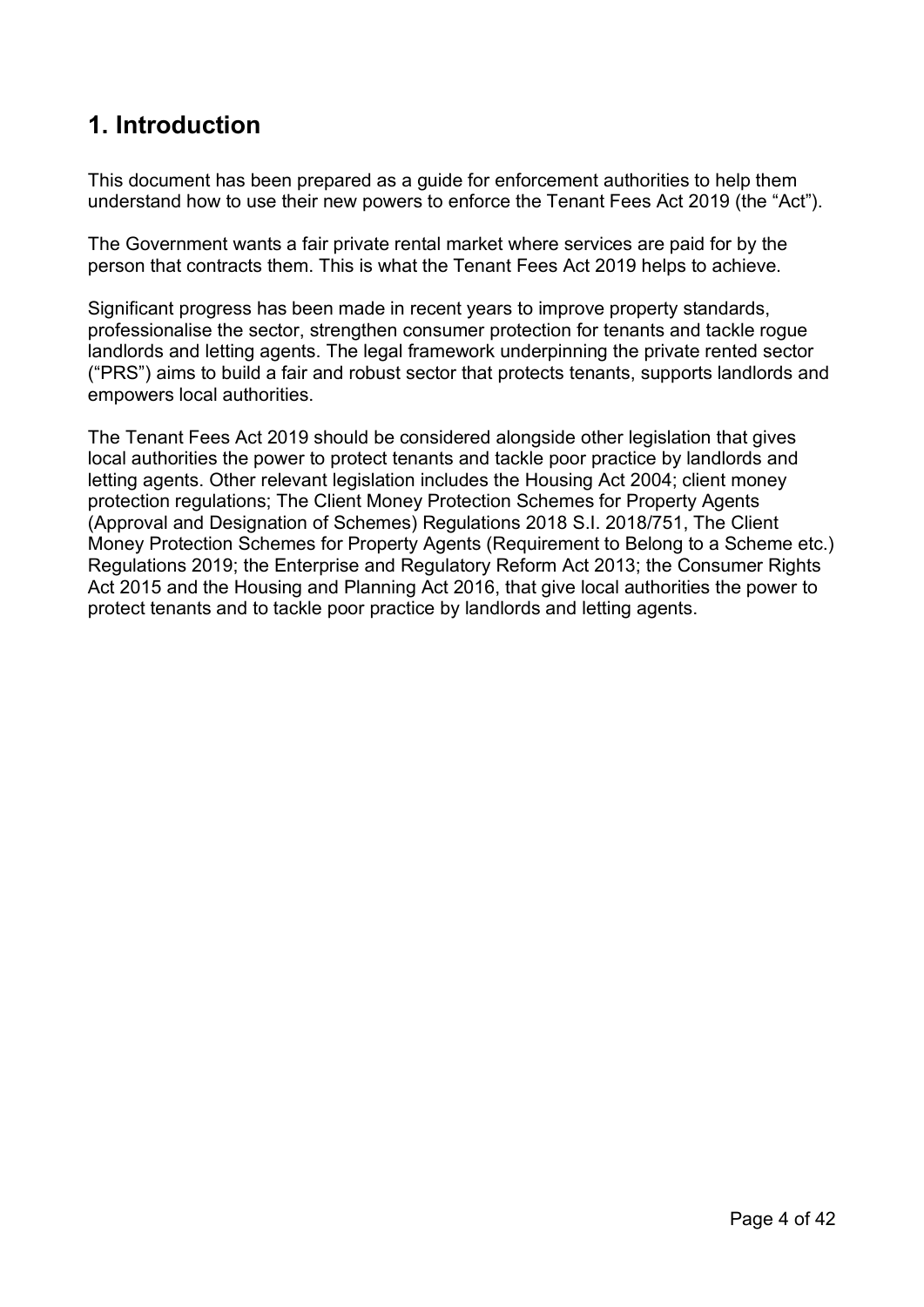# <span id="page-4-0"></span>**2. Purpose and Scope**

# <span id="page-4-1"></span>*2.1 What is the status of this guidance?*

Local authorities that carry out enforcement activity under the Tenant Fees Act 2019 must have regard to this guidance. It should be read alongside the Tenant Fees Act 2019.

Further information on the provisions of the Tenant Fees Act 2019 can be found in the consumer guidance at: [https://www.gov.uk/government/collections/tenant-fees-act.](https://www.gov.uk/government/collections/tenant-fees-act)

Where the words "must" or "shall" are used, this means the guidance reflects a statutory requirement. Where the words "may" or "should" are used, this means that a course of action is recommended or advised, but it is not mandatory.

# <span id="page-4-2"></span>*2.2 What does the guidance cover?*

This guidance covers the Tenant Fees Act 2019, changes to Section 83 and 87 of the Consumer Rights Act 2015, changes to Section 85 of the Enterprise and Regulatory Reform Act 2013, Article 7 of the Redress Schemes for Letting Agency Work and Property Management work (requirement to belong to a scheme etc (England) Order 2014 and changes to Section 135 of the Housing and Planning Act 2016. The Government has issued separate guidance on letting agents' duties to provide client money protection at: [https://www.gov.uk/government/publications/mandatory-client-money-protection.](https://www.gov.uk/government/publications/mandatory-client-money-protection)

Government has produced separate guidance for tenants, landlords and letting agents to help consumers understand how the Act affects them.

# <span id="page-4-3"></span>*2.3 Who can enforce?*

In the Act, "enforcement authority" means either a local weights and measures authority in England, or a district council that is not a local weights and measures authority:

- a) Local weights and measures authorities ("Trading Standards") it is the **duty** of every local weights and measures authority in England to enforce in its area:
	- Section 1 (prohibitions applying to landlords).
	- Section 2 (prohibitions applying to letting agents), and
	- Schedule 2 (treatment of holding deposits).
- b) District councils a district council that is not a local weights and measures authority **may enforce** sections 1, and 2, and Schedule 2.
- c) The lead enforcement authority the lead enforcement authority **has the power** to take steps to enforce the relevant letting agent legislation where necessary or expedient to do so (further information is in section 5 of this guidance).

## <span id="page-4-4"></span>*2.4 When did these powers come into force?*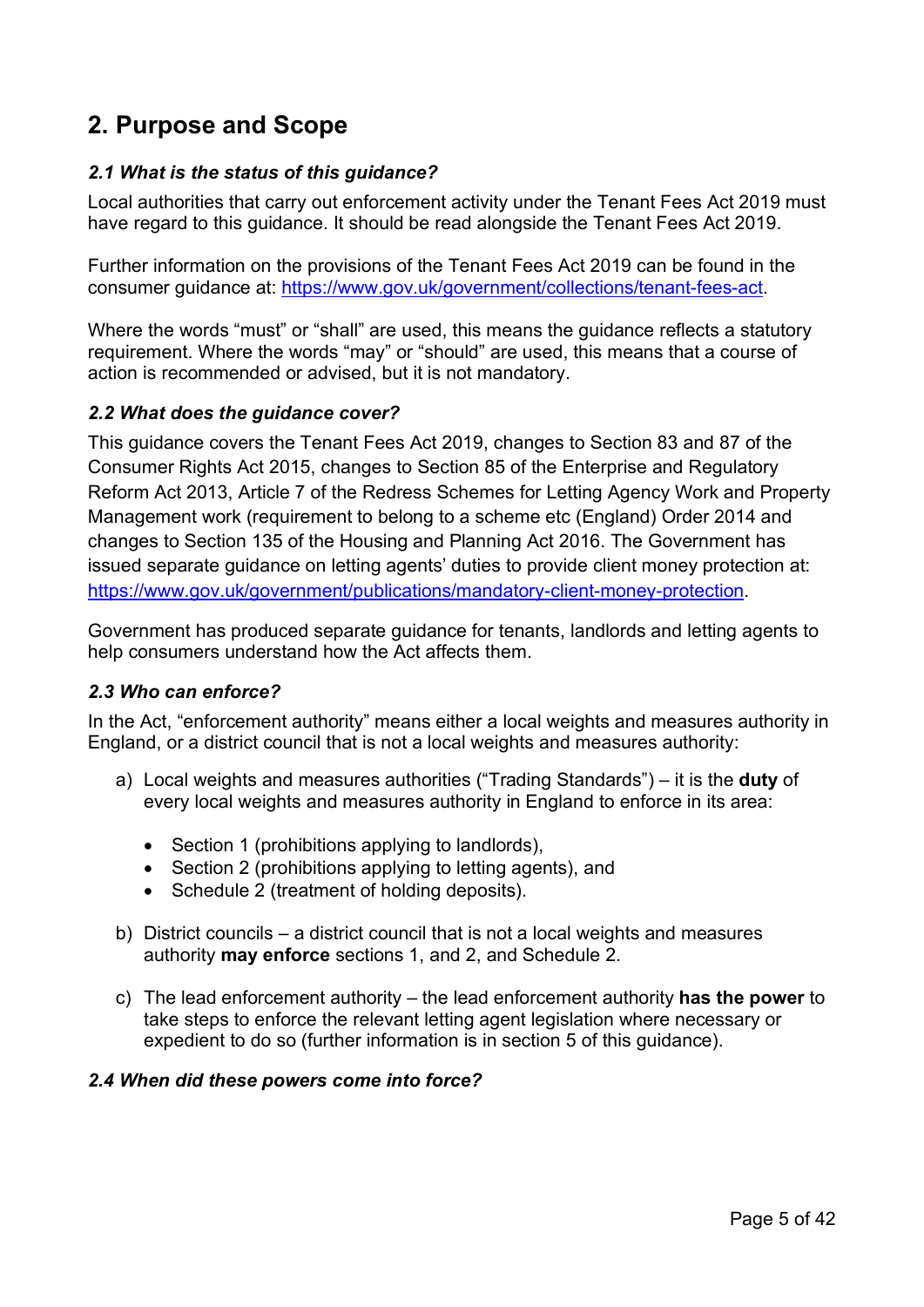As of **1 June 2020**, the ban applies to all applicable tenancies regardless of when they were entered into.

Transitional period – The Act allowed a transitional period of one year from 1 June 2019 for tenancy agreements that were entered into before commencement of the Act ("precommencement tenancies"). Pre-commencement tenancies are:

a) Tenancies entered into (signed) before the commencement date; and

b) Statutory periodic tenancies that arose during the year after commencement. For the first year after commencement the prohibitions in sections 1 & 2 of the Act did not apply to pre-commencement tenancies. From 1 June 2020, the Act applies to all applicable tenancy agreements regardless of the date when the agreement was entered into. Any term that is prohibited by the Act in a tenancy agreement entered into prior to the commencement date 1 June 2019 will cease to be binding on the tenant and any enforcement of the term by a landlord or agent will be prohibited . Where a landlord accepts a payment under such a term and does not return it to the tenant within 28 days, this is a prohibited payment.

*Example:* a tenancy agreement that was signed before 1 June 2019 and has a clause that requires the tenant to pay a fee to renew a fixed-term agreement. This term was valid between 1 June 2019 and 31 May 2020, but this clause will not be binding on the tenant from 1 June 2020.

. Landlords are not required to repay any tenancy deposit that exceeds the cap until a precommencement tenancy ends. The end of a tenancy includes when a new fixed term tenancy is agreed or the tenancy comes to an end.

## <span id="page-5-0"></span>*2.5 Relevant Person*

For the purposes of the Act and this guidance a "relevant person" is a tenant or a person acting on behalf of a tenant, or who has guaranteed the payment of rent by a tenant but does not include:

- a) A local housing authority within the meaning of the Housing Act 1985 (see section 1 of that Act),
- b) The Greater London Authority, or
- c) A person acting on behalf of an authority within paragraph (a) or the Greater London Authority.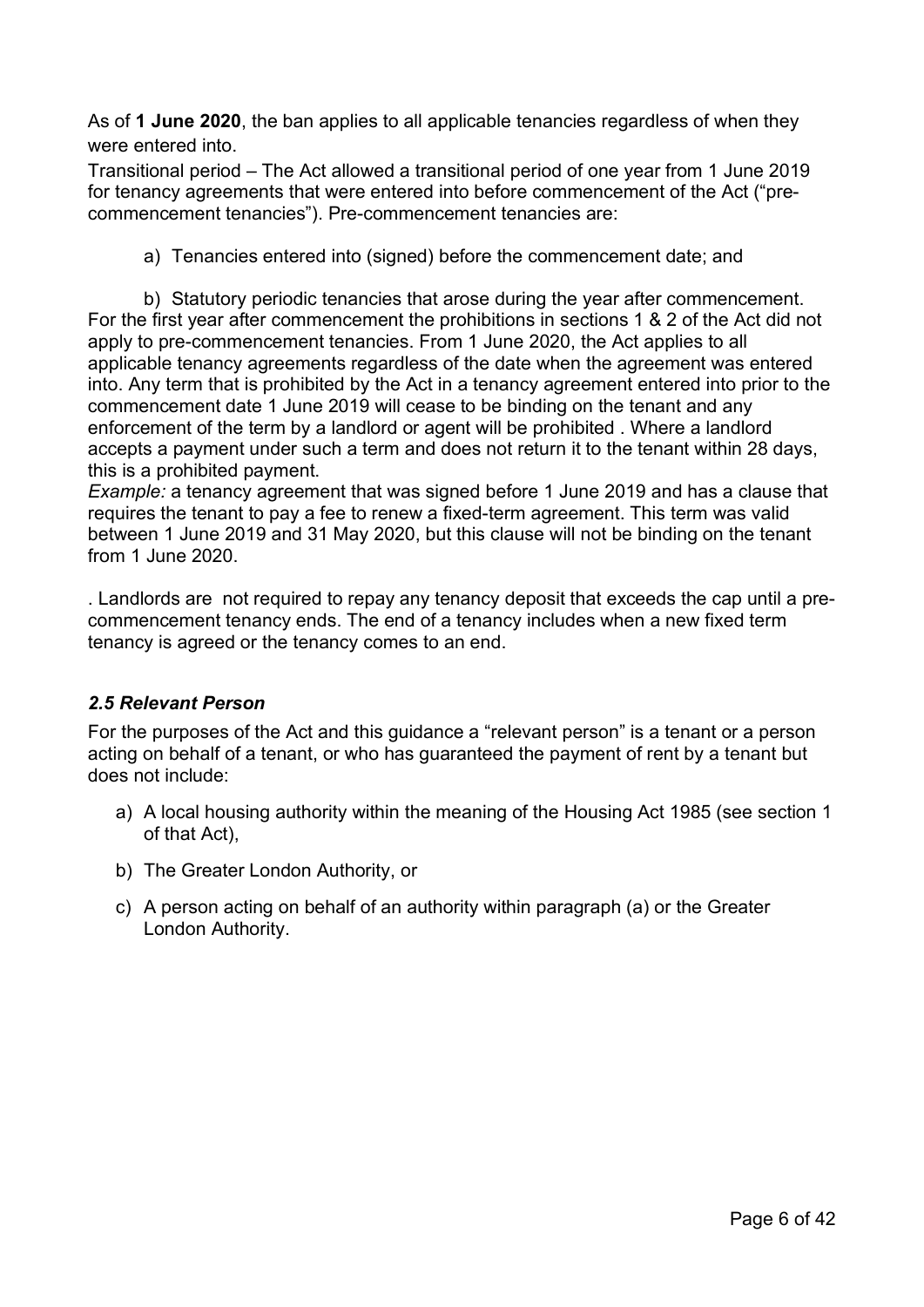# <span id="page-6-0"></span>**3. Application**

The Act applies to [Assured Shorthold Tenancies \("ASTs"\),](http://www.legislation.gov.uk/ukpga/1988/50/contents/england) student accommodation and licenses to occupy housing, in England only. The Act covers licences to occupy housing, to ensure that lodgers or tenants of houses in multiple occupation ("HMOs") also cannot be charged fees. A licence to occupy housing is a personal permission for someone to occupy housing. It does not give the licensee a legal interest in or control of the housing and includes those licenses issued by resident landlords but does not include a license to occupy housing for a holiday (short term holiday lets).

In addition, the Act applies to housing associations and local authorities, where they are letting an AST in the private rented sector.

The Act does not apply to long leases, as defined in Chapter 1 of Part 1 of the Leasehold Reform, Housing and Urban Development Act 1993. Nor does it apply to shared ownership leases as defined by section 7(7) of the Leasehold Reform, Housing and Urban Development Act 1993, where the tenant's total share (within the meaning given by that section) is 100%.

Local housing authorities, the Greater London Authority or organisations acting on their behalf are excluded from the definition of relevant person under the Act and can continue to make payments in connection with a tenancy when acting on behalf of a tenant or guaranteeing their rent.

Certain licences to occupy housing are excluded from the Act and defined as an "excluded licence". An excluded licence is a licence to occupy housing which must be:

- a) arranged between the licensee and licensor with the assistance or advice of a registered charity or Community Interest Company (usually a registered Homeshare organisation) in connection with the grant, renewal or continuation of the licence;
- b) arranged in order to provide the licensor with companionship sometimes combined with care or assistance (but not financial assistance); and
- c) no rent or other consideration is provided other than the companionship sometimes combined with care or assistance (but not financial assistance) by the licensor for the accommodation, but they may receive payments from the licensee in respect of council tax, a utility, a communication service or a television licence.

This exclusion is intended to exclude certain charities that help facilitate home sharing arrangements in the private rented sector which have a social benefit. For example, the prevention of loneliness of the elderly. A national charity, Shared Lives Plus, provides membership to UK Homeshare organisations and a register of its members is available here: [https://homeshareuk.org/.](https://homeshareuk.org/) Further guidance on Homeshare can be sought from Shared Lives Plus. 4.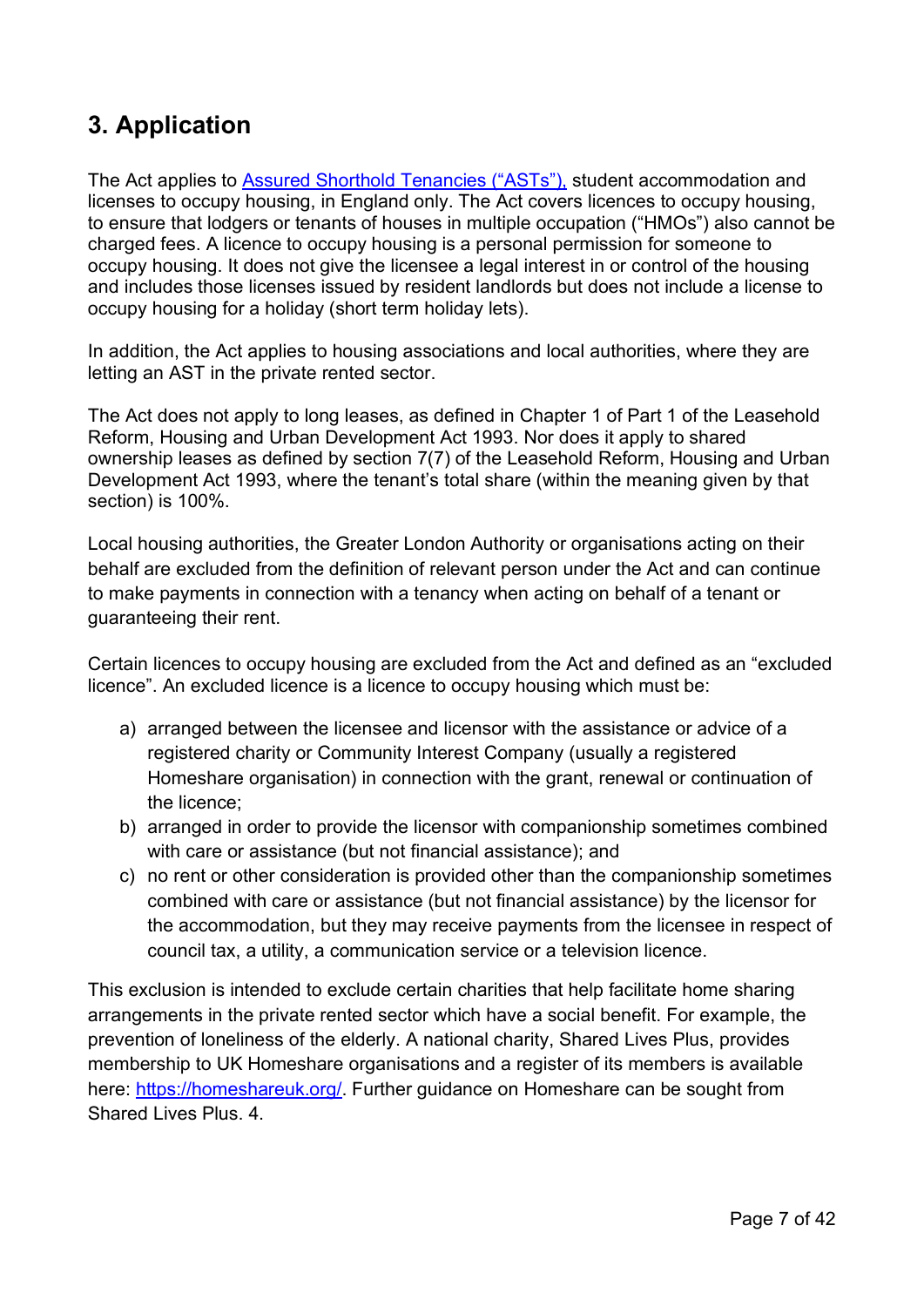# <span id="page-7-0"></span>**4. Provisions of the Act**

# <span id="page-7-1"></span>*4.1 What are the provisions of the Act?*

From 1 June 2019 landlords or agents will no longer be able to require tenants in the private rented sector in England, or any persons acting on behalf of a tenant or guaranteeing the rent, to make certain payments *in connection with a tenancy*. A definition of letting agent work is at Annex A of this guidance.

In the legislation "*in connection with a tenancy"* is defined as requirements:

- in consideration of, or in consideration of arranging for, the grant, renewal, continuance, variation, assignment, novation or termination of a tenancy;
- on entry into a tenancy agreement containing relevant provisions;
- pursuant to a provision of a tenancy agreement, or pursuant to an agreement relating to such a tenancy with a letting agent, which requires or purports to require the person to do any of those things in the event of an act or default of the person or if the tenancy is varied, assigned, novated or terminated; and
- as a result of an act or default related to the tenancy unless pursuant to, or for breach of, a tenancy agreement or other agreement; and
- in consideration of providing a reference for a former tenant.

In essence this covers any fee or charge related to a tenancy except for those expressly permitted in Schedule 1 of the Act. Any such payment will be a prohibited payment under the Act.

A landlord or agent must not require a tenant to make payments or enter a contract for the provision of a service or a contract of insurance with a third party or require a tenant to make a loan.

An agent who provides a service to a tenant, and as part of that service finds a house to rent, which the tenant then rents, is not caught by the ban provided that the agent does not also work for the landlord of the house the tenant is seeking to rent. This is the case even if the agent does not act for the landlord for the specific property in question but works for the landlord more broadly. The agent is not permitted to charge fees if they do work for the landlord. For example, a relocation agent that finds a property to rent on behalf of a tenant but does not also work for the landlord of that property (or for any other property) can charge the tenant, by whom they have been contracted, fees.

The approach to implementing this policy has been to ban all fees except those expressly permitted in Schedule 1 of the Act.

The permitted payments are:

**a) the rent;**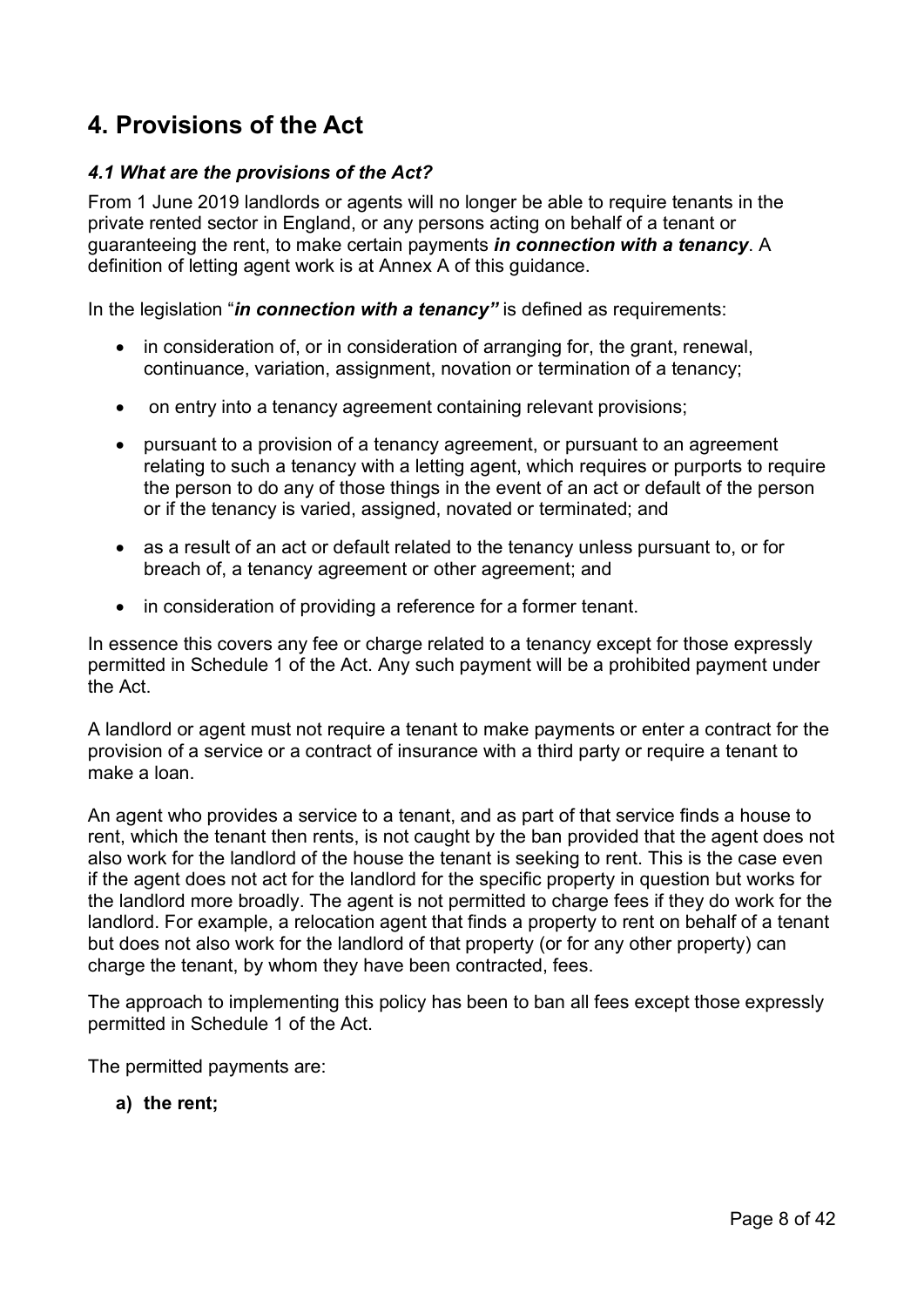The rent should be paid at regular and specified intervals. The amount charged should usually be equally split across the tenancy. In the first year of the tenancy, a landlord or agent must not charge the tenant more at the start of the tenancy as opposed to a later period. For example, if a landlord or agent requires a tenant to pay £800 in month one and £500 in month two onwards, the surplus of £300 in month one will be a prohibited payment.

Within the first year of a tenancy a landlord or agent cannot reduce the level of rent to be paid unless they have agreed this with the tenant after the tenancy has begun or under a rent review clause in the tenancy agreement, which allows for both a rent increase or decrease. A tenant can agree with a landlord or agent that they will pay a different level of rent in the second and subsequent years of the tenancy.

## **b) a refundable tenancy deposit capped at no more than five weeks' rent, where the annual rental income is below £50,000 and six weeks' rent for properties with an annual rental income of £50,000 or more;**

This is a refundable payment that a landlord or agent may ask a tenant to pay to be held as security for the performance of any obligations of the tenant or discharge of any liability arising under or in connection with the tenancy. A landlord or agent is not legally required to take a deposit. A landlord or agent must not ask for a deposit which is more than five weeks' rent for properties where the annual rental income is below £50,000. It is expected this will apply to the majority of tenancies.

For tenancies with an annual rental income of £50,000 or higher, a landlord or agent must not ask for a deposit which is more than six weeks rent. Properties with an annual income of £100,000 are not covered by the Act as they are not capable of being assured shorthold tenancies.

For example, where there are three tenants who are jointly liable for a total weekly rent of £240, the landlord or agent cannot ask each tenant to pay a tenancy deposit of up to five times the total weekly rent (5 x 240 = £1200). The maximum this group of tenants could be asked to pay as a tenancy deposit between them would be £1200. They may then choose to split this equally so that each person would pay £400.

Any deposit that a landlord or agent requests for an assured shorthold tenancy must be protected in one of the three Government backed tenancy deposit schemes within 30 days of them taking the payment. [1](#page-8-0) This is the tenant's money and a landlord or agent will need to provide evidence to substantiate the reasons for any deductions from the deposit at the end of the tenancy.

# **c) a refundable holding deposit (to reserve a property) capped at no more than one week's rent;**

<span id="page-8-0"></span><sup>1</sup> <https://www.gov.uk/tenancy-deposit-protection>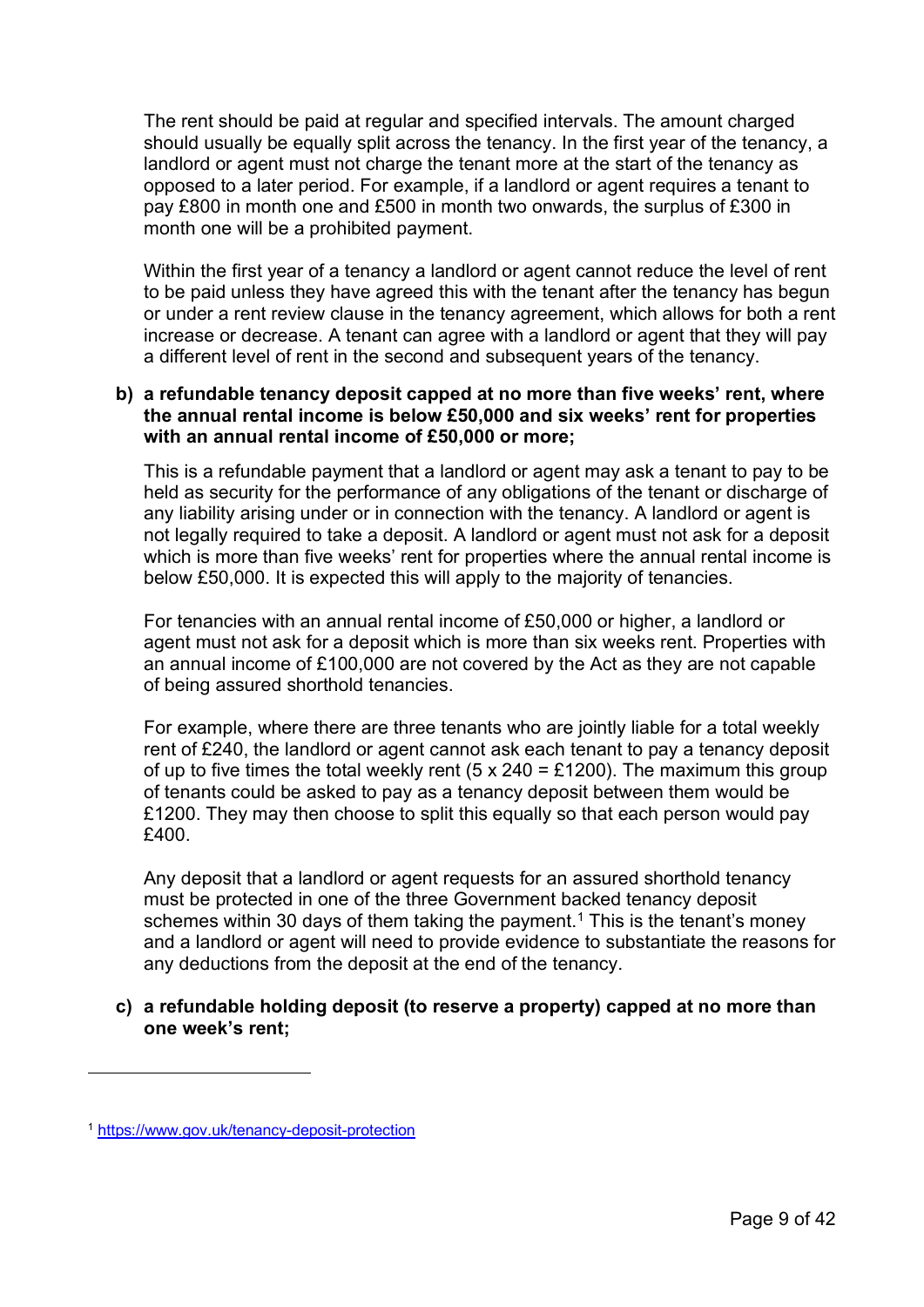A landlord or agent can ask a tenant to pay a holding deposit to demonstrate their commitment to rent the property whilst they undertake relevant reference checks. They cannot ask for a holding deposit which is more than one week's rent. If they do, any amount above one weeks' rent will be a prohibited payment (this cap is based on the total agreed rent for the property).

For example, if there are three tenants who are jointly liable for the agreed total weekly rent of £240, the landlord or agent cannot charge each tenant a £240 holding deposit. The maximum this group of tenants could be asked to pay as a holding deposit between them would be £240. They may then choose to split this equally so that each person would pay £80.

A landlord or agent must refund the holding deposit if the tenant signs a tenancy agreement with them or if they decide to pull out of the arrangement with the tenant or fail to enter a tenancy agreement before the agreed deadline. A landlord or agent can retain the holding deposit if the tenant fails a Right to Rent check, withdraws from the application process or if the landlord and agent take all reasonable steps to enter the tenancy but the tenant does not.

N.B. The deadline for agreement is the date by which agents/landlords and tenants should enter into a tenancy agreement after payment of the holding deposit. The default deadline for agreement is 15 days following the receipt of the holding deposit, but the landlord or agent may agree in writing a longer deadline with the tenant.

A landlord or agent is also entitled to retain a holding deposit if the information provided is false or misleading information. However, they can only take this information into account where the difference between the information provided and the correct information, or the conduct of the tenant in providing it, reasonably affects the landlord's decision to grant the tenancy.

This is likely to be the case only where the mistake casts doubt on the tenant's financial suitability or honesty, for example:

- the income declaration was significantly too high because of a typo even if the typo was an unknown error;
- a clear lie about income or employment even if the landlord would have been satisfied with the correct information;
- failure to disclose (provided that the tenant has been directly asked) any relevant information which later comes to the landlord or agent's attention, such as a valid County Court Judgment.

A landlord or agent cannot retain a holding deposit if the false or misleading information provided, or conduct in providing it, is not relevant to the individual's suitability as a tenant, for example:

- where a tenant has misspelled their name, the name of their employer or a previous address;
- the tenant omitted to declare a previous address and the omission had no bearing on their credit worthiness or other assessment of suitability;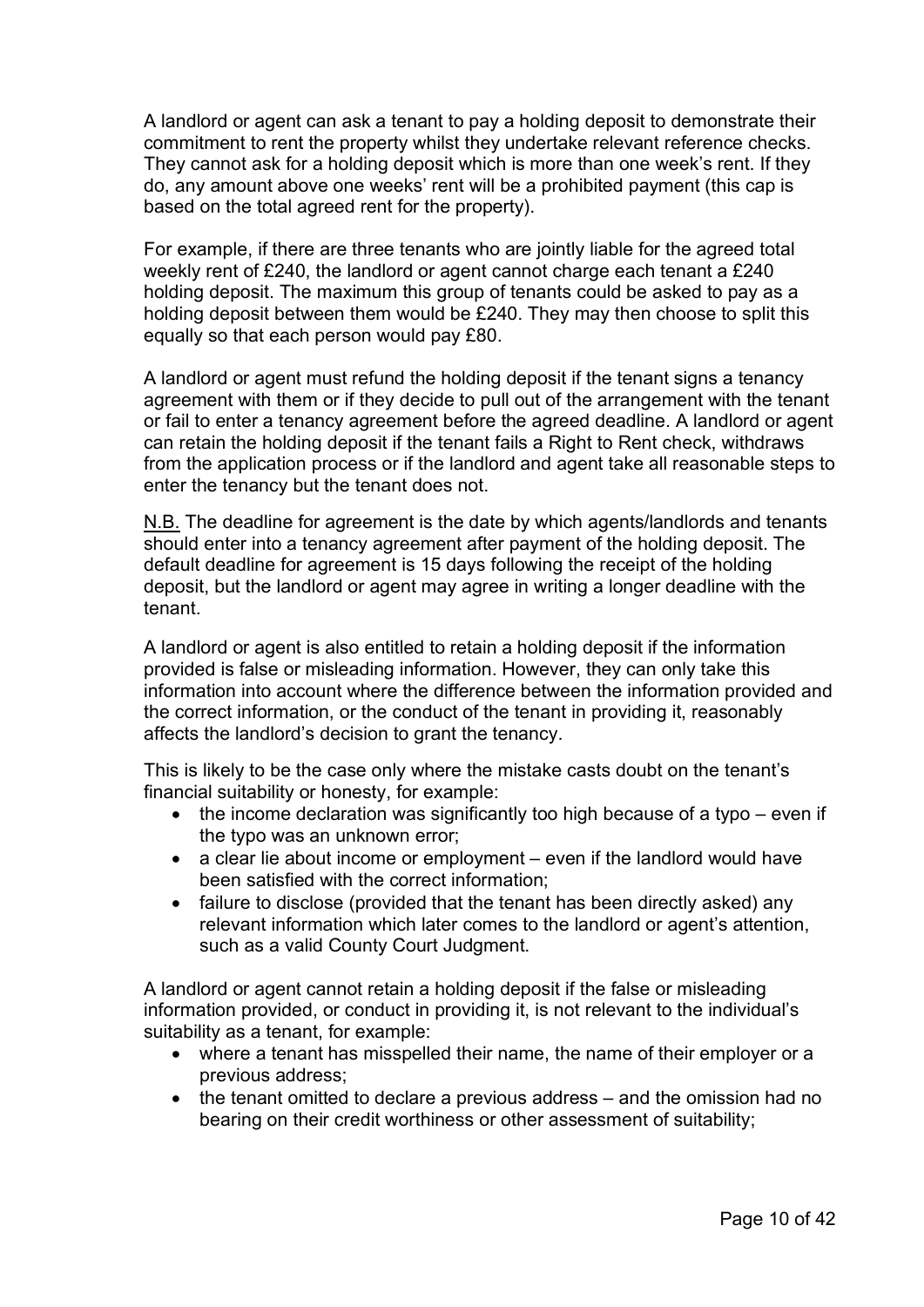• the tenant slightly misjudged their income but not in any way that affects their ability to afford the rent.

Where a landlord or agent retains the holding deposit, they must provide reasons in writing to the tenant within 7 days of the decision by the landlord not to enter into a tenancy agreement or the expiry of the deadline for agreement. If they fail to do so the landlord or agent must refund the holding deposit.

Landlords and agents are entitled to retain the full holding deposit if any of the grounds for retention are met although the accompanying guidance for landlords and agents encourages them to only retain money to cover any costs incurred.

A landlord or agent must not receive subsequent holding deposits for the same property, where the first holding deposit has not been repaid unless the earlier deposit was lawfully retained under schedule 2. This is intended to prevent landlords or agents taking multiple holding deposits from different prospective tenants for a property at the same time.

If a landlord or agent fails to return the holding deposit within 7 days of the parties entering into a tenancy agreement, the date of the decision by the landlord or agent not to enter into a tenancy agreement, the parties fail to enter into agreement before the deadline for agreement, fail to provide in writing why a holding deposit has been retained or they retain a holding deposit in a situation where the landlord or agent imposes a requirement which breaches the ban or act in a manner towards the tenant or relevant person in such a way as it would be unreasonable to expect the tenant to enter the tenancy, they will be liable for a financial penalty of up to £5,000.

## **d) payments in the event of a default of the tenant**

A landlord or agent may only charge a default fee under a term of the tenancy agreement in respect of replacing a lost key or other security device to give access to the housing or late payment of rent.

Any charge for a lost key or security device giving access to the housing must not exceed the landlord or agent's reasonable costs incurred and must be evidenced in writing to the person who is liable for the payment.

A landlord or agent may in the event of late payment of rent, charge for payment that has been outstanding for 14 days or more and with interest at no more than an annual percentage rate of 3% above the Bank of England's base rate for each day that the payment is outstanding.

The Act does not affect the landlord's entitlement to recover damages for breach of the tenancy agreement by way of a deduction from the tenancy deposit or through the courts or an agent's entitlement to recover damages through the courts for breach of an agreement between them and a relevant person.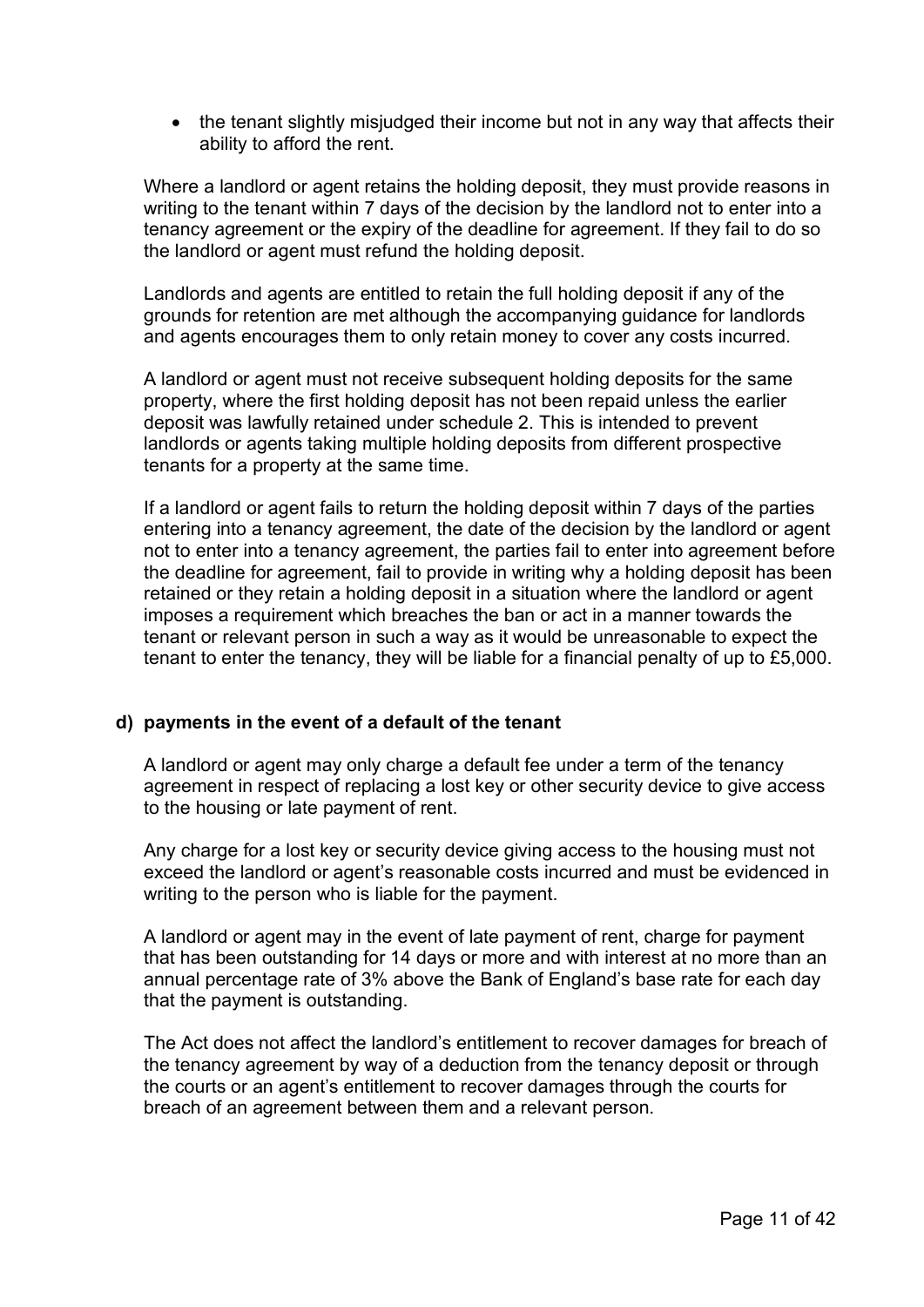A default fee is a payment required under an express term in the tenancy agreement that provides that a tenant is required to make a payment in the event of a lost key or other security device giving access to the housing or a late rent payment. Damages on the other hand are the general remedy available for breach of contract and will encompass other contract breaches under or in connection with the tenancy, which are not expressly covered by a default provision.

## Example of default fee provisions:

- The tenant is responsible for ensuring that they look after the key/s for the property throughout the tenancy. If they fail to do so, they will be responsible for covering the reasonable costs of replacement of the key/s;
- The tenant is responsible for paying their rent on time. If they fail to do so, interest will be charged in line with the Bank of England's base rate if a rent payment is more than 14 days overdue for each day the payment is outstanding.

#### **e) payments on assignment, novation or variation of a tenancy when requested by the tenant capped at £50, or reasonable costs incurred if higher;**

If the tenant requests a change to their tenancy agreement, for example, a change of sharer, a landlord or agent is entitled to charge up to £50 for the administration involved in amending the tenancy agreement or the amount of their reasonable costs, if that is higher. Any charge above that amount is a prohibited payment. The general expectation is that this charge should not exceed £50. In any case, a landlord or agent should be able to demonstrate to the tenant that any fee charged above £50 is reasonable and provide evidence of their costs. Evidence could be provided through invoices or receipts.

**Assignment** is the process whereby a person, the assignor, transfers rights, obligations or benefits to another, the assignee, for example, where a new tenant takes the place of another in a flat share arrangement.

**Novation** is different from assignment, it involves the creation of a new contract and requiring consent of all parties.

**Variation** is the act of changing or adapting a contract.

# **f) payments associated with early termination of the tenancy, when requested by the tenant;**

If a tenant requests to leave before the end of their tenancy a landlord or agent is entitled to charge an early termination fee, which must not exceed the loss they have suffered in permitting the tenant to leave early. This would usually mean that they must not charge any more than the rent they would have received before the tenancy reaches its end. A landlord or agent should aim to agree to any reasonable request to terminate the tenancy agreement early and should charge no more than to cover any likely void period. A tenant could still be required to pay rent at specified intervals as determined by their tenancy agreement until a replacement tenant is found.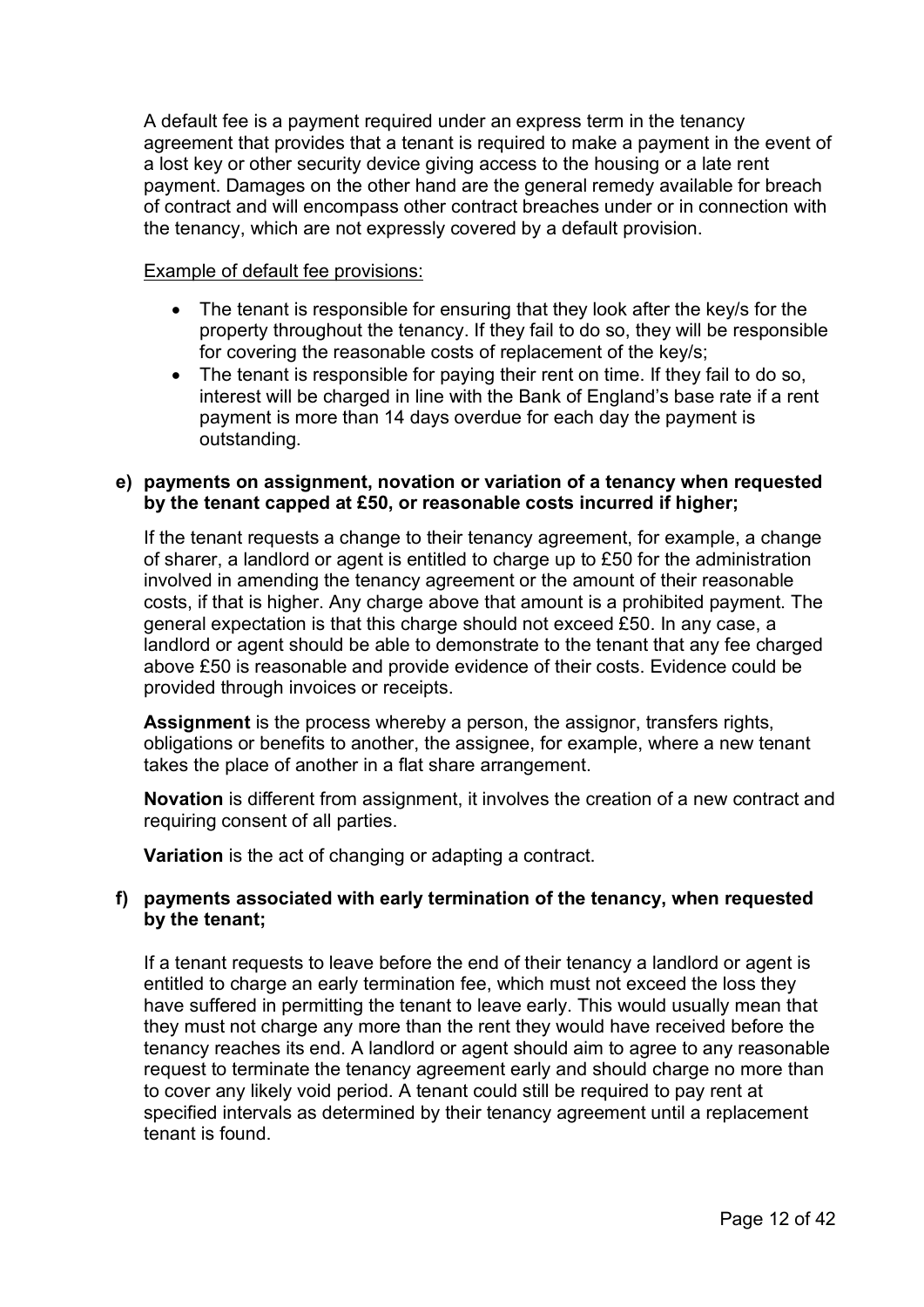# **g) payments in respect of utilities, communication services and council tax;**

Tenants remain responsible for paying their bills, which could include council tax, utility payments (e.g. gas, electricity, water), and communication services (e.g. broadband, television license, phone). Where all or some of these payments are included within the rent, as set out under the terms of a tenancy agreement, a tenant cannot be required to pay for these services separately (but would still be required to pay any bills not included in the rent).

The Act also amends other legislation:

# **Chapter 3 of Part 3 of the Consumer Rights Act 2015**

Chapter 3 of Part 3 of the Consumer Rights Act 2015 requires an agent in England to display information about their relevant fees and membership of redress and client money protection schemes prominently in their office and on their website. The amendments are:

- 1. to apply those requirements in relation to third party websites (any portal on which a property to let is advertised, for example, Rightmove, Zoopla or Facebook),
- 2. to make new provision to allow a local weights and measures authority in England to impose more than one financial penalty in respect of a continuing breach of the requirement to publicise fees in England; and,
- 3. to require letting agents to give the name of their Client Money Protection scheme (not just whether they are a member of such a scheme, as this will become a mandatory requirement from April 2019).

## **Section 135 of the Housing and Planning Act 2016**

The Act amends section 135 of the Housing and Planning Act 2016 to provide that the enforcement of Client Money Protection Schemes will be undertaken by local weights and measures authorities. The Government has issued [separate guidance](https://www.gov.uk/government/publications/mandatory-client-money-protection) on client money protection, available at: [https://www.gov.uk/government/publications/mandatory-client](https://www.gov.uk/government/publications/mandatory-client-money-protection)[money-protection.](https://www.gov.uk/government/publications/mandatory-client-money-protection) However, the changes made in the Act are summarised below:

Firstly, the Act clarified that money that has already been protected through a Government approved tenancy deposit scheme is not required to be doubly protected by a client money protection scheme.

Secondly, the Act will not require schemes to pay out where certain risks are excluded by insurers. These policy exclusions typically refer to events such as war, terrorism or confiscation of the state.

Thirdly, the Government are providing that the level of insurance held by schemes is proportionate to the risk of client money loss rather than requiring scheme providers to ensure they can provide cover for every penny held in an agent's client account.

Fourthly, the Government are specifying that client money protection schemes can allow limits per individual claimant and scheme aggregate limits that are at least equivalent to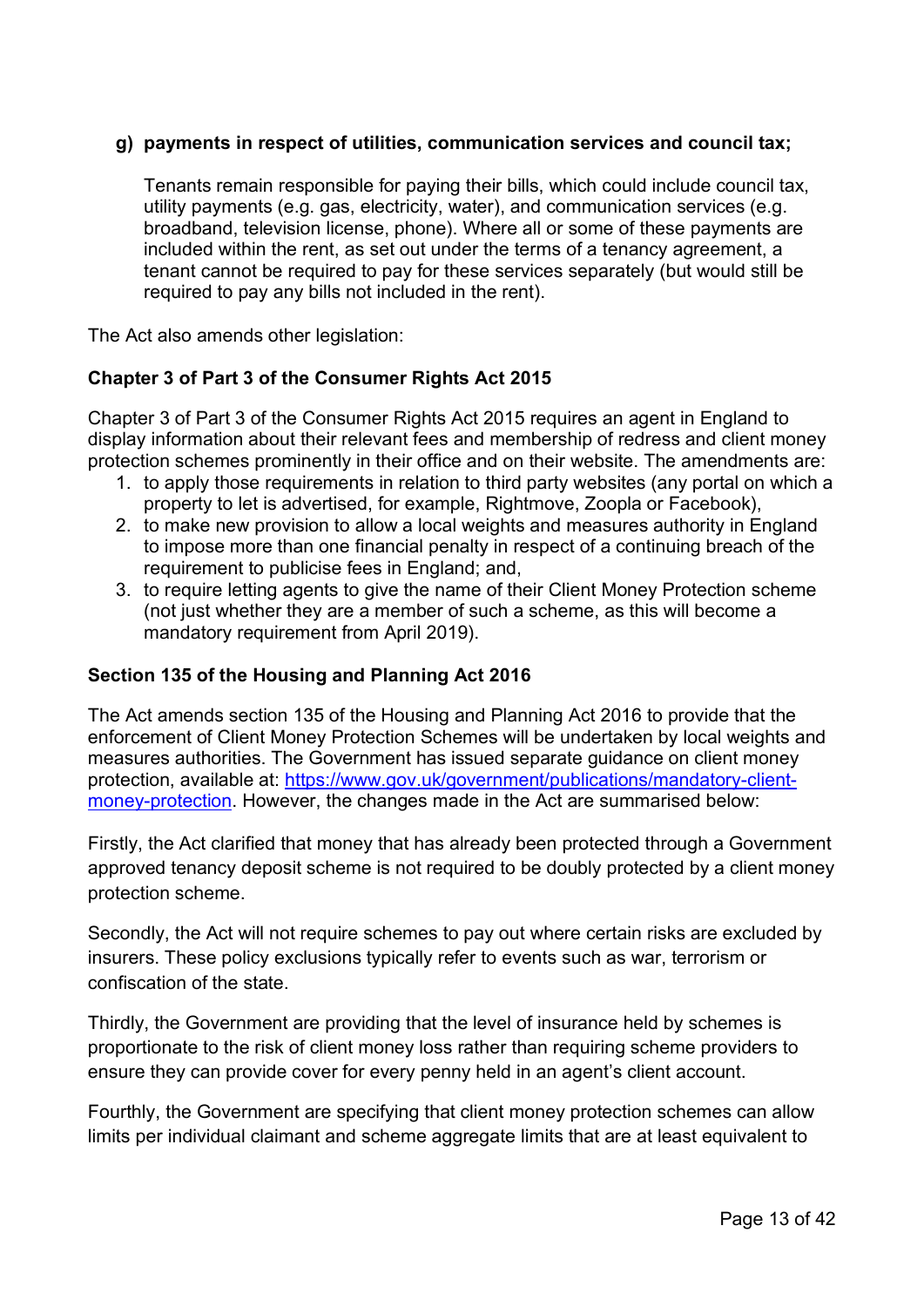the scheme's maximum probable loss. Allowing schemes to set a limit per individual claimant ensures that they are not required to pay out without limit. It will ensure that more sophisticated large corporate landlords take responsibility for the control of client money held on their behalf. The Financial Services Compensation Scheme similarly have individual claim limits and we are seeking to replicate this accepted practice.

Finally, for a transitional period of 12 months after the requirement to belong to a client money protection scheme comes into force, the Government are permitting agents to join a scheme if they are making all efforts to apply for a client account but have not yet obtained one. This is to ensure that agents have sufficient time to find a bank that offers a pooled client account and provide the suitable reassurances and evidence to their scheme provider. Agents will need to demonstrate to their scheme all the steps that they have taken and work with schemes to find alternative banking providers if necessary. The twelve-month transitional period only applies in relation to applying for a pooled client account and not to the client money protection more broadly.

# <span id="page-13-0"></span>*4.2 Penalties*

A breach of the legislation will usually be a civil breach with a financial penalty of up to £5,000. However, if a further breach is committed within five years of the imposition of a financial penalty or conviction for a previous breach, this will be a criminal offence. Upon conviction, the penalty is an unlimited fine and a banning order offence under the Housing and Planning Act 2016.

Where an offence is committed, enforcement authorities may impose a financial penalty of up to £30,000 as an alternative to prosecution. In such a case, enforcement authorities will have discretion over whether to prosecute or impose a financial penalty. Where a financial penalty is imposed this does not amount to a criminal conviction.

A breach of the requirement to repay the holding deposit is a civil offence and will be subject to a financial penalty of up to £5,000.

| <b>Breach</b>                 | <b>First Offence</b>                  | <b>Further breach within 5</b><br>years                                                                                                                                                                                                       |
|-------------------------------|---------------------------------------|-----------------------------------------------------------------------------------------------------------------------------------------------------------------------------------------------------------------------------------------------|
| <b>Charging unlawful fees</b> | Civil breach $-$ up to<br>£5,000 fine | Criminal offence but<br>financial penalties of up to<br>£30,000 can be issued as an<br>alternative to prosecution<br>The criminal offence would<br>be a banning order offence<br>under section 14 of the<br>Housing and Planning Act<br>2016. |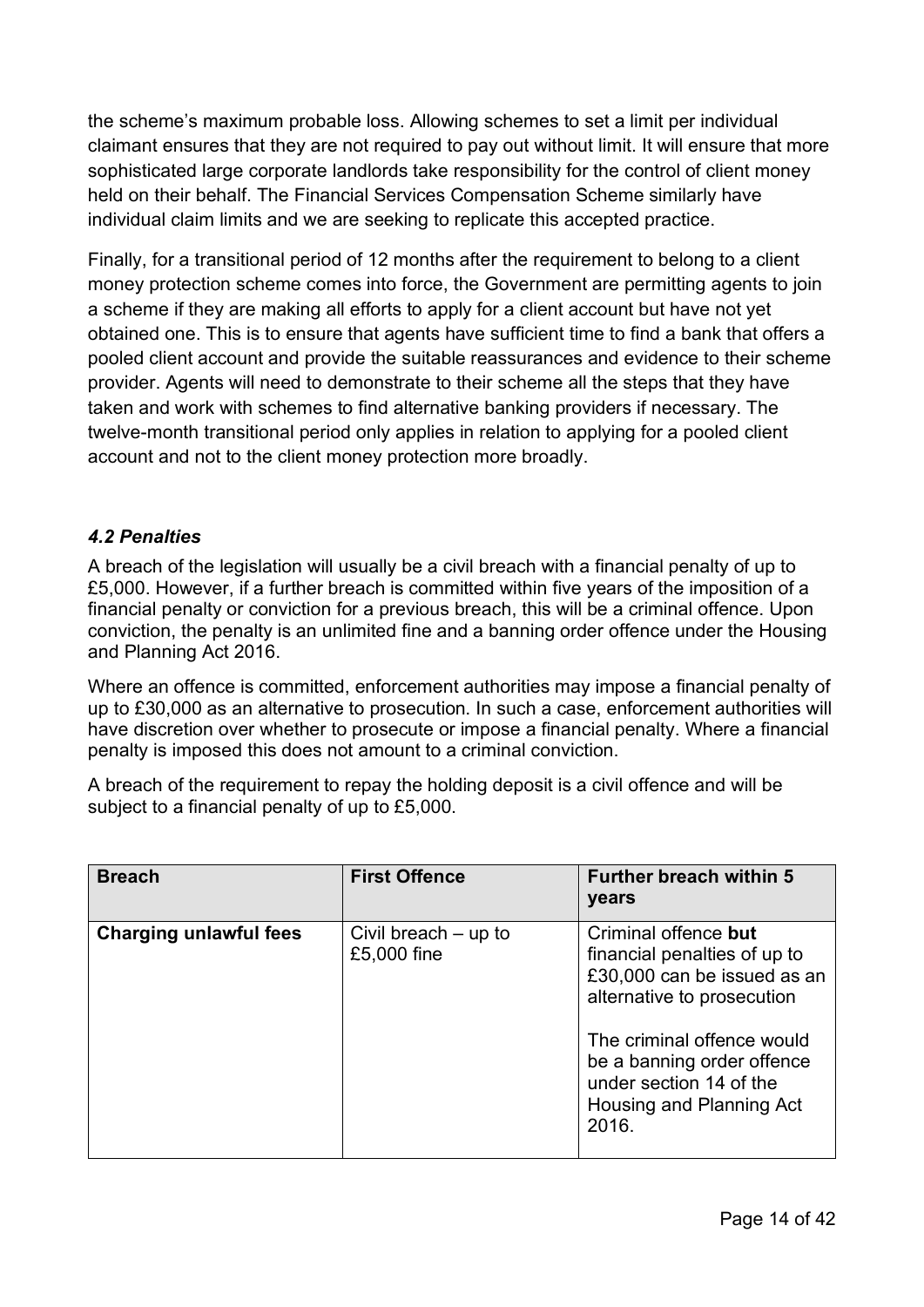| Unlawfully retaining the | Civil breach – up to | Civil breach – financial     |
|--------------------------|----------------------|------------------------------|
| holding deposit          | £5,000 fine          | penalty of up to £5,000 fine |
|                          |                      | Not a banning order offence  |

Enforcement authorities will be able to retain the money raised through financial penalties with this money reserved for future housing enforcement in the private rented sector.

The process for enforcing the legislation is in section 6 of this guidance.

Each request for a prohibited payment is a breach. For example, the following would be considered multiple breaches:

- An agent/landlord charging different tenants under different tenancy agreements prohibited fees
- An agent/landlord charging one tenant multiple prohibited fees for different services at different times
- An agent/landlord charging one tenant multiple prohibited fees for different services at the same time
- An agent/landlord charging one tenant one total prohibited fee which is made up of different separate prohibited requirements to make a payment e.g. £200 requested for arranging the tenancy and doing a reference check would represent multiple breaches

Where an agent or landlord is being fined for multiple breaches at once and they have not previously been fined, the financial penalty for each of these breaches is limited to up to £5,000 each. Section 12(1)(c) provides that the period of five years (in which a second breach could occur) begins on the day on which the relevant penalty was imposed or the person was convicted. The date on which the penalty is imposed is the date specified in the final notice.

Further information on how to determine the appropriate sanction is in section 6 of this guidance.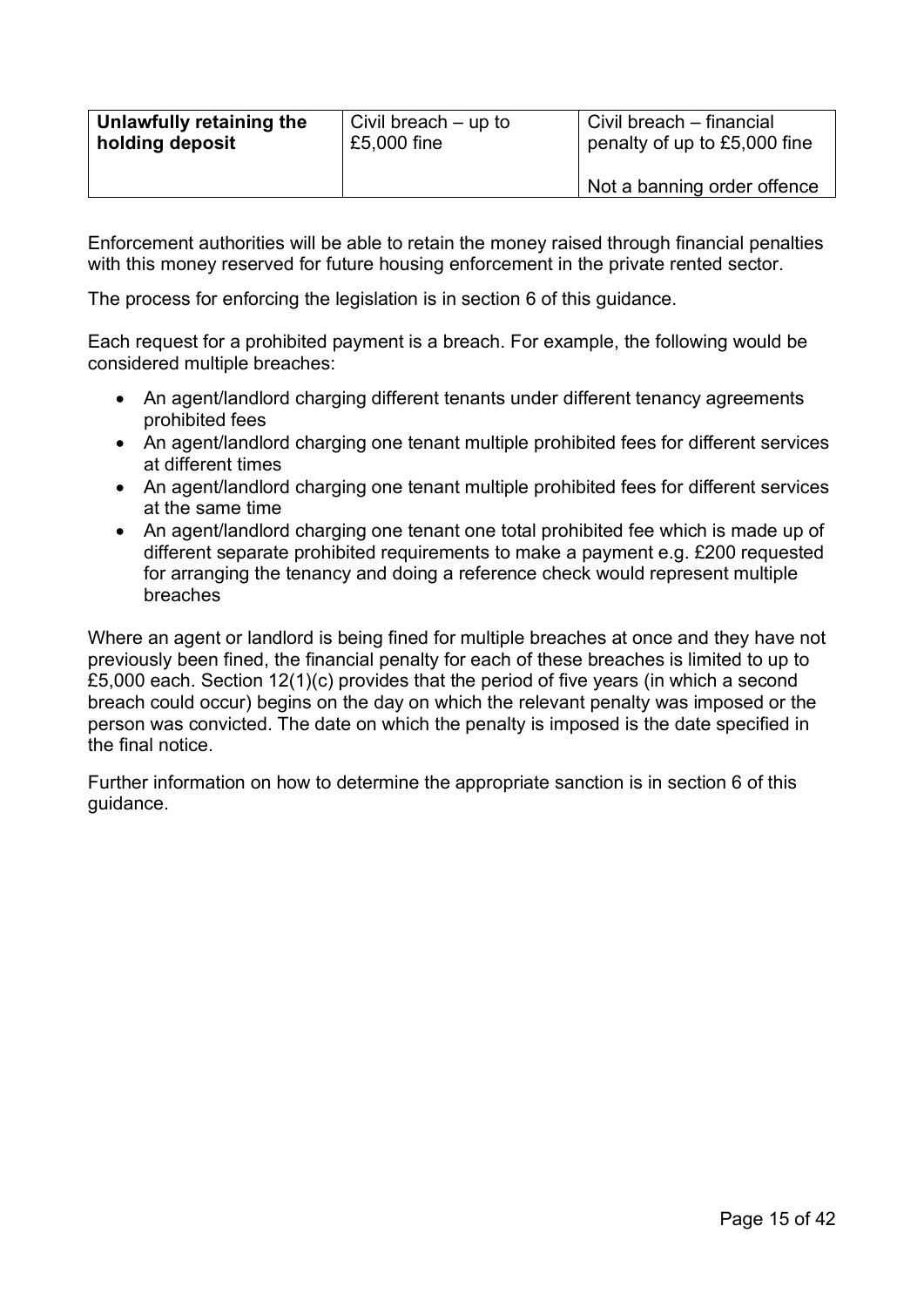# <span id="page-15-0"></span>**5. The Lead Enforcement Authority**

# <span id="page-15-1"></span>*5.1 What is the lead enforcement authority?*

In the Act, the lead enforcement authority is the Secretary of State, or a person whom the Secretary of State has arranged to be the lead enforcement authority in accordance with section 24, subsection (2).

The lead enforcement authority is [the National Trading Standards Estate and Letting](https://www.bristol.gov.uk/web/ntselat)  [Agency Team.](https://www.bristol.gov.uk/web/ntselat)

The Secretary of State may make arrangements for a local weights and measures authority in England to be the lead enforcement authority for the purposes of the relevant letting agency legislation instead of the Secretary of State.

Relevant legislation is the Tenant Fees Act 2019, Chapter 3 of Part 3 of the Consumer Rights Act 2015 as it applies in relation to dwelling-houses in England, an order under section 83(1) or 84(1) of the Enterprise and Regulatory Reform Act 2013 and regulations under section 133, 134 or 135 of the Housing and Planning Act 2016.

Bristol City Council is currently appointed as the lead enforcement authority, operating as the National Trading Standards Lettings and Estate Agency Team.

# <span id="page-15-2"></span>*5.2 What are the duties of the lead enforcement authority?*

It is the duty of the lead enforcement authority to oversee the operation of the relevant letting agency legislation and to issue guidance to enforcement authorities about the exercise of their functions under this Act.

It is the duty of the lead enforcement authority to provide information and advice to relevant authorities and the public in England about the operation of the relevant legislation in a manner that it considers appropriate. For example, if a district council was aware of a breach but did not have the capacity to undertake enforcement action and was unclear about its duties or powers under the Act, the lead enforcement authority should be consulted to give clarification.

The lead enforcement authority may also disclose information to relevant authorities for the purposes of enabling that authority to determine whether there has been a breach of, or an offence under, the relevant legislation. For example, enforcement authorities may wish to know whether a landlord or agent has previously committed a breach in another region.

It is also the duty of the lead enforcement authority to keep under review and from time to time advise the Secretary of State about:

- Social and commercial developments in England and elsewhere relating to tenancies, the carrying on of letting agency work and related activities, and
- The operation of the relevant letting agency legislation. For example, to report the number of financial penalties levied for a breach of the ban.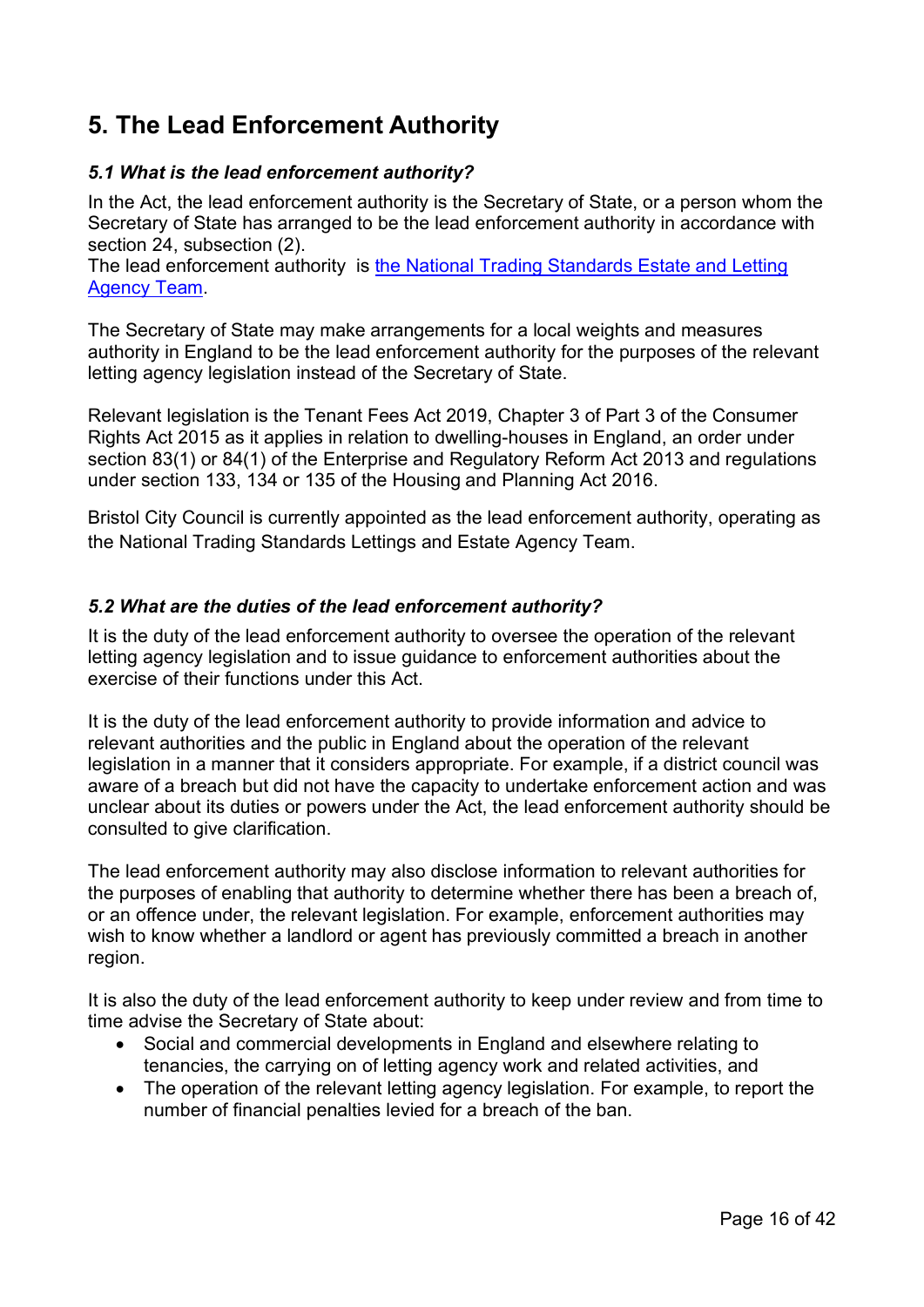# <span id="page-16-0"></span>*5.3 Enforcement by the Lead Enforcement Authority*

The lead enforcement authority can undertake its own enforcement action, either, where a breach is reported directly to the lead enforcement authority or where local weights and measures authorities do not have the capacity to enforce and then refer the case to the lead enforcement authority.

If an enforcement authority is unable to take enforcement action they should ask the lead enforcement authority for guidance, in the first instance, and if all avenues have been explored, the lead enforcement authority may take steps to enforce the legislation themselves.

If such action is taken the lead enforcement authority may exercise the same powers as the relevant local authority and must notify that authority of their action. The latter is relieved of the duty to enforce the breach, but must assist the lead enforcement authority if required, for example, by providing information.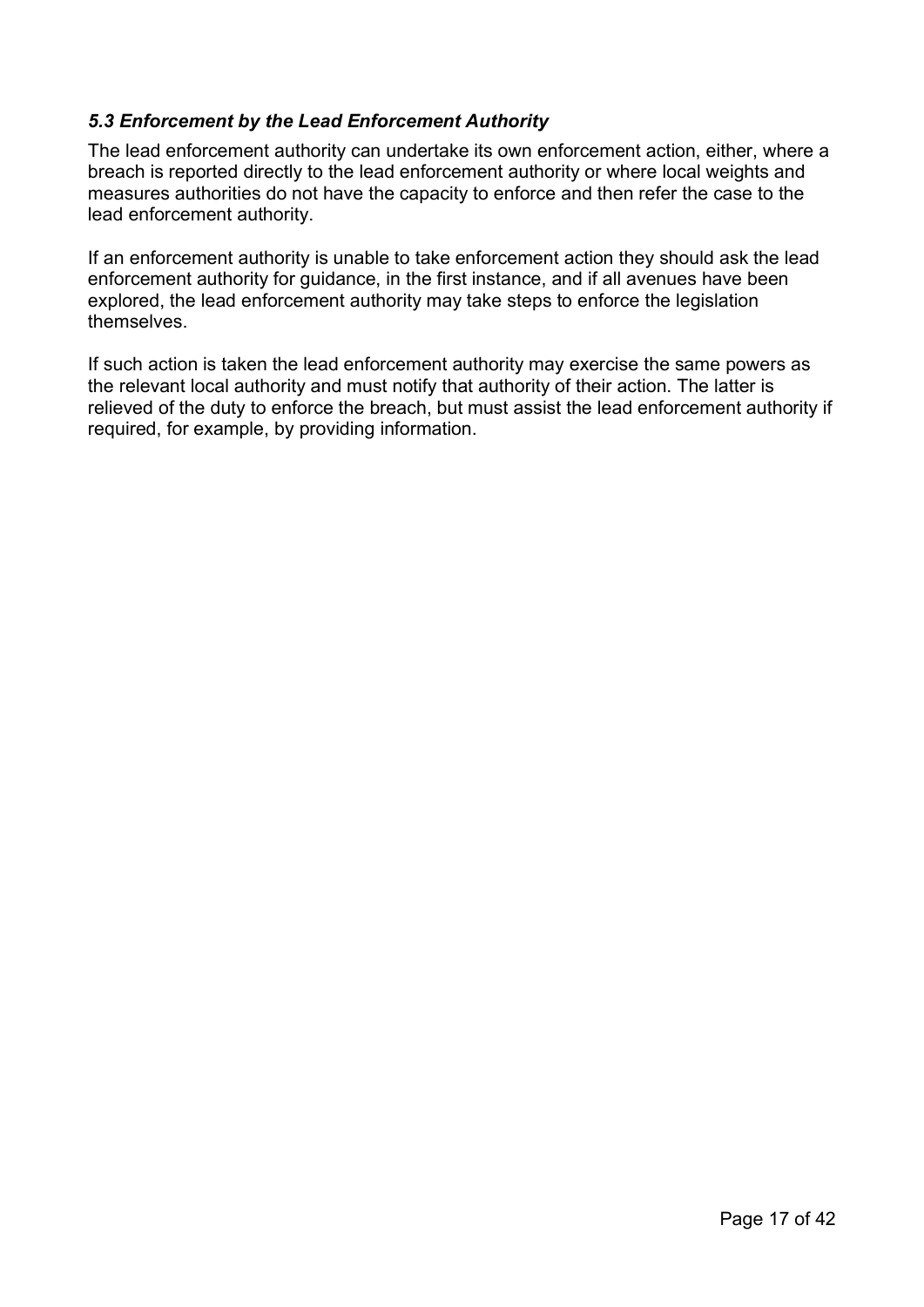# <span id="page-17-0"></span>**6. What is the procedure for enforcing the Act?**

# <span id="page-17-1"></span>*6.1 Evidence gathering*

An enforcement authority must be satisfied beyond reasonable doubt that a person has breached section 1 or 2 or Schedule 2 to impose a financial or criminal penalty. The standard of proof is such because a second or subsequent breach, within five years, is a criminal offence. It is up to enforcement authorities to assess whether they think the person has met the criminal standard of proof, this decision stands unless challenged on appeal. Enforcement authorities may wish to safeguard their decision with a review panel for example, but this is at the discretion of the enforcement authority.

To prove an assertion, enforcement authorities should gather evidence. It is up to the discretion of the enforcement authority as to what sort of evidence to gather. However, enforcement authorities may wish to:

- identify who has committed the breach
- consult with its own records and with the lead enforcement authority to establish whether a sanction for a previous breach has been imposed
- check any relevant literature, such as a tenancy agreement or company website, or software such as 'hypercam' which captures computer screen activity and sound simultaneously allowing investigators to record their evidence gathering action with verbal annotation
- gather any recorded exchange between the parties, such as emails or text messages and bank statements
- software such as the 'wayback machine' which acts as an internet archive and can be used to check previous versions of a webpage, which may have since been altered
- secure the assistance of a criminal investigator
- conduct interviews under caution
- seek assistance from a financial intelligence officer to establish the transfer of money

Evidence gathering must be conducted in line with the Regulation of Investigatory Powers Act 2000<sup>2</sup>.

Note: The Government's consumer guidance for the Tenant Fees Act 2019 encourages tenants, landlords and agents to retain relevant information that may be helpful as evidence.

# <span id="page-17-2"></span>*6.2 Offences - Determine whether to prosecute or impose a financial penalty*

Enforcement authorities must determine whether to seek a prosecution in the magistrates' court or to impose a financial penalty of up to £30,000 for landlords or agents who commit a further breach within five years of the imposition of a financial penalty or conviction for a

<span id="page-17-3"></span><sup>2</sup> <https://www.gov.uk/government/collections/ripa-codes>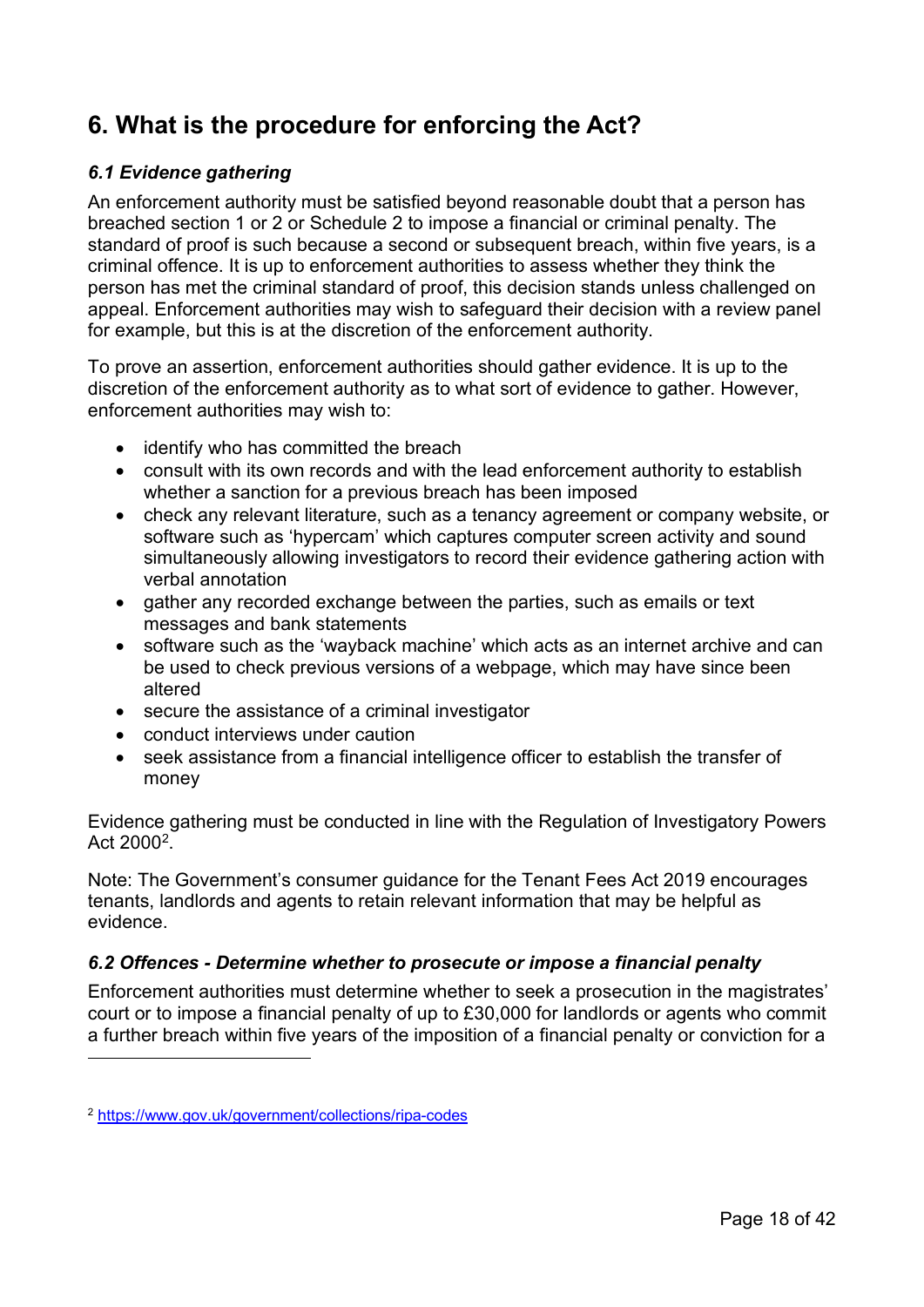previous breach. A financial penalty of up to £5,000 is imposed for a first breach of the Act (see 4.2 for further information).

Individuals convicted of an offence under the Act are liable to an unlimited fine set by the courts. Where a financial penalty of up to £30,000 is imposed as an alternative to prosecution this does not amount to a criminal conviction. The legislation does not permit enforcement authorities to impose a financial penalty of up to £30,000 and prosecute for the same offence. Similarly, if a financial penalty of up to £30,000 has been imposed, a person cannot be convicted of an offence for the same conduct.

In all instances when determining whether to prosecute or impose a financial penalty of up to £30,000, enforcement authorities must be fair, independent and objective. They must not let any personal views about ethnic or national origin, gender, disability, age, religion or belief, political view, sexual orientation of the parties involved influence their decisions. Neither must enforcement authorities be affected by improper or undue pressure from any source. Enforcement authorities must always act in the interest of justice and not solely for obtaining a conviction.

Enforcement authorities must apply the principles of the European Convention on Human Rights, in accordance with the Human Rights Act 1998, at each stage of a case.

Enforcement authorities are expected to develop and document their own policy on when to prosecute and when to issue a financial penalty of up to £30,000 and should decide which option they wish to pursue, on a case-by-case basis, in line with that policy.

Prosecution may be the most appropriate option where a breach is particularly serious or where the landlord or agent has committed similar breaches in the past. However, that does not mean financial penalties of up to £30,000 should not be used in cases where serious breaches have been committed. Enforcement authorities may decide that a significant financial penalty, rather than prosecution, is the most appropriate and effective sanction in that particular case.

Enforcement authorities should consider the following general principles when deciding whether to prosecute a landlord or agent:

- a) there is sufficient admissible and reliable evidence that the offence has been committed and there is a realistic prospect of conviction; and
- b) the enforcement authority believes that it is in the public interest to do so.

The enforcement authority's determination should be fair and proportionate reflecting the severity of the breach as well as taking into account the landlord's or agent's previous record of non-compliance.

Enforcement authorities may wish to consider the guidance *The Code for Crown prosecutors* by the Crown Prosecution Service.[3](#page-18-0)

<span id="page-18-0"></span><sup>3</sup> <https://www.cps.gov.uk/publication/code-crown-prosecutors>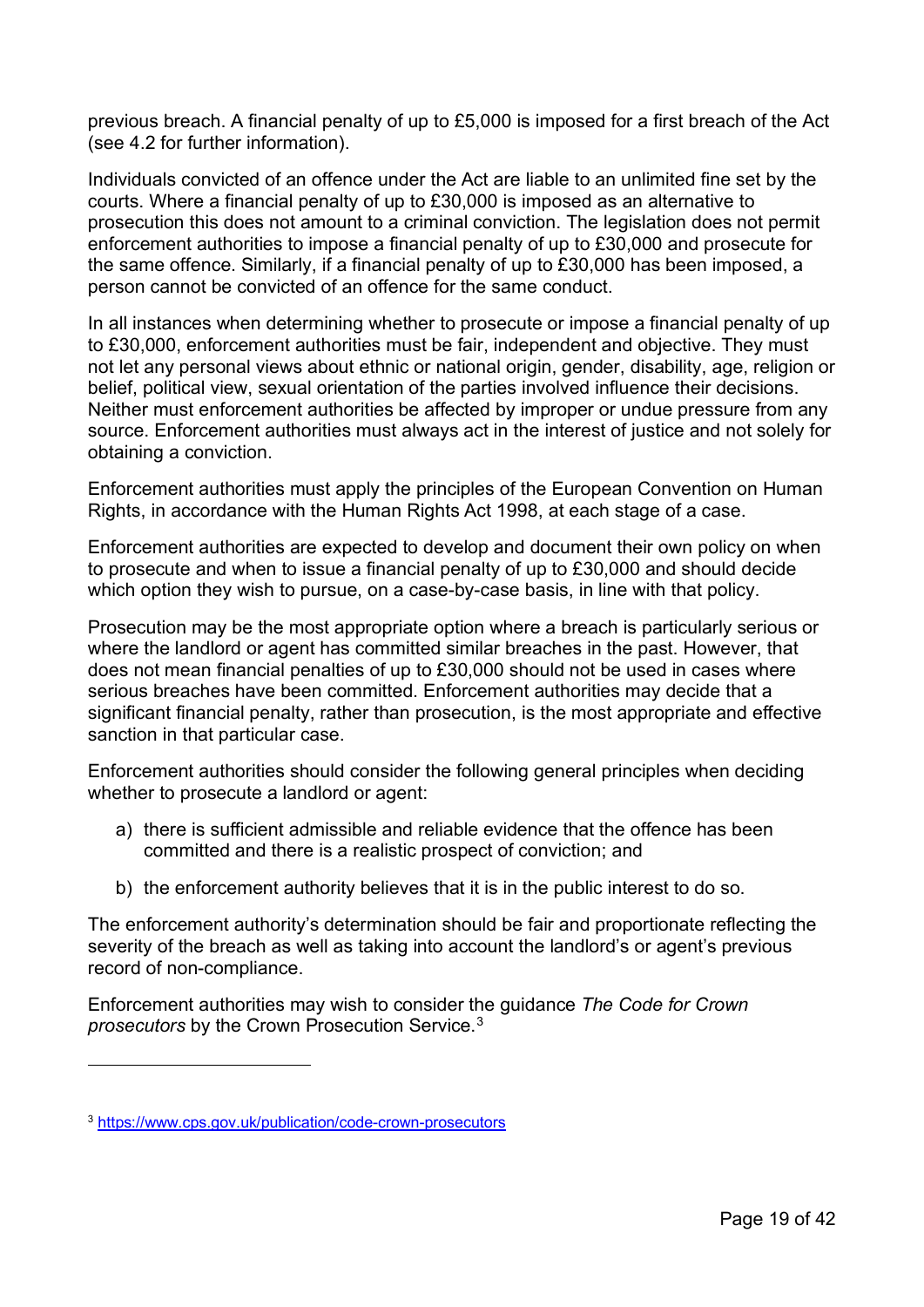The following factors may be considered when deciding whether to prosecute:

- history of non-compliance
- severity of the breach
- deliberate concealment of activity or evidence
- knowingly or recklessly supplying false or misleading evidence
- intent of the landlord/agent, individually and/or corporate body
- attitude of the landlord/agent
- deterrent effect of a prosecution on the landlord/agent and others
- extent of financial gain as result of the breach

A record of each decision and the reasons for determining whether to prosecute or impose a financial penalty of up to £30,000 must be made by the enforcement authority.

Enforcement authorities must consider their local housing authority's policy on whether to pursue a banning order under the Housing and Planning Act 2016 and should decide which option it wishes to pursue on a case-by-case basis in line with that policy. It is expected that a local housing authority will pursue a banning order for the most serious cases.

If the court makes a banning order, the local housing authority must make an entry in the database of rogue landlords and property agents under the Housing and Planning Act 2016. An entry may also be made if a person is convicted of a banning order offence committed at the time they are a residential landlord or property agent or if two financial penalties have been imposed on a person for such an offence in a 12-month period. Government has published statutory guidance regarding the database of rogue landlords and property agents[.4](#page-19-1)

## <span id="page-19-0"></span>*6.3 Determine the appropriate financial penalty*

Enforcement authorities have discretion when determining the appropriate level of financial penalty within the limitations set out by the Act (see point 4.2 for further information).

Enforcement authorities are expected to develop and publish their own policy on determining the appropriate level of financial penalties to impose. Enforcement authorities are expected to consider each breach on a case by case basis and for the maximum amount to be reserved for the worst offenders.

The actual amount levied in any particular case should be fair and proportionate reflecting the severity of the breach as well as taking into account the landlord or agent's previous record of non-compliance.

<span id="page-19-1"></span>[<sup>4</sup>https://www.gov.uk/government/publications/database-of-rogue-landlords-and-property-agents-under-the](https://www.gov.uk/government/publications/database-of-rogue-landlords-and-property-agents-under-the-housing-and-planning-act-2016)[housing-and-planning-act-2016](https://www.gov.uk/government/publications/database-of-rogue-landlords-and-property-agents-under-the-housing-and-planning-act-2016)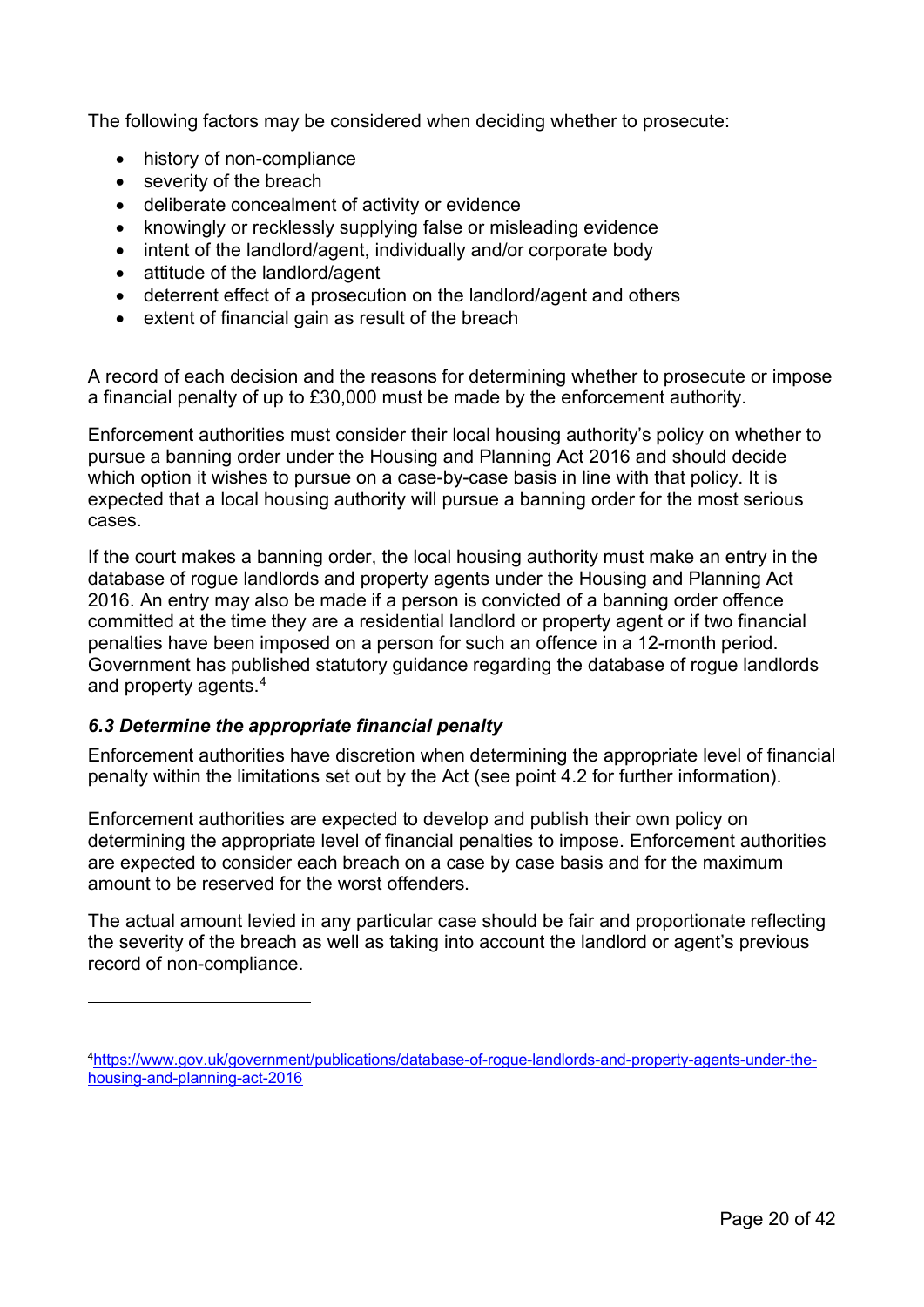Enforcement authorities should consult with the lead enforcement authority to ensure their policies are in line with the national approach to promote consistency, alongside local priorities.

Enforcement authorities should consider the following factors to help ensure that the financial penalty is set at an appropriate level:

a) **Severity of the breach** - the more serious the breach, the higher the penalty should be.

This should include considering:

- the track record of the landlord or agent a higher penalty will be appropriate where the landlord or agent has a history of failing to comply with their obligations and/or their actions were deliberate and/or they knew, or ought to have known, that they were in breach of their legal responsibilities. Agents and landlords are running a business and should be expected to be aware of their legal obligations; and
- harm caused to the tenant the greater the harm, the greater the amount should be when imposing a financial penalty.
- b) **Punishment of the landlord or agent**. A financial penalty should not be regarded as an easy or lesser option compared to prosecution. While the penalty should be proportionate and reflect both the severity of the breach and previous track record of the offender, it is important that it is set at a high enough level to help ensure that it has a real economic impact on the landlord or agent and demonstrates the consequences of not complying with their legal obligations.

This should include considering:

- Deterring the landlord or agent from repeating the breach;
- Deterring others from committing similar breaches; and
- Remove any financial benefit the landlord or agent may have obtained because of committing the breach.
- c) **Aggravating and mitigating factors**. In order to determine the financial penalty, the enforcement authority should consider whether there are any aggravating and/or mitigating factors in each case.

Below is a non-exhaustive list of factors that enforcement authorities may wish to consider depending on the circumstances and local priorities:

Aggravating factors include:

- Previous convictions or record of non-compliance
- Motivated by financial gain
- Obstructive to the investigation
- Deliberate concealment of the activity or evidence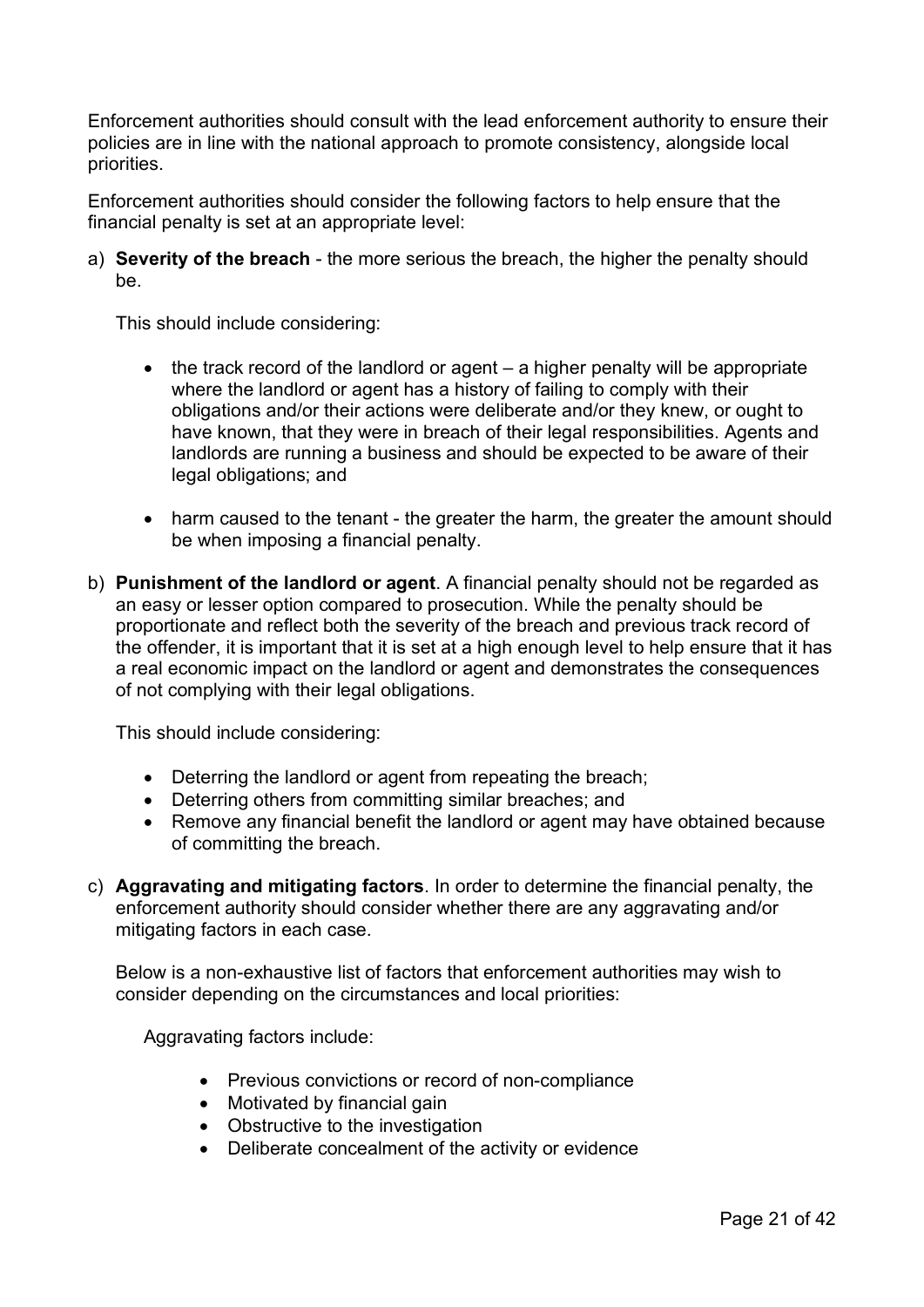• Tenant is a vulnerable individual

Mitigating factors include:

- Co-operation with the investigation
- Prompt repayment of prohibited charge to the tenant
- Evidence of health reasons preventing reasonable compliance (poor mental health, unforeseen health issues and/or emergency health concerns)
- No previous breaches
- Landlord or agent is a vulnerable individual, where vulnerability is linked to the breach being committed
- Good character / exemplary conduct
- Reduction for admission of guilt
- Whether landlord or agent's primary trade or income is connected with the private rented sector
- d) **Fairness and proportionality**. The final determination of any financial penalty should be considered alongside the general principle that a penalty should be fair and proportionate but in all instances act as a deterrent and remove any gain as a result of the breach.

Factors to consider include:

- Totality principle. If issuing a financial penalty for more than one breach, or where the landlord or agent has already been issued with a penalty, consider whether the total financial penalties are just and proportionate to the breaches. Where the landlord or agent is issued with more than one financial penalty, the enforcement authority should consider the guidance 'Offences Taken into Consideration and Totality by the Sentencing Council for England and Wales'. [5](#page-21-1)
- Impact of the financial penalty on the landlord or agent's ability to comply with the law and whether it is proportionate to their means (e.g. risk of loss of home)
- Impact of the financial penalty on third parties (e.g. employment of staff or other customers)

A record of each decision and the reason for determining the financial penalty must be made by the enforcement authority.

## <span id="page-21-0"></span>*6.4 Issuing a financial penalty*

Before imposing a financial penalty the enforcement authority must give the landlord or agent notice of their intention to do so ("notice of intent"). This notice must be given within a period of six months, beginning with the first day on which the authority has sufficient

<span id="page-21-1"></span><sup>5</sup> [https://www.sentencingcouncil.org.uk/wp-](https://www.sentencingcouncil.org.uk/wp-content/uploads/Definitive_guideline_TICs__totality_Final_web.pdf)

[content/uploads/Definitive\\_guideline\\_TICs\\_\\_totality\\_Final\\_web.pdf](https://www.sentencingcouncil.org.uk/wp-content/uploads/Definitive_guideline_TICs__totality_Final_web.pdf)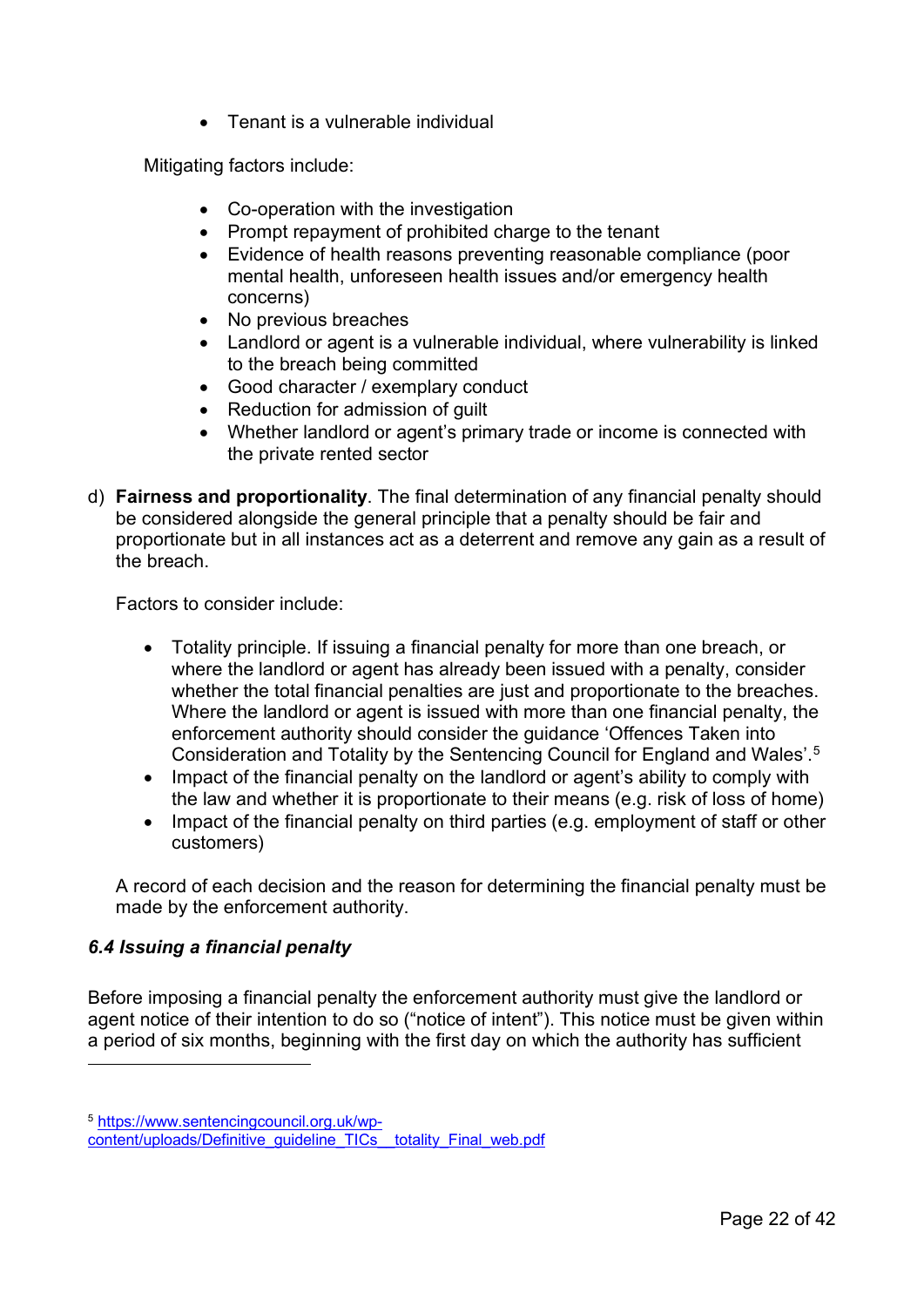evidence that the person has breached the prohibitions in the Act. If the breach is a continuing breach, the notice must be given while the breach is continuing or within six months of the last day on which the breach occurred.

The notice of intent must set out the date on which the notice of the intent is served, the amount of the penalty, the reasons for imposing the penalty and information about the right to make representations.

A pro forma notice of intent is provided at Annex B of this guidance.

A person who is given a notice of intent has 28 days to make representations. After the end of the period for representations, the enforcement authority must decide whether or not to impose a financial penalty and if so, the amount of the penalty.

If the enforcement authority decides to impose a financial penalty, it must give the person a final notice imposing the penalty ("final notice"). The final notice must require payment of the penalty within 28 days and require repayment of the prohibited payment, holding deposit or amount paid under a prohibited contract within  $7 - 14$  days. The final notice must set out certain information, including the date on which the final notice is served, the amount of the penalty, the reasons for imposing it, how and when to pay, the rights of appeal and consequences of failing to comply with the notice.

A pro forma final notice is provided at Annex C of this guidance.

An enforcement authority may at any time withdraw a notice of intent or final notice. The authority may also reduce the amount specified in a notice of intent or a final notice or amend a notice to remove a requirement to repay a prohibited payment or holding deposit. The person who has received the notice must be notified in writing of any such withdrawal, reduction or amendment.

If a landlord or agent fails to pay all or part of a financial penalty, the enforcement authority may recover the outstanding amount on the order of the county court, as if it were payable under the order of that court.

Where an enforcement authority in England imposes a financial penalty, it may retain the proceeds of the penalty and use this money for the purposes of any of its enforcement functions in relation to the private rented sector. Any excess must be paid to the Secretary of State.

## <span id="page-22-0"></span>*6.5 Offences by Officers of the Body Corporate*

Clause 13 provides that if an offence is committed by a body corporate then an officer or member (where the body corporate is managed by its members) commits the offence and is liable to punishment for the offence as well as the body corporate. This is only the case if it is proved that the offence was committed with the approval or connivance of the officer or member or is attributable to that person's negligence.

## <span id="page-22-1"></span>*6.6 Recovery of amount paid by enforcement authority*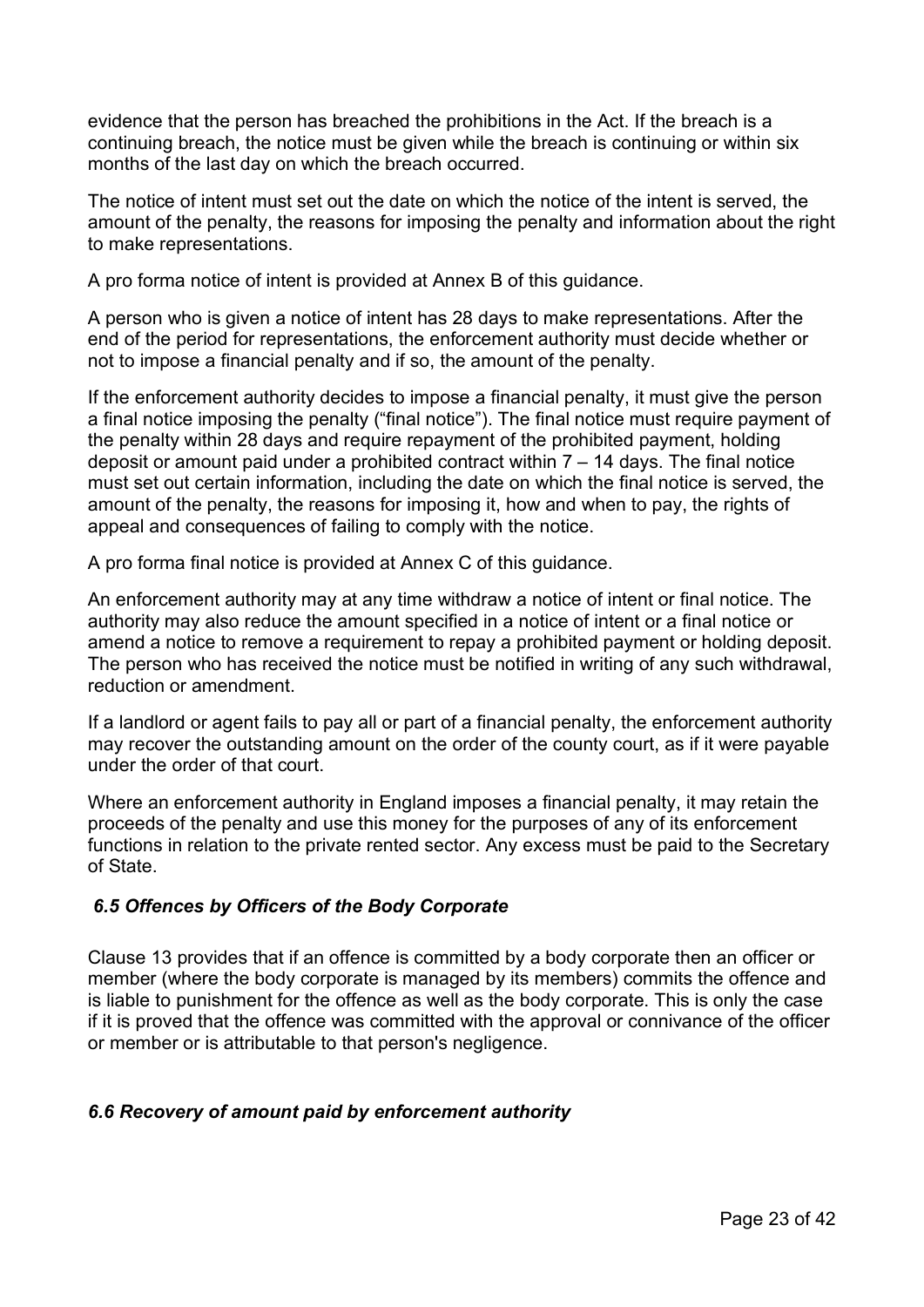Section 10 of the Act enables an enforcement authority to require a person who has committed a breach to pay the tenant, or other relevant person, any outstanding prohibited payment or holding deposit. Similarly, if the landlord or agent required a relevant person to enter into a contract in breach of the Act, they may be required to repay the tenant. For example, where a landlord requires a tenant to pay for a third-party reference in connection with the tenancy, they will need to reimburse the tenant for any fees paid. A landlord or agent who has received an unlawful payment from a tenant must secure consent from the tenant (or relevant person) as to how that payment is refunded. For example, whether it is paid back directly or off-set against the rent or tenancy deposit.

Where an enforcement authority requires a landlord or letting agent to make a payment to a tenant or other relevant person under section 10, the enforcement authority may require the landlord or letting agent to pay interest.

Where an enforcement authority requires a landlord or agent to pay interest the amount carries interest from the date specified in section 11, subsection (3) until the date on which the amount is paid. The rate of interest is the rate for the time being specified in section 17 of the Judgments Act 1838.

# <span id="page-23-0"></span>*6.7 Assistance to recover amount paid*

Under section 15 of the Act a tenant or relevant person can apply to the First-tier Tribunal for money from the landlord or agent for payments they have been required to make because of a breach of the Act. A tenant or relevant person will only be able to recover their actual loss via the First-tier Tribunal and cannot seek added compensation from landlords or letting agents. An application cannot be made to the First-tier Tribunal for repayment if an enforcement authority has, in relation to the relevant breach, commenced criminal proceedings or required the landlord or agent in question to repay the relevant person.

Section 16 provides that an enforcement authority may help a tenant or other relevant person to make an application under section 15, for example, by providing advice or by conducting proceedings.

An enforcement authority may help a tenant or relevant person in the event that the landlord or letting agent does not comply with the order of the First-tier Tribunal and needs to apply to the county court.

## <span id="page-23-1"></span>*6.8 Duty to notify*

There are certain circumstances in which an enforcement authority must notify another body of enforcement action. These circumstances are set out in section 14 of the Act.

These provisions are particularly important where an enforcement authority intends to act in respect of a breach that occurs outside of its local area. For example, where a landlord has multiple properties in different areas or if a breach has been committed by an agent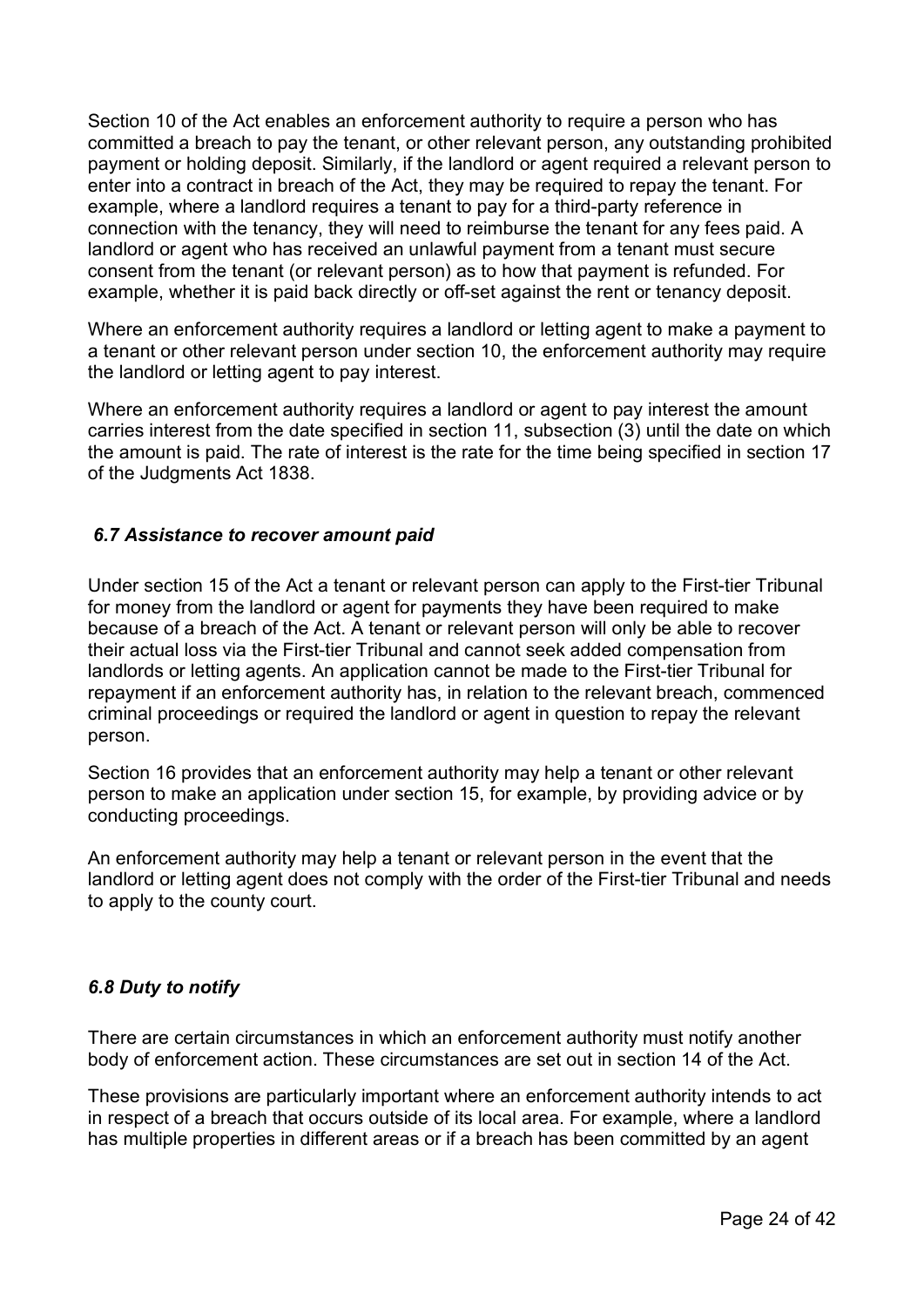that operates nationally. The duty to notify will ensure that work is not duplicated and a record of previous enforcement action must be kept so that, if a future breach occurs, the relevant enforcement authority can check whether this is a first breach or not.

*Where a local weights and measures authority proposes to take enforcement action outside of its local area*, it must notify that area's local weights and measures authority of its intention to do so. When such a notification is received the latter is relieved of its duty. This duty is reinstated if the local weights and measures authority is informed that the enforcing local weights and measures authority has not taken the enforcement action proposed. The enforcing local weights and measures authority is required to notify the local weights and measures authority if they do not take enforcement action.

*Where a district council proposes to take enforcement action* in respect of a breach, it must notify the local weights and measures authority of its intention to do so. When such a notification is received the latter is relieved of its duty. This duty is reinstated if the local weights and measures authority is informed that the district council has not taken the enforcement action proposed. The enforcing district council is required to notify the local weights and measures authority if they do not take enforcement action.

*An enforcement authority must notify the lead enforcement authority as soon as is reasonably practicable whenever it imposes a financial penalty*. This is to ensure that when an enforcement authority becomes aware of a breach it is able to check whether a penalty has been issued previously by another authority. The enforcement authority must also notify the lead enforcement authority as soon as is reasonably practicable if it withdraws the financial penalty or it is quashed on appeal.

*An enforcement authority must notify the local housing authority where a breach occurred if the local housing authority is not the enforcement authority who imposed the penalty and the final notice has not been withdrawn* as soon as is reasonably practicable. This is the case if the period for bringing an appeal expires without an appeal being brought, or an appeal against the penalty is withdrawn, abandoned or the final notice imposing the penalty is confirmed or varied on appeal.

*An enforcement authority who has brought proceedings must notify the local housing authority* if the conduct to which the offence relates occurs in an area of a local housing authority that is not the enforcement authority that brought the proceedings *and the lead enforcement authority* where a person is convicted of an offence.

Section 26 sets out the requirements for when the lead enforcement authority is required to notify.

*The lead enforcement authority must notify the relevant local enforcement authority when it proposes to take enforcement action in respect of a breach.* In most instances this will be the local Trading Standards, on whom the duty to enforce rests. However, it could also be the local housing authority if they are involved in enforcement action. Section 26, subsection 8, also sets out that the lead enforcement authority is required to notify the local housing authority, in the area where the local housing authority is not the enforcement authority, when imposing a financial penalty. This is the case if the period for bringing an appeal expires without an appeal being brought, or an appeal against the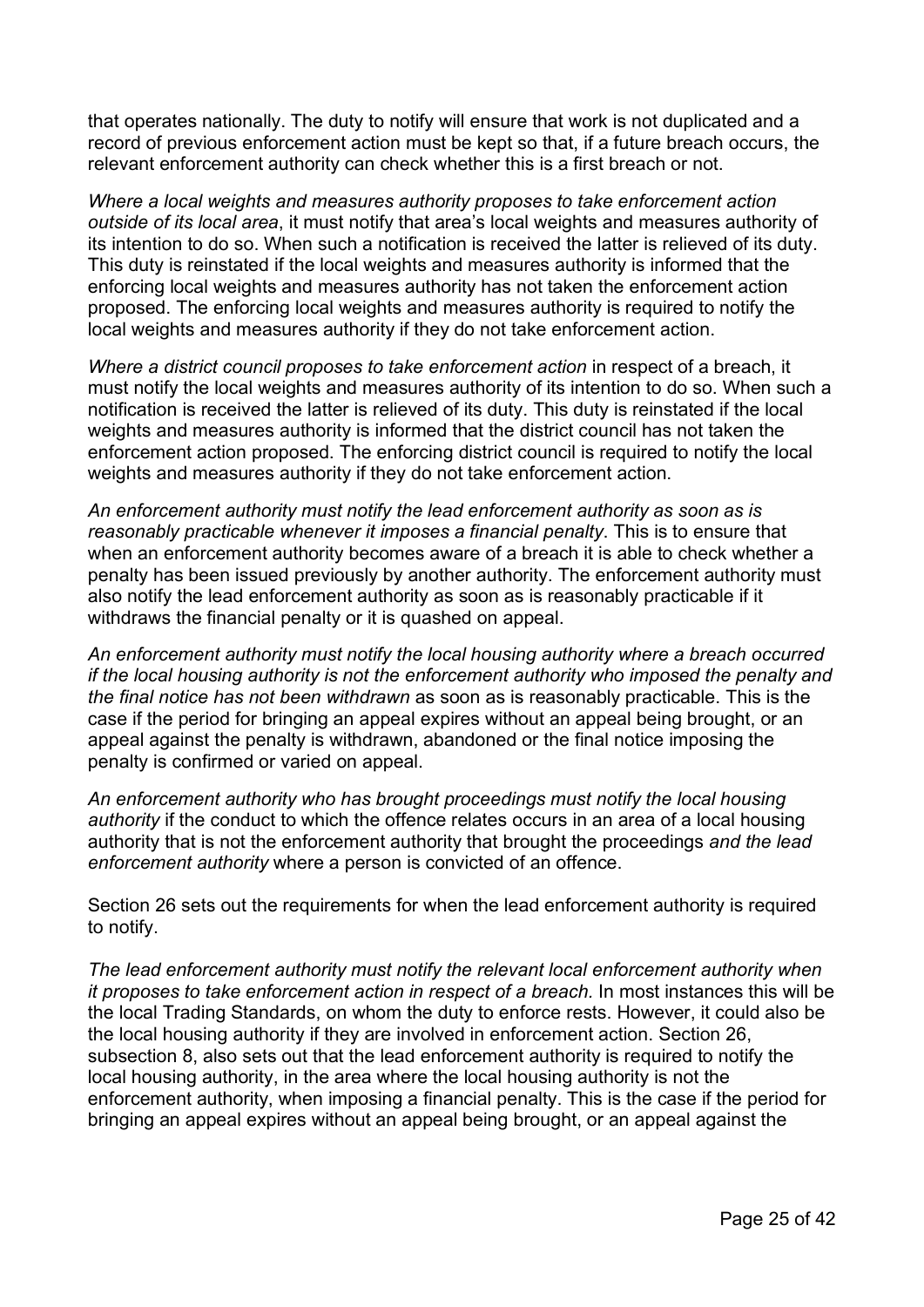penalty is withdrawn, abandoned or the final notice imposing the penalty is confirmed or varied on appeal or when bringing proceedings against a person for an offence.

# <span id="page-25-0"></span>*6.9 Discharging duties and interacting with other enforcement authorities*

We encourage close working between district and county councils in non-unitary authorities to utilise each teams' areas of expertise and ensure effective enforcement.

Trading Standards teams have responsibilities in enforcing requirements on letting agents and existing consumer protection laws. Trading Standards have a broad remit and a number of investigatory skills and resources. District councils that are not Trading Standards authorities are likely to have strong local knowledge of their private rented sector, for example, a database of Houses in Multiple Occupation (HMO) and records of previous non-compliance with other private rented sector regulation such as harassment or unlawful eviction.

If district councils that become aware of a breach wish to enforce we would encourage teams to work with their local Trading Standards team to share information and make use of the resources and enforcement tools that Trading Standards have. For example, Trading Standards may be able to provide the support of a finance intelligence officer to track funds when gathering evidence.

Enforcement authorities may seek the guidance of the lead enforcement authority if they are unsure of the help at their disposal.

Where a landlord or agent is operating in multiple areas, it would be advisable to consult with enforcement authorities in the relevant areas where the landlord or agent operates to ascertain whether other authorities are taking action. Enforcement authorities may also seek guidance from the lead enforcement authority, who should be able to assist with more complex cases.

# <span id="page-25-1"></span>*6.10 What is the effect of a breach of section 1 or 2 of the Act?*

Section 4 of the Act provides that any term of a tenancy agreement or agreement between an agent and tenant that requires a tenant to make a prohibited payment is not binding on the tenant. The rest of the agreement will continue to apply.

Any prohibited loan made by the tenant is repayable on demand.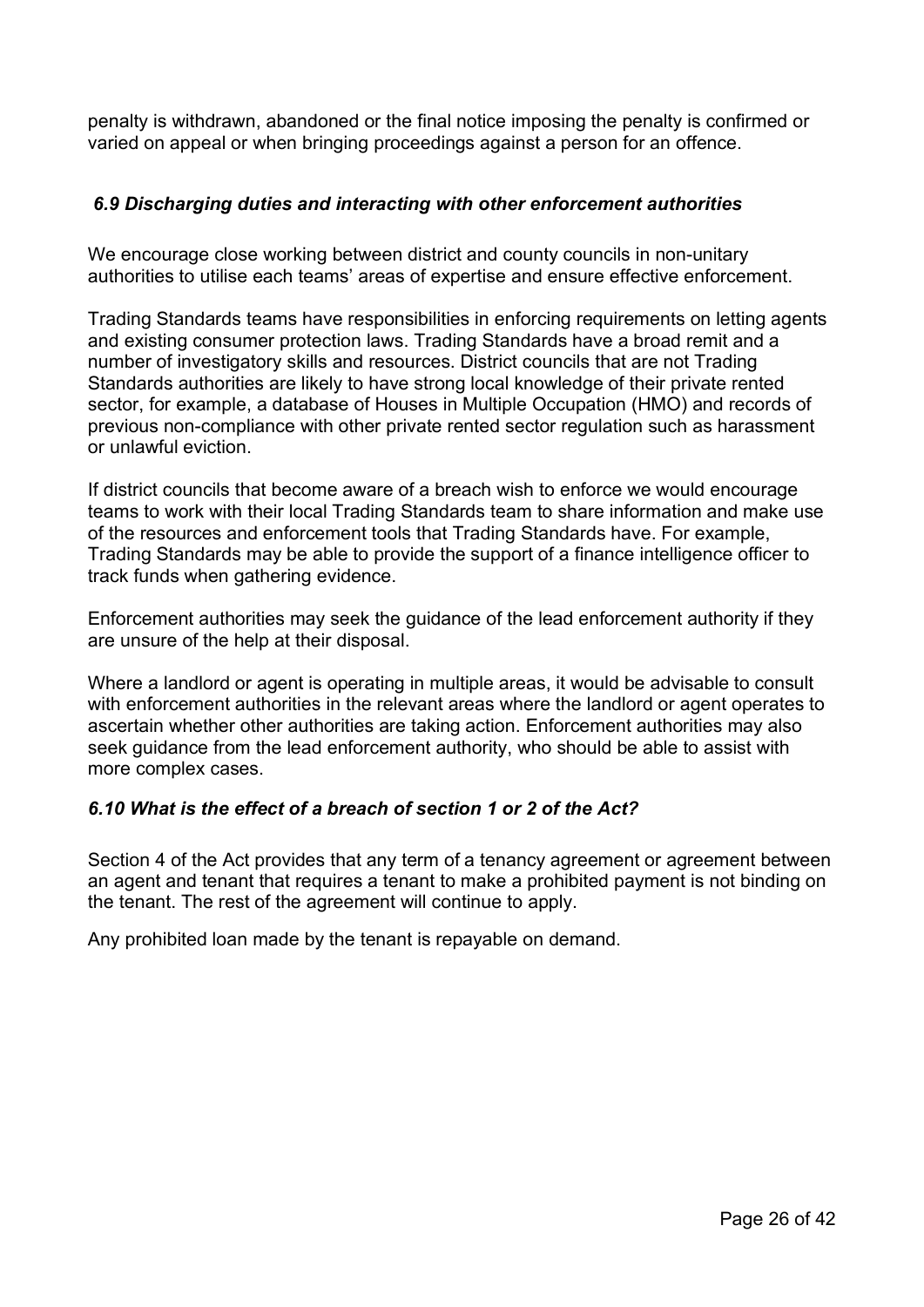# <span id="page-26-0"></span>**7. Appeals**

# <span id="page-26-1"></span>*7.1 Can a landlord or letting agent appeal a financial penalty?*

Yes. There is a right to appeal to the First-tier Tribunal against a financial penalty. An appeal against a financial penalty must be brought within 28 days from the day after the final notice was served. A landlord or agent may appeal against the decision to impose a penalty or the amount of the penalty. An appeal is to be a re-hearing of the enforcement authority's decision and may take into account additional evidence of which the enforcement authority was unaware.

If a landlord or agent makes an appeal, the final notice is suspended in relation to the part of the notice which is the subject of the appeal until the appeal is determined or withdrawn.

On appeal, the First-tier Tribunal may confirm, vary or quash the final notice. The maximum amount that the First-tier Tribunal can impose is the same as the maximum amount that the enforcement authority could have imposed.

*Note*: In the First-tier Tribunal, under rule 14 of the Tribunal Procedure (First-tier Tribunal – Property Chamber), someone who is not legally qualified can represent a party to the proceedings. Enforcement authorities may wish to consider this when deciding whether or not to contract the services of a legal professional. A person can also choose to represent themselves.

# <span id="page-26-2"></span>*7.2 Can a landlord or letting agent appeal a request to repay a prohibited payment, holding deposit or amount paid by a relevant person under a prohibited contract?*

Yes. There is a right to appeal to the First-tier Tribunal against a requirement to repay a prohibited fee, holding deposit or amount paid by a relevant person under a prohibited contract. An appeal must be brought within 7-14 days from the day after the final notice was served. The length of time in which a landlord or agent has to make an appeal will depend on the amount of time the landlord or agent has been given to repay the prohibited fee. For example, if a landlord has been given seven days to repay a prohibited fee, they will have seven days to appeal this decision. An appeal is to be a re-hearing of the enforcement authority's decision and may take into account additional evidence of which the enforcement authority was unaware.

If a landlord or agent makes an appeal, the final notice is suspended in relation to the part of the notice which is the subject of the appeal until the appeal is determined or withdrawn. On appeal, the First-tier Tribunal may confirm, vary or quash the final notice.

# <span id="page-26-3"></span>*7.3 Can a landlord or letting agent appeal a criminal offence?*

Yes. Guidance on how to appeal a sentence or conviction is available on the Ministry of Justice website at: [https://www.gov.uk/appeal-against-sentence-conviction.](https://www.gov.uk/appeal-against-sentence-conviction)

# <span id="page-26-4"></span>*7.4 Can a landlord or letting agent appeal a banning order?*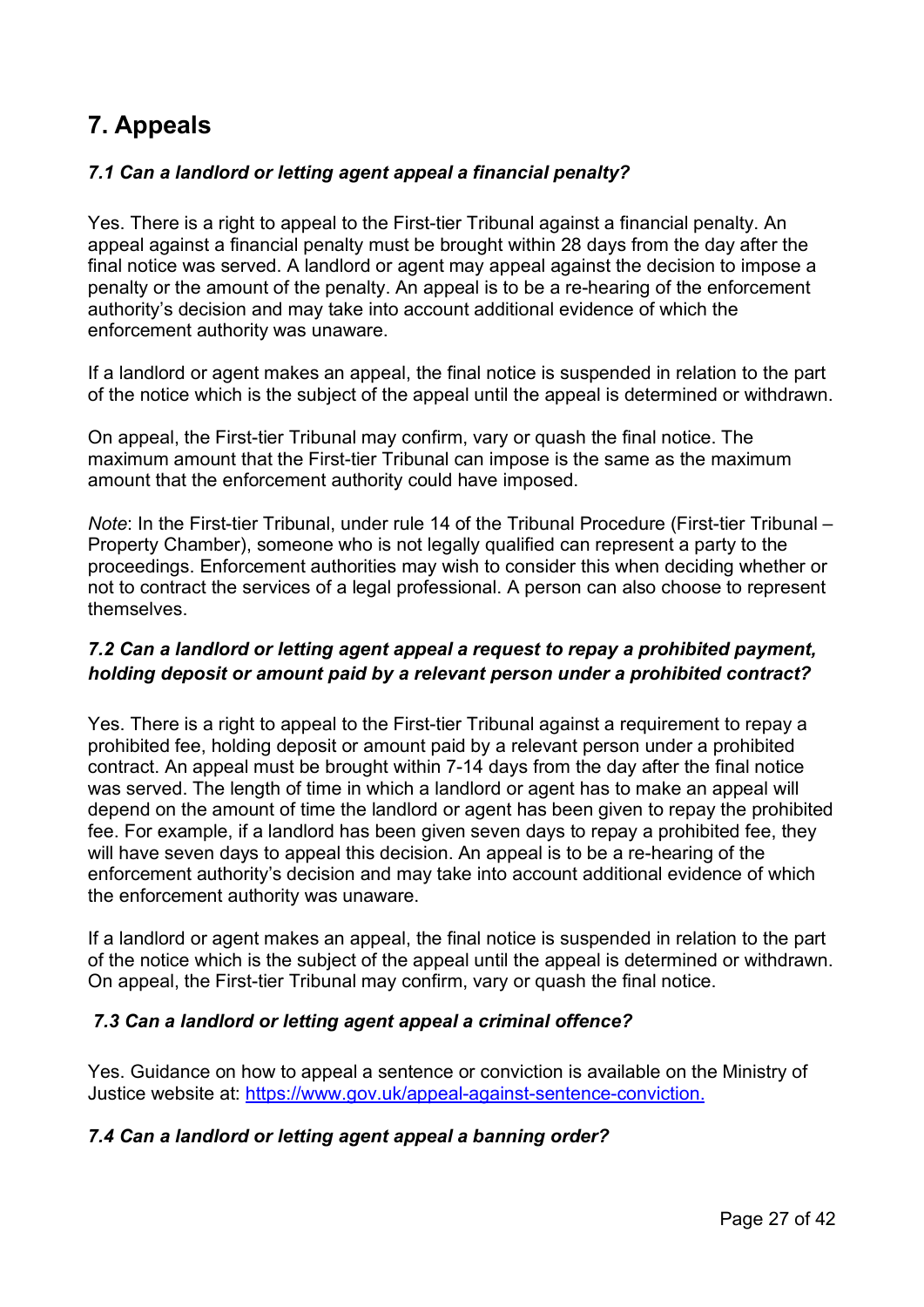Yes. Detail of appeals against banning orders is in section 8 of the banning order guidance<sup>[6](#page-27-0)</sup>.

<span id="page-27-0"></span>6 [https://assets.publishing.service.gov.uk/government/uploads/system/uploads/attachment\\_data/file/697643/B](https://assets.publishing.service.gov.uk/government/uploads/system/uploads/attachment_data/file/697643/Banning_order_guidance.pdf) [anning\\_order\\_guidance.pdf](https://assets.publishing.service.gov.uk/government/uploads/system/uploads/attachment_data/file/697643/Banning_order_guidance.pdf)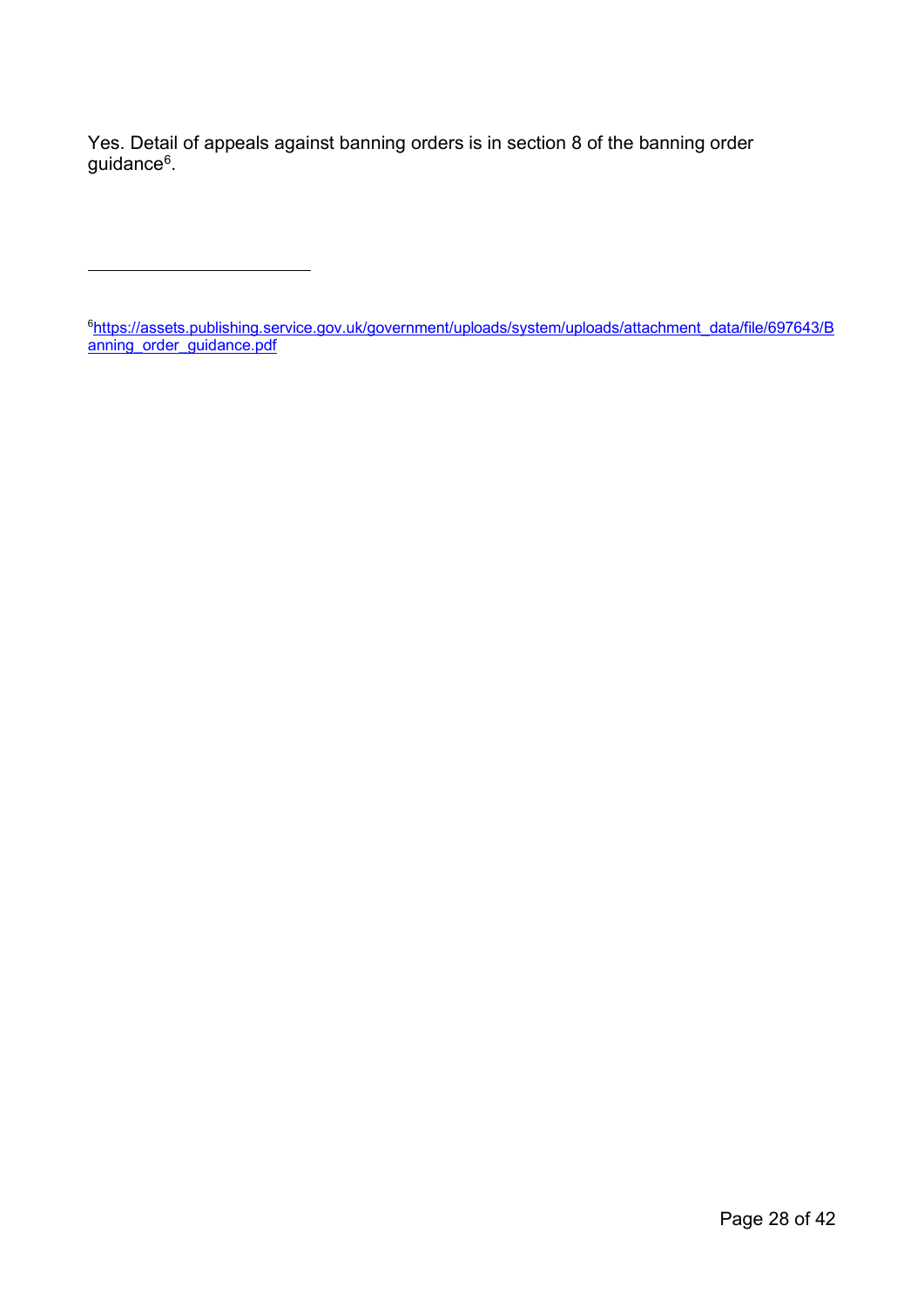# <span id="page-28-0"></span>**8. Publicity following a sanction**

Enforcement authorities have discretion about publicising a successful penalty for a breach of the legislation.

For an initial breach of the ban, we would expect enforcement authorities to publicise the successful imposition of a financial penalty where this would have a beneficial effect on awareness of the legislation for the public. For example, where a tenant has successfully challenged a deliberate attempt by a landlord or agent to charge an unlawful fee.

For a repeated breach of the ban (i.e. where a breach is committed within five years of the imposition of a financial penalty or a previous breach) we would strongly encourage enforcement authorities to make public any successful convictions, banning orders or financial penalties issued either to individual landlords or letting agents. Enforcement authorities should consider how to publish such details at a local level.

Many local housing authorities already publicise successful prosecutions of rogue landlords through the local press. A local housing authority should take their own legal advice and consider their own local circumstances in determining whether to publicise, but we would encourage them to do so.

The Ministry of Justice has produced guidance that sets out the factors a local authority should consider when publicising sentencing outcomes.<sup>[7](#page-28-1)</sup>

Enforcement authorities can and should disclose any criminal convictions against a landlord or agent on request by a tenant, where these are a matter of public record. We also encourage enforcement authorities to make information available on request by a tenant when enforcement authorities have successfully imposed a financial penalty against a landlord or letting agent. Before doing so, enforcement authorities will need to consider their obligations under the Data Protection Act 2018.

Enforcement authorities must establish one of six valid lawful bases to process **personal data**. Each case will be different and the authority should decide which basis is appropriate for the case's circumstances. In the majority of cases under this Act, the lawful basis will be on the grounds of a **public task** when sharing a successful penalty by a landlord or letting agent. A public task may be relied upon when processing data in the exercise of official authority; this is the case when the enforcement authority is conducting a public function, power or performance of a specific task that is set out in law. Authorities do not need specific statutory power to process data, but the underlying task, function or power must have a clear basis in law. Authorities must be satisfied that processing is necessary for the performance of a task carried out in the public interest or in the exercise of official authority vested in the controller.

Where the processing of personal data relates to a prosecution resulting from a second breach of the Act within five years of a successful conviction for a previous breach,

<span id="page-28-1"></span>[<sup>7</sup>https://assets.publishing.service.gov.uk/government/uploads/system/uploads/attachment\\_data/file/487464/2](https://assets.publishing.service.gov.uk/government/uploads/system/uploads/attachment_data/file/487464/20150413-Publishing_Sentencing_Outcomes_MoJ_Guidance_HQMCSPA-O.pdf) [0150413-Publishing\\_Sentencing\\_Outcomes\\_MoJ\\_Guidance\\_HQMCSPA-O.pdf](https://assets.publishing.service.gov.uk/government/uploads/system/uploads/attachment_data/file/487464/20150413-Publishing_Sentencing_Outcomes_MoJ_Guidance_HQMCSPA-O.pdf)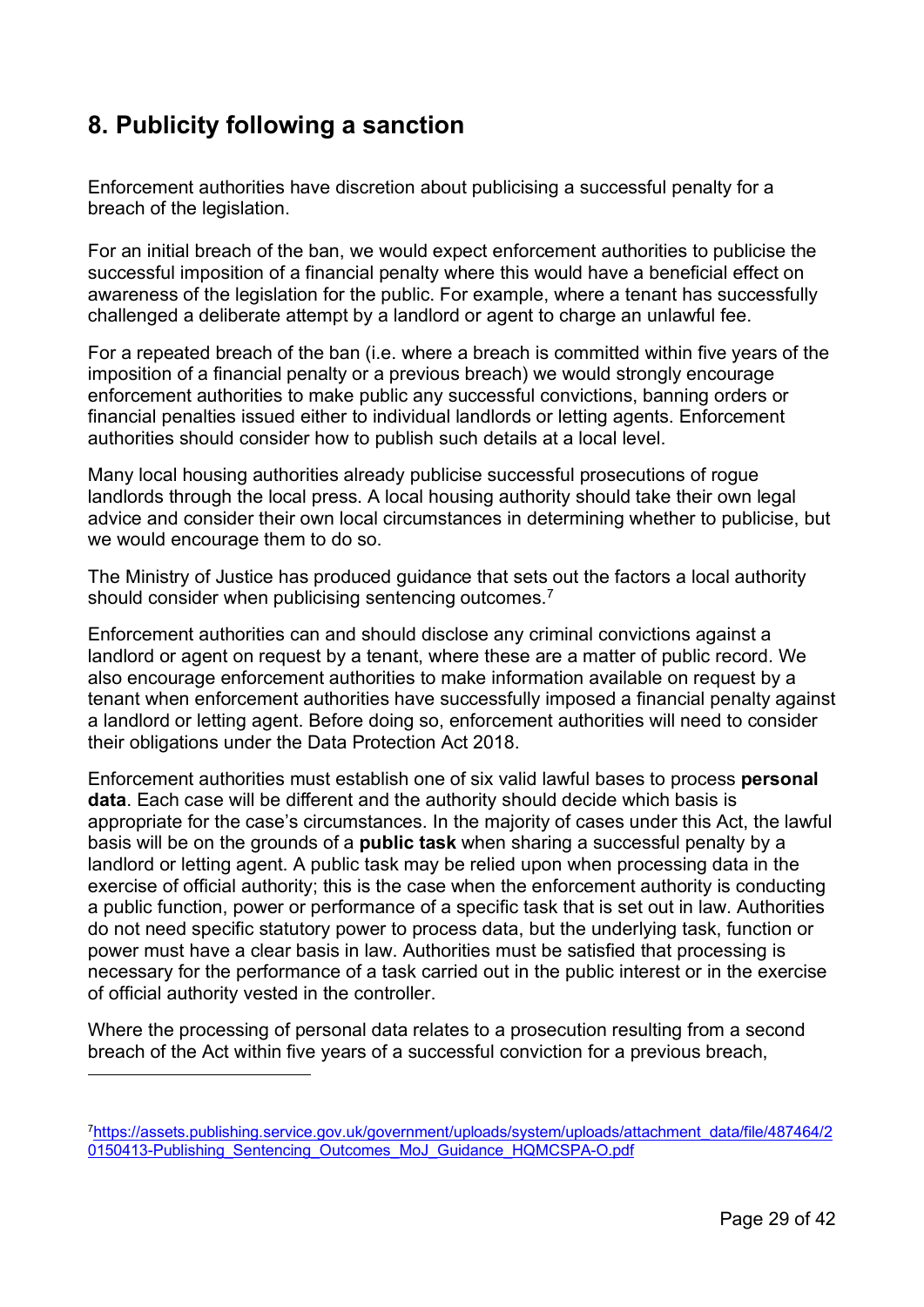enforcement authorities should give further consideration to the lawful basis of **criminal offence data**. Further information on the principles and your responsibilities on data protection is available on the Information Commissioner's Office website at [https://ico.org.uk/for-organisations/guide-to-data-protection/guide-to-the-general-data](https://ico.org.uk/for-organisations/guide-to-data-protection/guide-to-the-general-data-protection-regulation-gdpr/)[protection-regulation-gdpr/](https://ico.org.uk/for-organisations/guide-to-data-protection/guide-to-the-general-data-protection-regulation-gdpr/) .

Enforcement authorities must be satisfied that their actions are compliant with the Data Protection Act 2018 when sharing personal data and should seek further advice where necessary. We encourage enforcement authorities to make decisions on publicising enforcement action in line with their data protection policy, if applicable.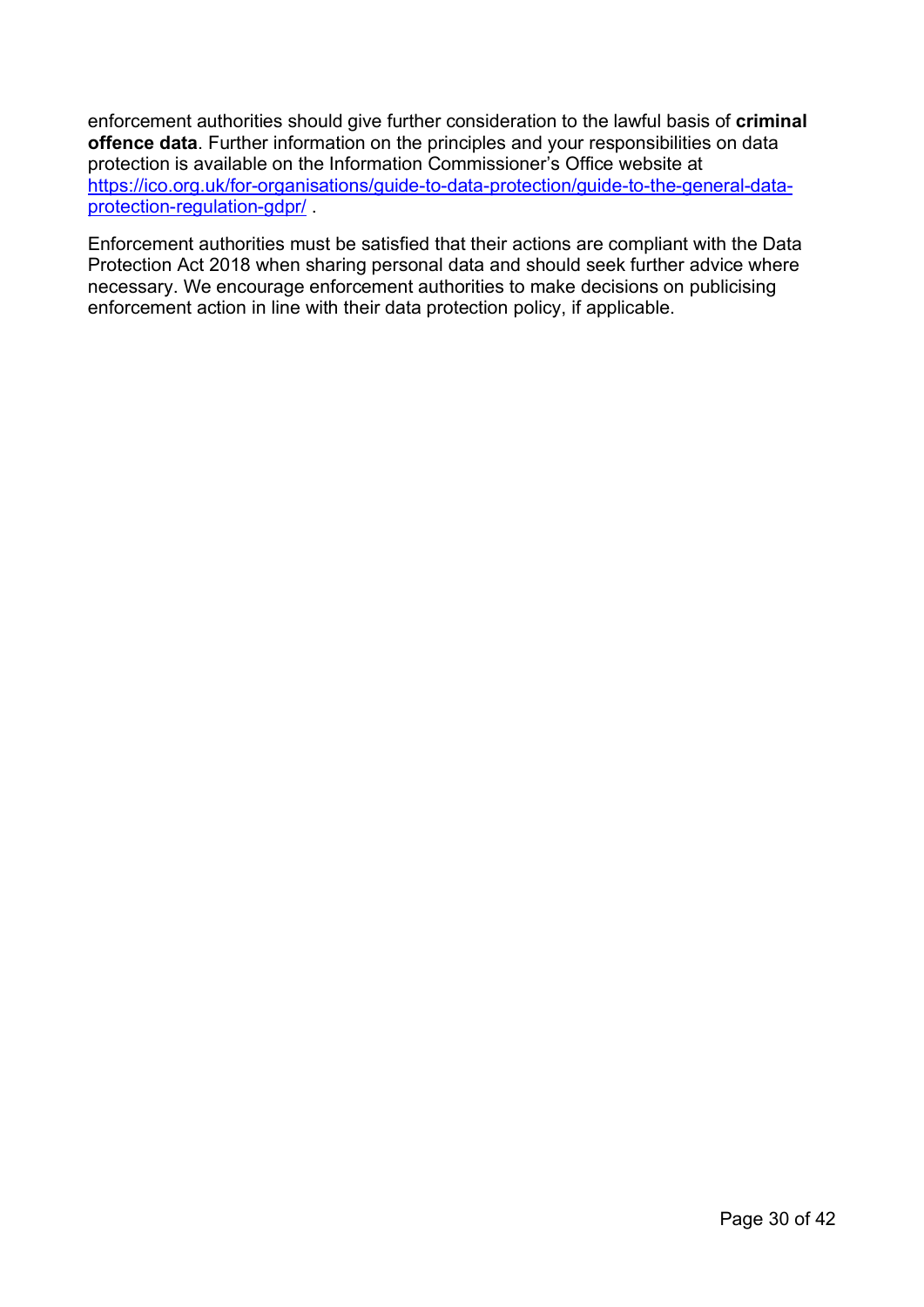# <span id="page-30-0"></span>**Annex A – Glossary of Terms**

**Assured Shorthold Tenancy** – As defined in Part 1 of the Housing Act 1988.

**Applicable tenancy agreements** – The Act applies to [Assured Shorthold Tenancies](http://www.legislation.gov.uk/ukpga/1988/50/contents/england)  [\("ASTs"\),](http://www.legislation.gov.uk/ukpga/1988/50/contents/england) student accommodation and licenses to occupy housing, in England only. Certain licences to occupy are excluded. See 'excluded licences' below.

**Communication service** – A service enabling any of the following to be used - a telephone other than a mobile phone, the internet, cable television, satellite television.

**Commencement date** – The date on which the ban on fees came into force – 1 June 2019 for all new applicable tenancies.

**Enforcement authorities** – A local weights and measures authority in England, a district council that is not a local weights and measures authority or the lead enforcement authority.

**Excluded licence** – An excluded licence is a licence to occupy housing which must be:

- a) arranged between the licensee and licensor with the assistance or advice of a registered charity or Community Interest Company (usually a registered Homeshare organisation) in connection with the grant, renewal or continuation of the licence;
- b) arranged in order to provide the licensor with companionship sometimes combined with care or assistance (but not financial assistance); and
- c) no rent or other consideration is provided other than the companionship sometimes combined with care or assistance (but not financial assistance) by the licensor for the accommodation, but they may receive payments from the licensee in respect of council tax, a utility, a communication service or a television licence.

**False or misleading information** – Information is false or misleading where the difference between the information provided and the correct information is such a landlord can reasonably take this information (or the tenants conduct in providing it) into account in deciding to grant the tenancy. Further examples are given in section 4.1 of this guidance.

**Financial penalty** – under section 8 of the Act, an enforcement authority may impose a financial penalty.

**Holding deposit** – money paid by or on behalf of a tenant to a landlord or letting agent before the grant of a tenancy with the intention that it should be dealt with by the landlord or letting agent in accordance with Schedule 2.

**Housing** – a building, or part of a building, occupied or intended to be occupied as a dwelling.

#### **Landlord** – includes:

- a) A person who proposes to be a landlord under a tenancy,
- b) A person who has ceased to be a landlord under a tenancy,
- c) A licensor under a licence to occupy housing,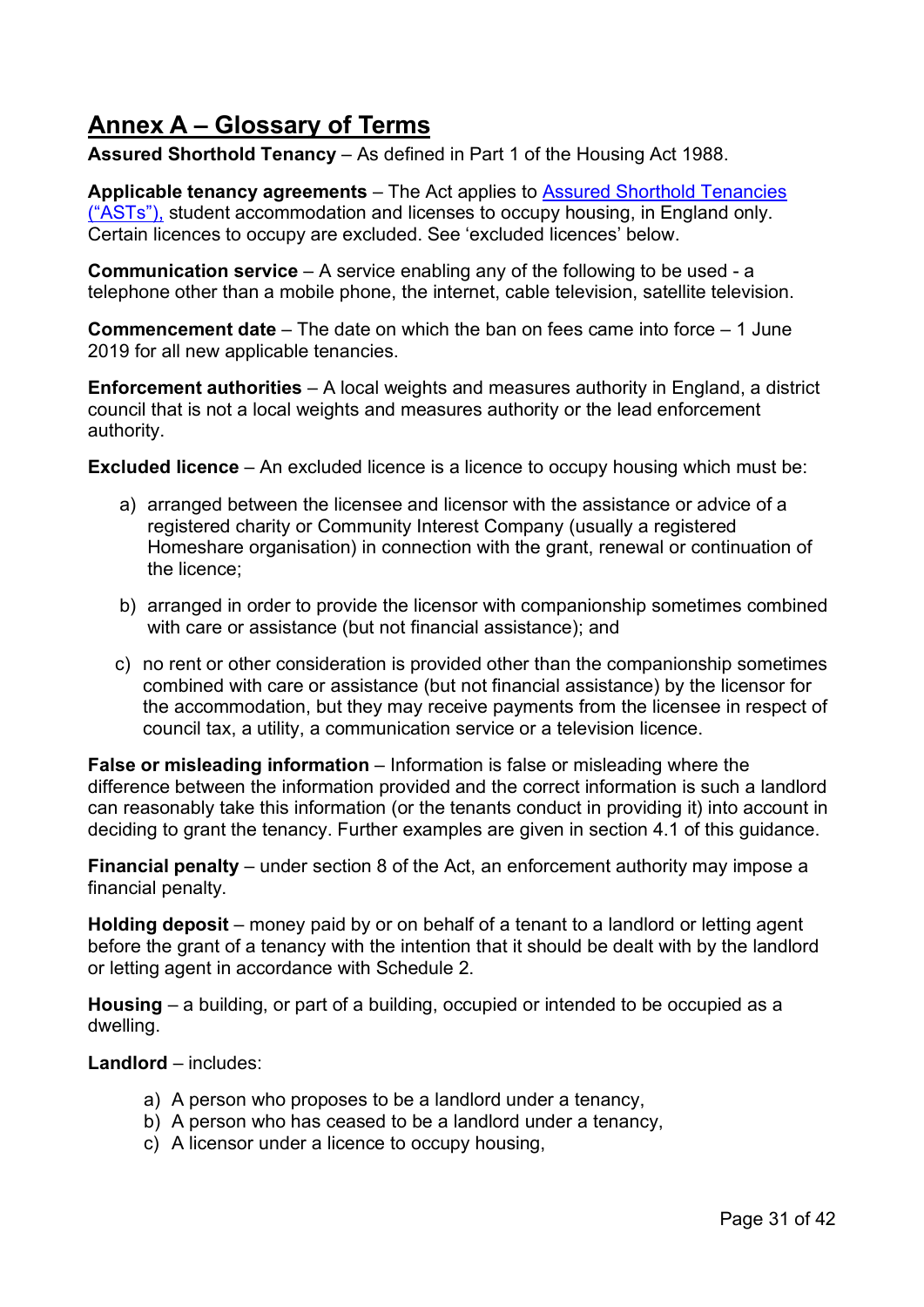- d) A person who proposes to be a licensor under a licence to occupy housing, and
- e) A person who has ceased to be a licensor under a licence to occupy housing.

**Lead enforcement authority** – the lead enforcement authority is the Secretary of State, or a person whom the Secretary of State has arranged to be the lead enforcement authority in accordance with section 22, subsection (2).

**Letting agent work** – means things done by a person in the course of a business in response to instructions received from:

- a) A landlord who is seeking to find another person to whom to let housing, or
- b) A tenant who is seeking to find housing to rent.

A person is not a letting agent for the purposes of the Act if the person engages in letting agency work in the course of that person's employment under a contact of employment. A person who is an authorised person in relation to a reserved legal activity is not a letting agent when carrying out legal activity in response to instructions from a landlord or tenant who does not also instruct that person to do other things as listed under a) and b) above.

#### **Licence to occupy housing** –

- a) Includes a licence which is granted to a licensee by a licensor who resides in the housing,
- b) Does not include a licence to occupy social housing,
- c) Does not include a licence to occupy housing for the purpose of a holiday.

#### **Long lease** – means:

- a) A long lease for the purposes of Chapter 1 or Part 1 of the Leasehold Reform, Housing and Urban Development Act 1993, or
- b) In the case of a shared ownership lease (within the meaning given by section 7(7) of that Act), this would be a lease within paragraph (a) if the tenant's total share (within the meaning given by that section) is 100%.

## **Pre-commencement tenancies** – are either:

- a) Tenancies entered into (signed) before 1 June 2019; and
- b) Statutory periodic tenancies that arose during the year after 1 June 2019 until 1 June 2020.

**Prohibited payment** – has the meaning given by Section 3 and Schedule 1.

**Relevant person** – a tenant or a person acting on behalf of a tenant, or who has guaranteed the payment of rent by a tenant but does not include:

- a) A local housing authority within the meaning of the Housing Act 1985 (see section 1 of that Act),
- b) The Greater London Authority, or
- c) A person acting on behalf of an authority within paragraph (a) or the Greater London Authority.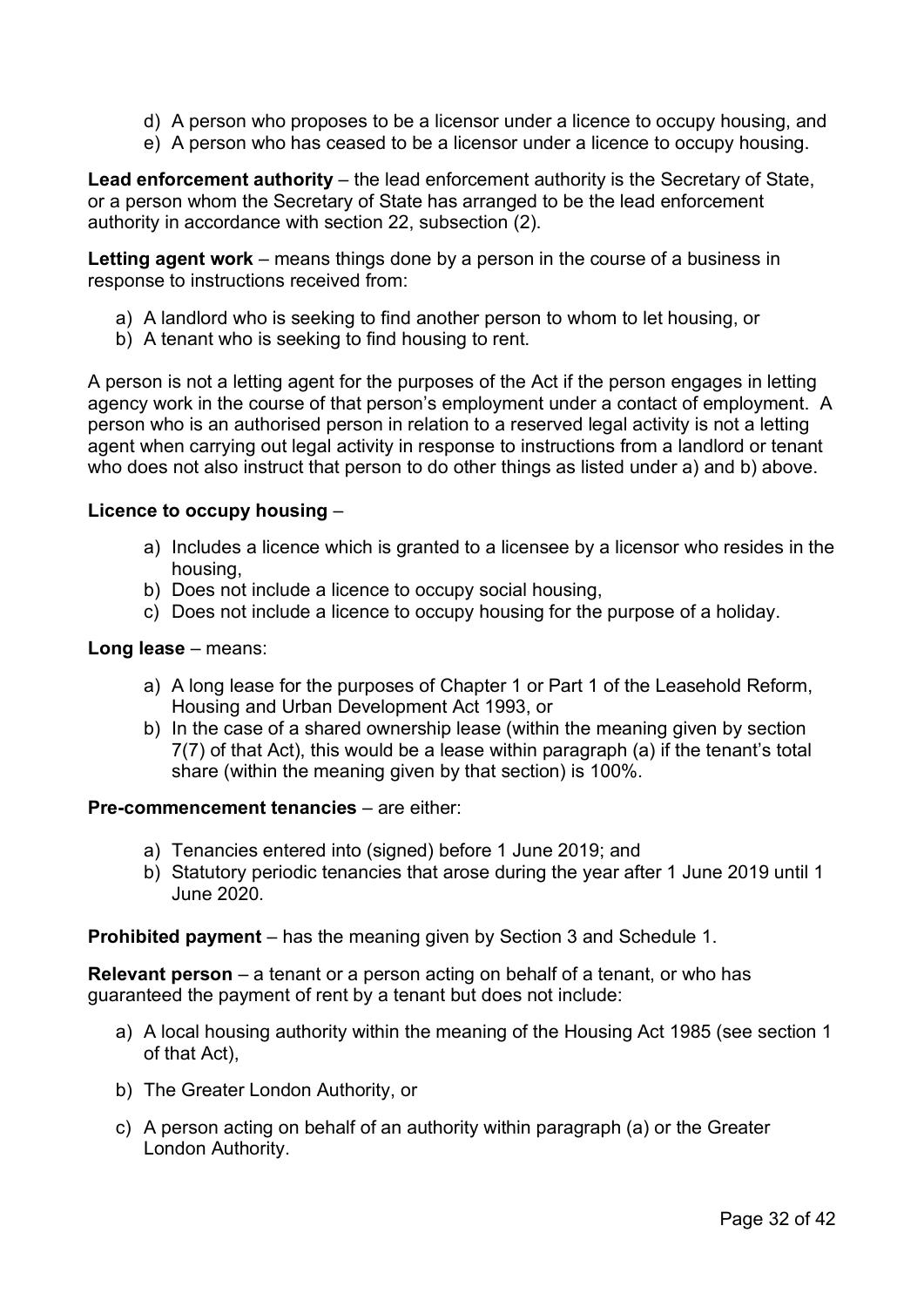**Social housing** – as defined in Part 2 of the Housing and Regeneration Act 2008.

**Tenancy** – means:

- a) An assured shorthold tenancy other than a tenancy of social housing or a tenancy which is a long lease,
- b) A tenancy which meets the conditions set out in paragraph 8 (lettings to students) of Schedule 1 to the Housing Act 1988, or
- c) A licence to occupy housing.

**Tenancy agreement** – means an agreement granting a tenancy of housing to a tenant, this can be written or verbal.

**Tenancy deposit** – means money intended to be held by a landlord or otherwise as security for the performance of any obligations of a tenant, or the discharge of any liability of a tenant arising under or in connection with a tenancy.

**Tenant** – includes:

- a) A person who proposes to be a tenant under a tenancy,
- b) A person who has ceased to be a tenant under a tenancy,
- c) A licensee under a licence to occupy housing,
- d) A person who proposes to be a licensee under a licence to occupy housing, and
- e) A person who has ceased to be a licensee under a licence to occupy housing.

**Trading Standards** – local weights and measures authorities in England.

**Transitional period** – the Act allowed for a transitional period of one year from the commencement date for tenancy agreements that were entered into before commencement of the Act and statutory periodic tenancies which arise after the commencement date on the coming to an end of a fixed term tenancy which was entered into before that date.

**Utility** – means electricity, gas or other fuel, water or sewerage.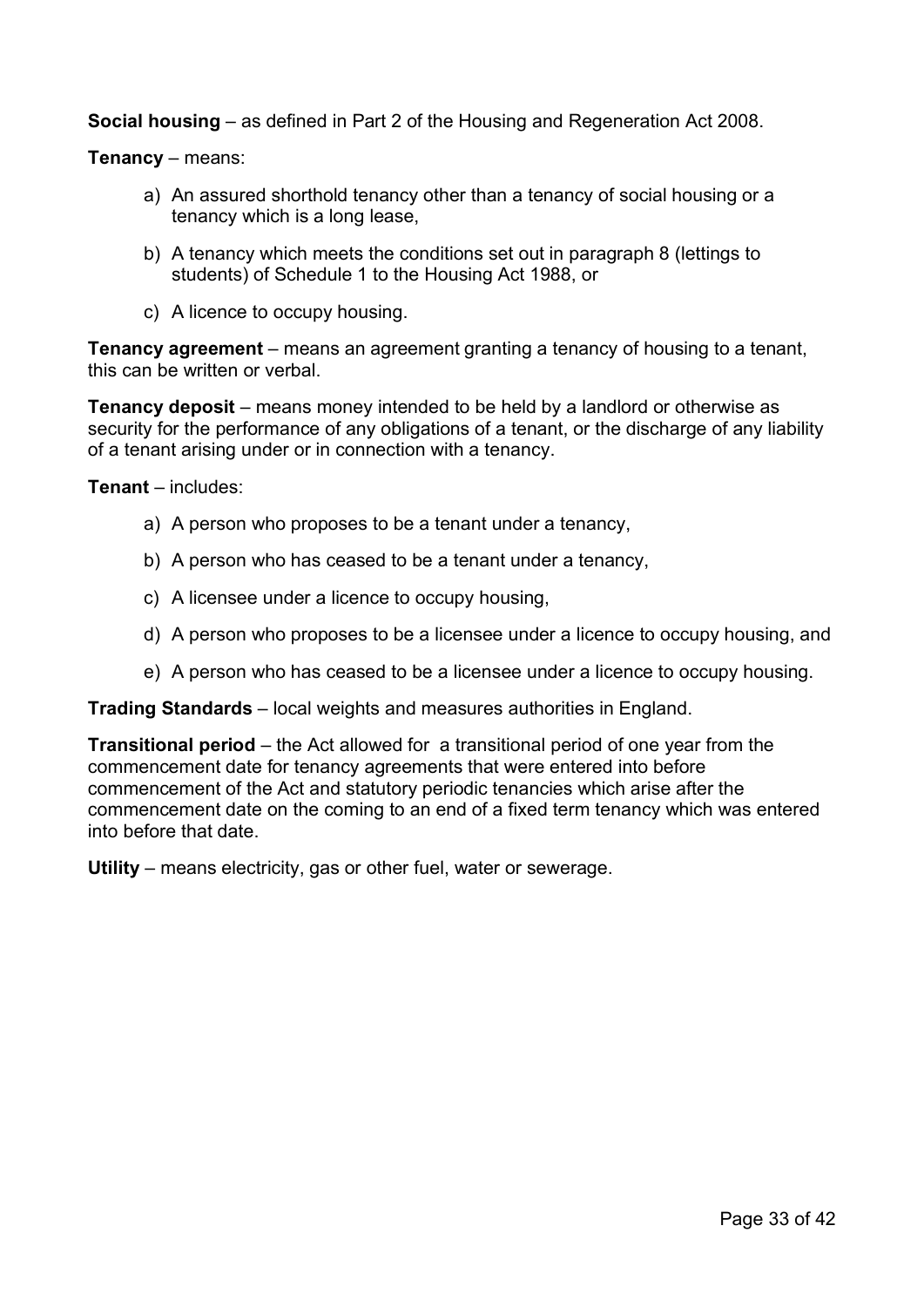# <span id="page-33-0"></span>**Annex B – Notice of Intent Pro Forma Enforcement Authority**

# **Tenant Fees Act 2019 Section 8**

# **Notice of Intent to Impose a Financial Penalty**

To: **[Insert full name which identifies an individual or company at address below]**

Of: **[Address of person on whom the notice is to be served]**

Reference number: **[Case reference number]**

Date of service:

The [enforcement authority] (the "Authority"), **GIVE NOTICE** that the Authority is satisfied that on [**date**] your conduct amounted to a breach of the Tenant Fees Act 2019, namely:

*[Delete as appropriate. One offence per notice for a relevant breach]*

- (a) section 1 (Prohibitions applying to landlords)
- (b) section 2 (Prohibition applying to letting agents)
- (c) schedule 2 (treatment of holding deposit)], in respect of:

## [**Address of property**].

The amount of a financial penalty imposed is determined by the Authority but must not exceed £5,000 for a first breach.

If a further breach is committed within 5 years of the imposition of a financial penalty or conviction for a previous breach, the second or subsequent breaches will be a criminal offence. The penalty for a criminal offence is an unlimited fine.

Enforcement authorities may impose a financial penalty of up to £30,000 as an alternative prosecution. Where a financial penalty is imposed instead of a prosecution this does not amount to a criminal conviction.

The Council hereby proposes to impose a financial penalty for the above offence of **[£ ].**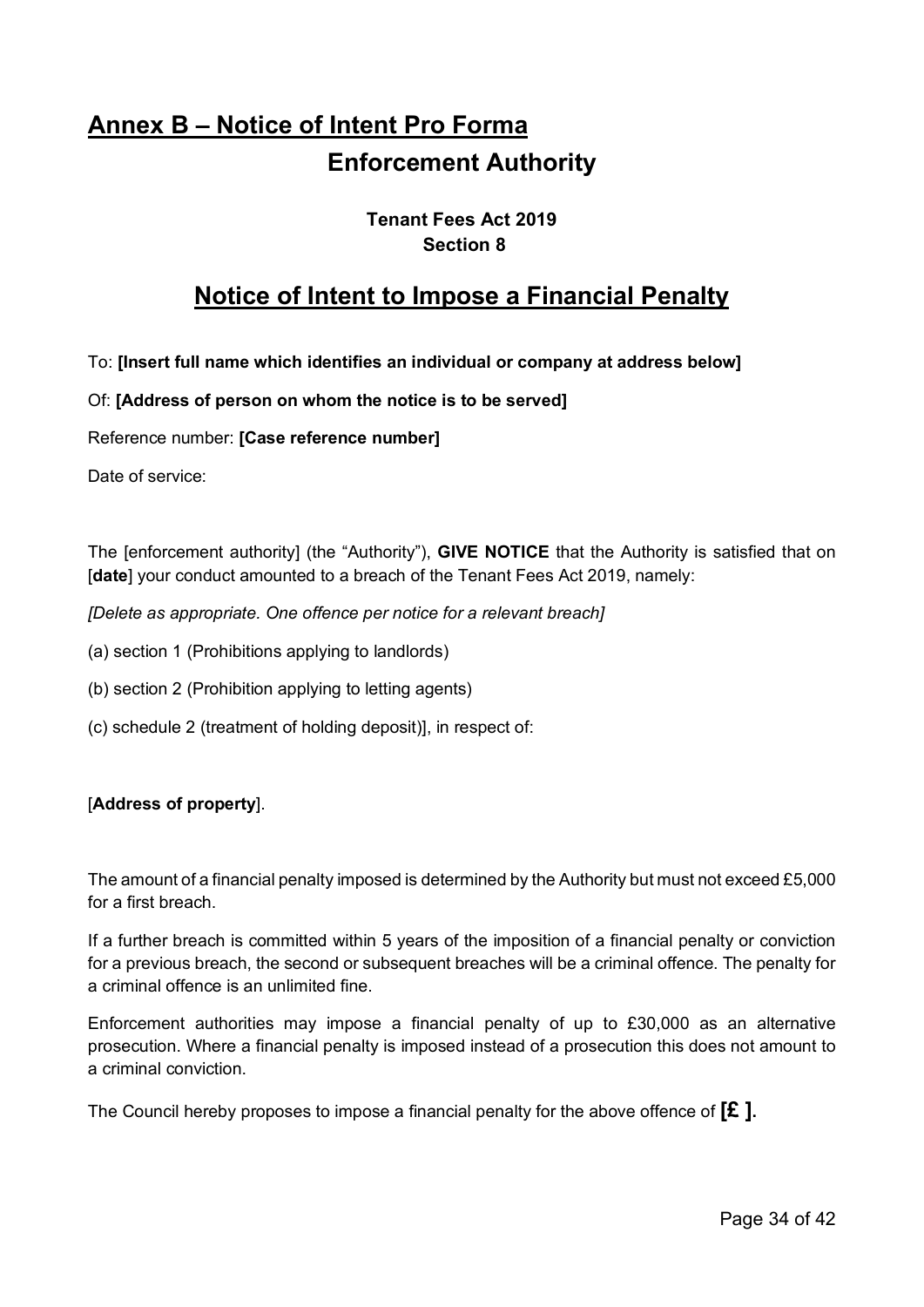The reasons for proposing to impose a financial penalty are detailed in the 'Statement of Reasons' below which form part of this Notice.

You may make written representations to the Authority about the proposal to impose a financial penalty. Any representations must be made within a period of 28 days beginning with the day after that on which this Notice was served; i.e. by no later than [*plus 28 calendar days from date of service*]. Representations should be sent to the address below.

#### **[Enforcement authority's address]**

**Note:** Written representations will also be accepted by email at [email]. Please ensure you receive an acknowledgement of your email as if not we may not have received your representations.

After the end of the period for representations the Authority must decide whether to impose a financial penalty on you and if the Council decides to impose a financial penalty on you it must give you a final notice imposing that penalty.

Further information on the procedure of imposing civil penalties can be found in:

- The notes to this notice of intent
- The Tenant Fees Act 2019
- The Government's consumer guidance on the Tenant Fees Act 2019
- **Statutory Guidance for Enforcement Authorities**
- The Authority's Private Housing Enforcement Policy
- The Authority's Policy on deciding on a financial penalty amount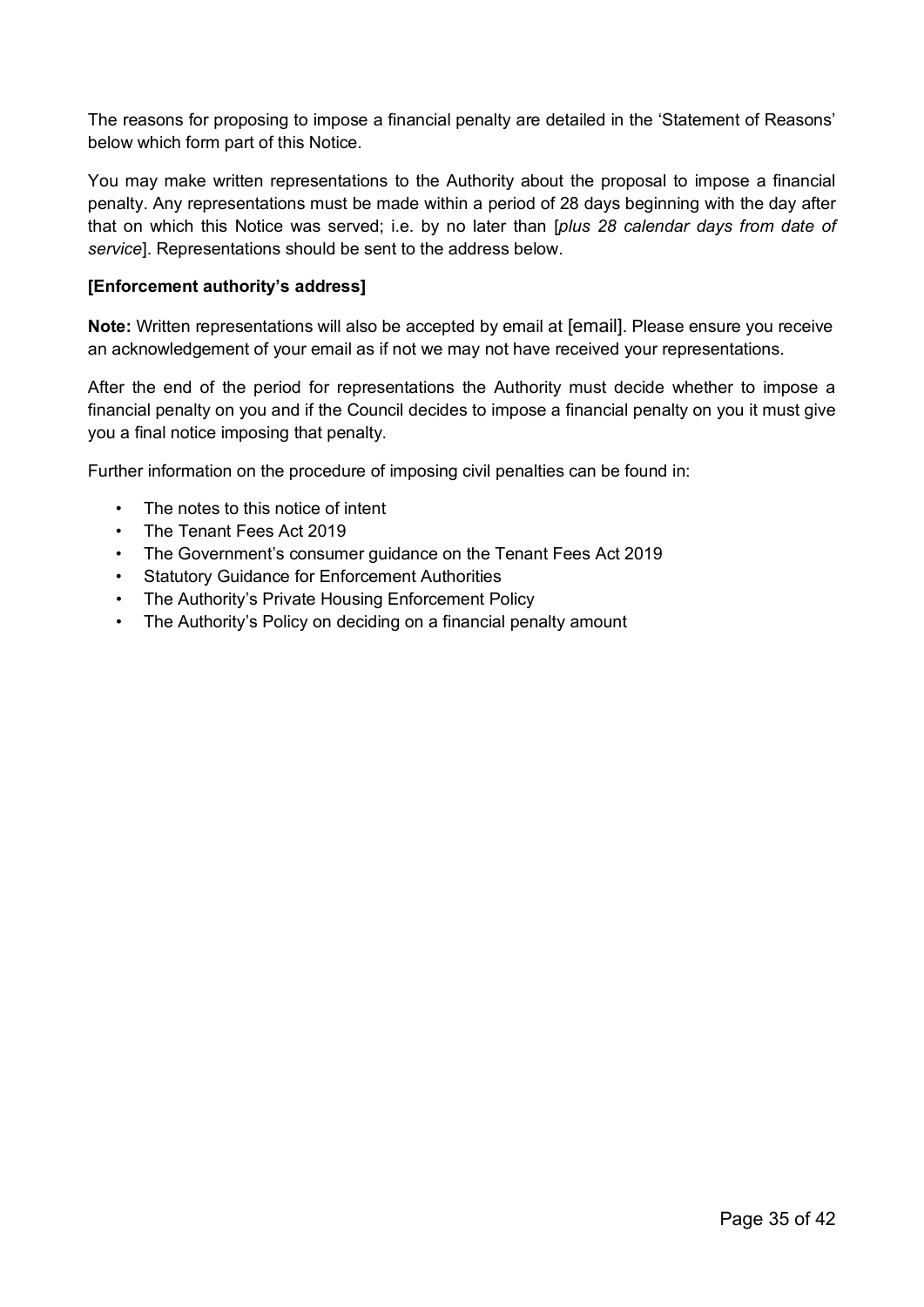# **Enforcement Authority**

# **Tenant Fees Act 2019 Section 8**

# **Notice of Intent to Impose a Financial Penalty Statement of Reasons**

To: [**Insert full name which identifies an individual or company**]

Of: [**Address of person on whom the notice is to be served**]

Reference number: **[Case reference number]**

Date of service:

This statement forms part of the Notice served on [*date*] 201X to [*name*].

Having regard to: -

- The Tenant Fees Act 2019
- The Government's consumer guidance on the Tenant Fees Act 2019
- Statutory Guidance for Enforcement Authorities
- The Authority's Private Housing Enforcement Policy
- The Authority's Policy on deciding on a financial penalty amount; and
- The Code for Crown Prosecutors

The Authority is of the opinion that this financial penalty is the most appropriate, proportionate and effective sanction because:

- 1. [*Enforcement Authority*] is of the opinion that [*name*] has committed a breach of *Prohibitions applying to landlords / letting agents under section 1 / section 2 / schedule 2 of the Tenant Fees Act 2019.*
- 2. The evidence of the offence is; *(example only)*
	- a) *An assured shorthold tenancy agreement (the "tenancy agreement") was entered into by [landlord / agent] and [tenant(s)] on [date] in relation to the property [address].*
	- b) *Provision 5.1. of the tenancy agreement required from the tenant a "non-refundable administration fee to the [landlord / agent] of amount equal to 40% plus VAT of one months' rent or £500, whichever is higher, prior to taking occupancy of the above mentioned property".*
	- c) *On [date] pursuant to the tenancy agreement [tenant] paid the £500 to [landlord / agent] (the "payment").*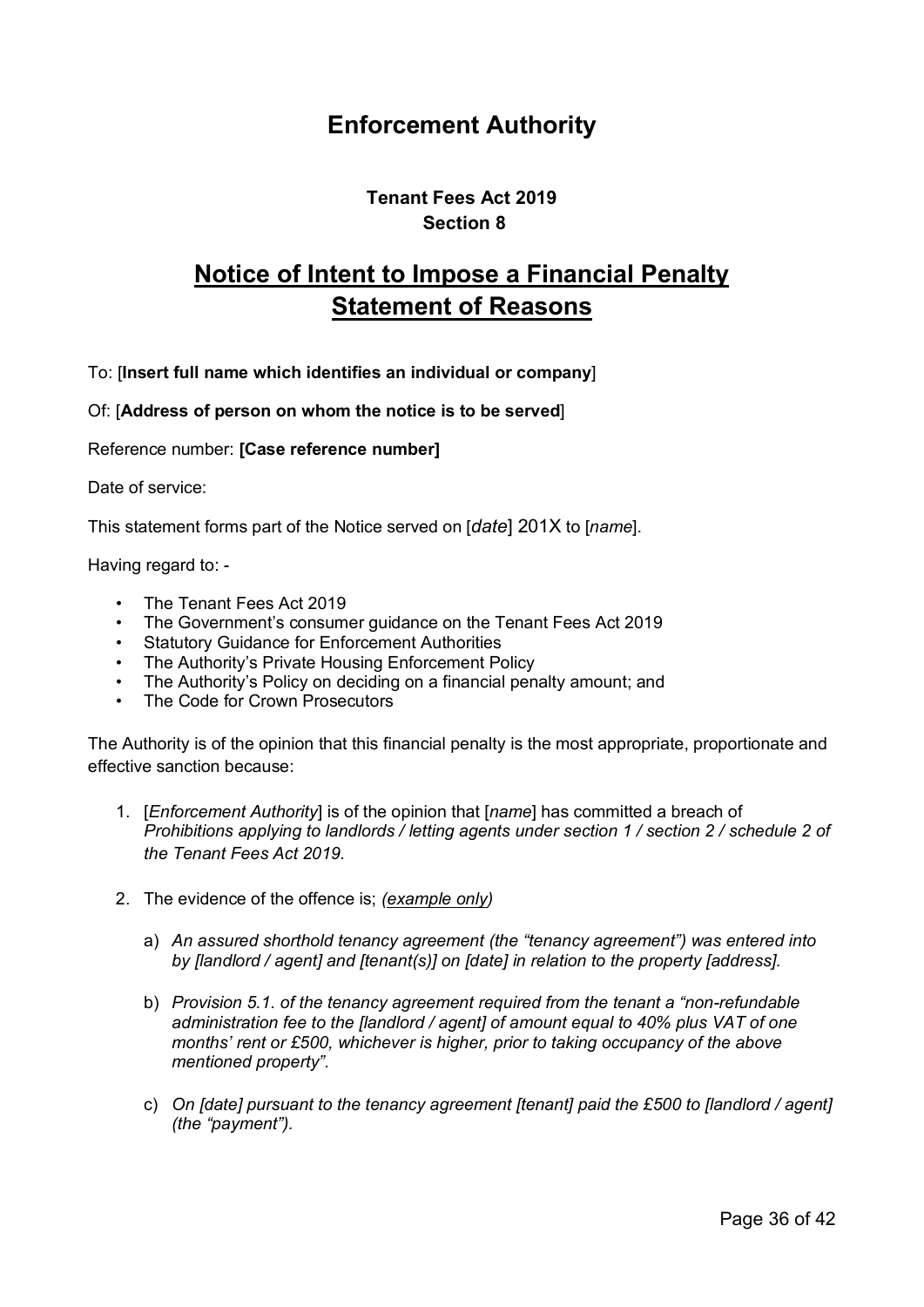- d) *Provision 5.1 of the tenancy agreement is prohibited by section [1 or 2] of the Tenant Fees Act 2019.*
- e) *On [date] [enforcement authority] was informed of the landlord / agent's conduct in requiring the payment.*
- f) *The enforcement authority has reviewed the following documentation in the course of its investigation:*
	- *i. The tenancy agreement*
	- *ii. [x no. of] letters between [tenant] and [landlord / agent] between [date] and [date]*
	- *iii. Letter from bank confirming payment of £x from [tenant] to [landlord / agent] on [date].*
	- *iv. Enforcement authority's case file against [landlord / agent] on [date], including final notice served on [date] to [landlord / agent] in respect of financial penalty imposed by [enforcement authority] for breach of section 1 of the Tenant Fees Act 2019.*
- 3. *On the above evidence the authority is satisfied the [landlord / agent] has committed a breach of the Tenant Fees Act 2019.*
- 4. *The authority has noted [landlord / agent] received a financial penalty for a previous breach under the Tenant Fees Act 2019 and final notice was served on [date].*
- 5. *The enforcement authority has decided to impose a civil penalty as an alternative to prosecution under section 8 of the Tenant Fees Act 2019.*
- 6. *In line with the Authority's enforcement policy for determining the appropriate financial penalty, the enforcement authority decided to impose a financial penalty for the amount of [£ ]*
- 7. *The decision was made on [date] and confirmed by [senior / enforcement officer].*

Signature of officer: Date: Date: Date:

Further information in respect of this notice can be obtained from *[enforcement officer, enforcement authority and address]*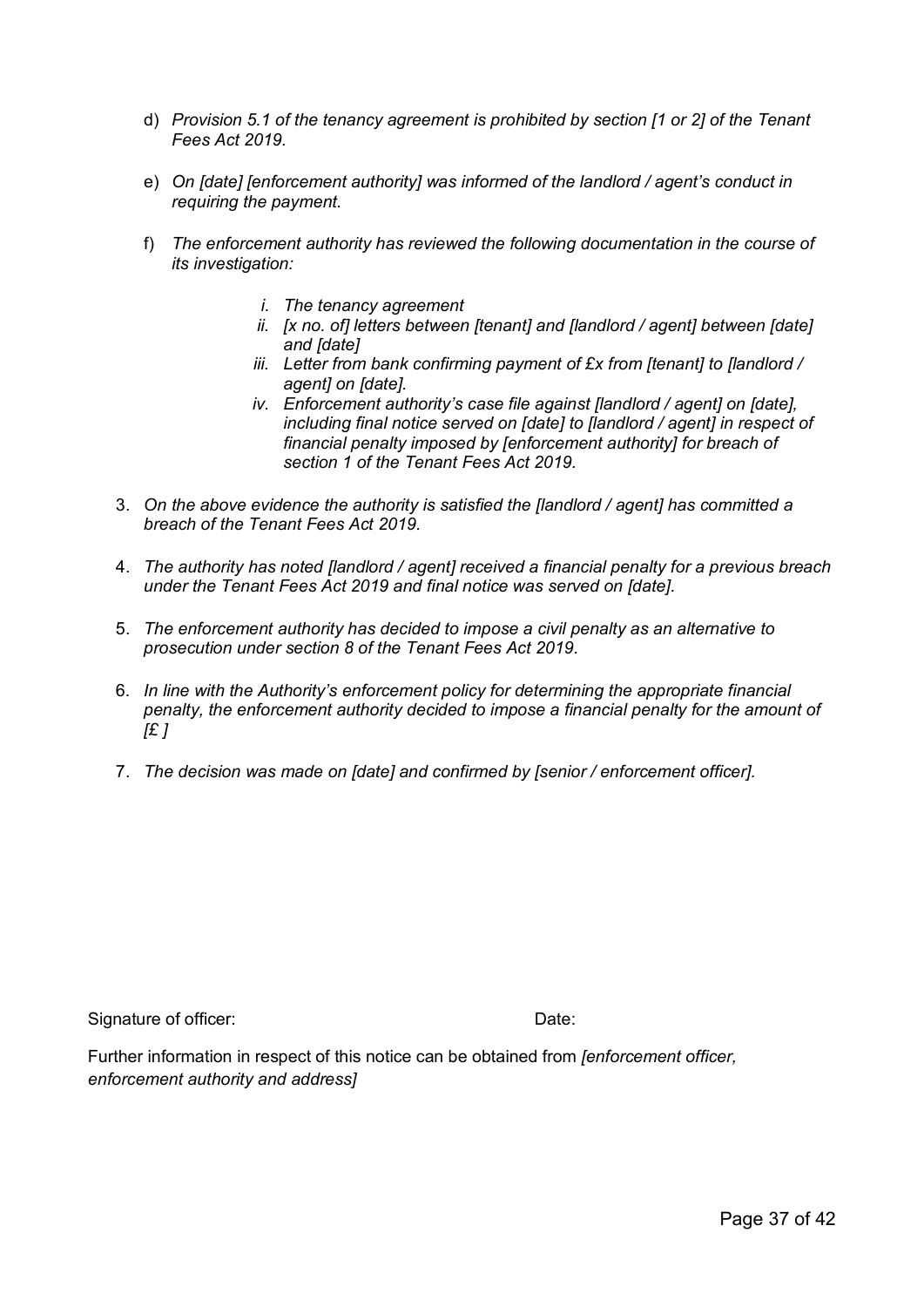#### **Notes on the Tenant Fees Act 2019**

#### **Section 8** *Financial penalties*

An enforcement authority must be satisfied beyond reasonable doubt that a person has breached section 1, 2 or Schedule 2 to impose a financial penalty.

A financial penalty of up to £30,000 can be imposed as an alternative to prosecution. The legislation does not permit enforcement authorities to impose a financial penalty of up to £30,000 and prosecution for the same offence.

An enforcement authority may not impose a financial penalty if the landlord or letting agent has already been convicted or acquitted of an offence in relation to the conduct or criminal proceedings for that offence or where the proceedings have been commenced. An enforcement authority is also not allowed to impose a financial penalty if the landlord or agent failed to return the holding deposit because of incorrect information received about the tenant's right to rent status provided by the Secretary of State.

Where a financial penalty is imposed only one such penalty may be imposed in respect of the same breach and only one enforcement authority may impose a penalty for that same breach.

An enforcement authority may impose a penalty in respect of a breach that occurs outside of its local area.

#### **Schedule 3** *Financial penalties*

Before imposing a financial penalty, the enforcement authority must give the landlord or agent notice of their intention to do so. This notice must be given within a period of 6 months, beginning with the first day on which the authority has evidence that the person has breached the prohibitions in sections 1, 2 or schedule 2 or if the breach is a continuing breach, while the breach is continuing or within 6 months of the last day on which the breach occurred. The notice of intent must set out the date on which the notice of intent is served, the amount of the penalty, the reasons for imposing the penalty and information on the right to make representations.

A person who is given a notice of intent has 28 days to make representations to the

enforcement authority. After the end of the period for representations, the enforcement authority must decide whether or not to impose a financial penalty and if so, the amount of the penalty.

If the enforcement authority decides to impose a financial penalty, it must give the person a final notice. The final notice must require payment of the penalty within 28 days, if the authority has imposed a financial penalty.

If the enforcement authority decides to impose the repayment of a prohibited payment, holding deposit or an amount paid under a prohibited contract, the final notice must require repayment within 7 to 14 days.

The notice must set out certain information, including the date on which the final notice is served, the reasons for imposing the penalty, the rights of appeal and consequences of failing to comply with the notice.

There is a right to appeal to the First-tier Tribunal against a final notice. A landlord or agent may appeal against the decision to impose the penalty or the amount of the penalty. An appeal is to be a re-hearing of the enforcement authority's decision and may take into account additional evidence of which the enforcement authority was unaware.

An appeal must be brought within 28 days from the day after the final notice was served if appealing against a financial penalty. If appealing against an order to repay a prohibited payment, holding deposit or an amount paid under a prohibited contract, the landlord or agent must appeal within the period specified in the final notice as the period within which that payment, deposit or amount must be repaid. This will be within  $7 - 14$  days.

If a landlord or agent makes an appeal, the part of the notice that is appealed is suspended until the appeal is determined or withdrawn. On appeal, the First-tier Tribunal may confirm, vary or quash the final notice. The maximum penalty that the First-tier Tribunal can impose is the same as the maximum amount that the enforcement authority could have imposed.

If a landlord or agent fails to pay all or part of a financial penalty, the enforcement authority may recover the outstanding amount on the order of the county court, as if it were payable under an order of that court.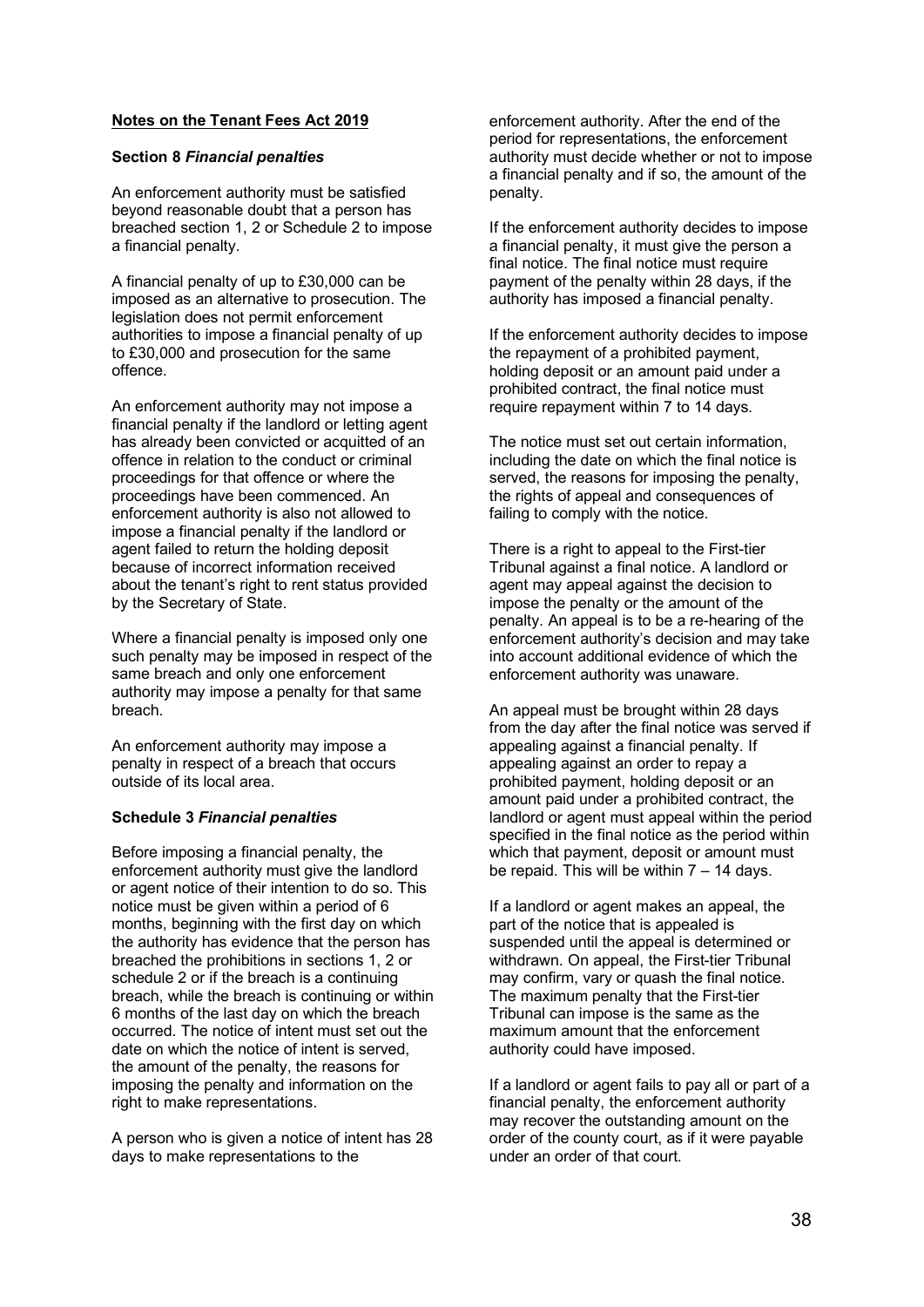# <span id="page-38-0"></span>**Annex C – Final Notice Pro Forma**

# **FINAL NOTICE IMPOSING A FINANCIAL PENALTY**

# **Tenant Fees Act 2019 Section 8 Financial Penalties**

On [*date*] [*Enforcement Authority*] issued you with a notice of intent to impose a monetary penalty. We are now issuing you with a Final Notice imposing a penalty for the following reasons:

(a) You did not make representations or objections within the time period specified in the notice of intent (b) After considering your representations we have decided to [*confirm*] or [*vary*] the monetary penalty

| FINAL NOTICE IMPOSING A FINANCIAL PENALTY                                                                                                                                                          | <b>Reference Number:</b> |  |  |  |
|----------------------------------------------------------------------------------------------------------------------------------------------------------------------------------------------------|--------------------------|--|--|--|
| <b>1. NOTICE OF BREACH</b>                                                                                                                                                                         |                          |  |  |  |
| NOTICE GIVEN TO [name of responsible person/business]-                                                                                                                                             |                          |  |  |  |
| OF [ $address$ ] $-$                                                                                                                                                                               |                          |  |  |  |
| NOTICE GIVEN BY [enforcement officer] -                                                                                                                                                            |                          |  |  |  |
| OF [enforcement authority and address]                                                                                                                                                             |                          |  |  |  |
| I, an authorised officer of [enforcement authority], is satisfied that you have committed a breach of<br>[section 1 or 2 or Schedule 2] of the Tenant Fees Act 2019, through:                      |                          |  |  |  |
| Requiring a payment of a prohibited fee from a tenant/person guaranteeing a payment of rent or<br>person acting on behalf of a tenant in connection with a tenancy under the Tenant Fees Act 2019. |                          |  |  |  |
|                                                                                                                                                                                                    |                          |  |  |  |
| Details of breach: [officer to summarise event and if relevant, refer to results of any review]                                                                                                    |                          |  |  |  |
|                                                                                                                                                                                                    |                          |  |  |  |
|                                                                                                                                                                                                    |                          |  |  |  |
|                                                                                                                                                                                                    |                          |  |  |  |
|                                                                                                                                                                                                    |                          |  |  |  |
|                                                                                                                                                                                                    |                          |  |  |  |
|                                                                                                                                                                                                    |                          |  |  |  |
|                                                                                                                                                                                                    |                          |  |  |  |
|                                                                                                                                                                                                    |                          |  |  |  |
|                                                                                                                                                                                                    |                          |  |  |  |
| I acknowledge receipt of the Final Notice                                                                                                                                                          |                          |  |  |  |
|                                                                                                                                                                                                    |                          |  |  |  |
| This notice requires that you carry out one of the following actions.                                                                                                                              |                          |  |  |  |
| Pay the penalty charge of £ [xx] within 28 days beginning with the day after this Final<br>А.                                                                                                      |                          |  |  |  |

**A. Pay the penalty charge of £ [xx] within 28 days beginning with the day after this Final Notice was served and repay the prohibited payment/holding deposit/ amount paid under a prohibited contract [delete as appropriate] of £[xx] within 7-14 days [number of days to be selected] beginning with the day after this Final Notice was served or**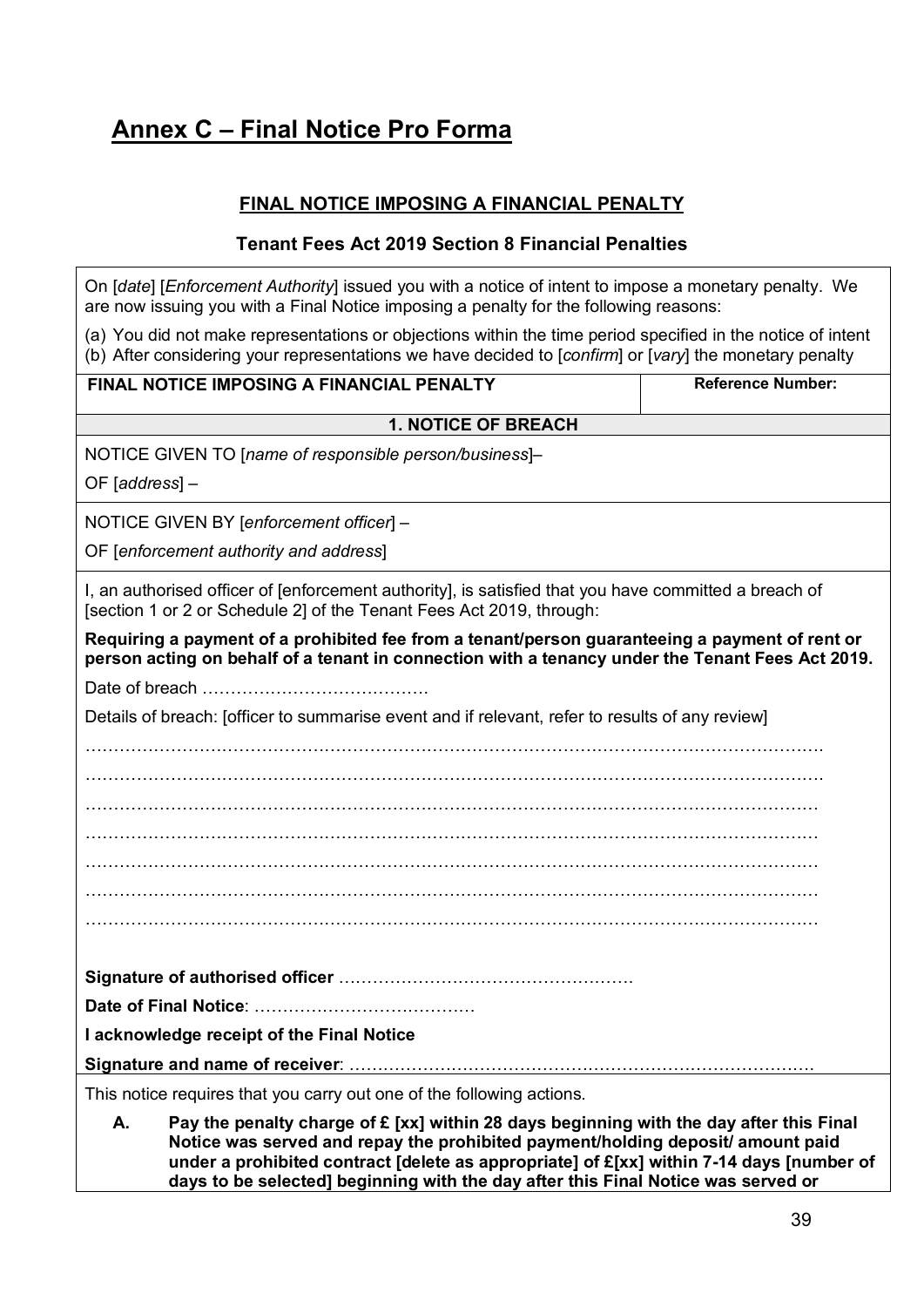#### **B. Appeal to a First-tier Tribunal within 28 days against a financial penalty or within xx days [as above] against the requirement to repay a prohibited payment/holding deposit/ amount paid under a prohibited contract [delete as appropriate].**

# **2. HOW THE TENANT MAY BE PAID**

You must repay the full amount of prohibited payment/holding deposit/amount paid under a prohibited contract [delete as appropriate] of [insert amount]. You must make this payment to [name of tenant or relevant person] within the period of [insert period] days and provide evidence that such a payment has been made to [Enforcement Authority] at [include address].

## **3. HOW THE PENALTY CHARGE MAY BE PAID**

**To be paid to**: [Enforcement Authority]. **Please quote the Notice reference number as above when making payment.**

**Address**:

**Methods of payment**:

**By Post**:

**By phone**:

# **3. APPEALING THIS NOTICE**

You may either pay or appeal to a First-tier Tribunal:

- within the period of 28 days from the day after the date of this final notice for a financial penalty or
- within the period of linsert number of days as entered abovel days from the day after the date of this final notice for the requirement to repay a prohibited payment/holding deposit/ amount paid under a prohibited contract [delete as appropriate].

The Tribunal will consider any representations you make and the circumstances of the alleged breach and will decide whether to confirm, vary or quash this notice.

You may appeal against:

- (a) The requirement to repay the tenant or relevant person the full amount of prohibited payment/holding deposit/amount paid under a contract [delete as appropriate]
- (b) The decision to impose the penalty;
- (c) The amount of the penalty.

An appeal to the First-tier Tribunal is a re-hearing of the authority's decision but may be determined having regard to matters of which the authority was unaware.

The final notice or part that is appealed will be suspended until the appeal is finally determined or withdrawn. This means we cannot pursue you for payment until the appeal has been heard and decided.

Appeals will be heard by the First-tier Tribunal in the Property Chamber.

#### **4. IF YOU DO NOT PAY THE PENALTY CHARGE, REPAY A PROHIBITED PAYMENT/HOLDING DEPOSIT/ AMOUNT PAID UNDER A CONTRACT OR YOU DO NOT PAY IT FOLLOWING AN UNSUCCESSFUL APPEAL**

Unless we withdraw this notice, or a tribunal quashes it, or you have already paid the monetary penalty required or repaid the tenant or relevant person any prohibited payment/holding deposit/amount paid under a prohibited contract [delete as appropriate], we will seek a Court Order from the County Court.

These proceedings cannot be started any earlier than: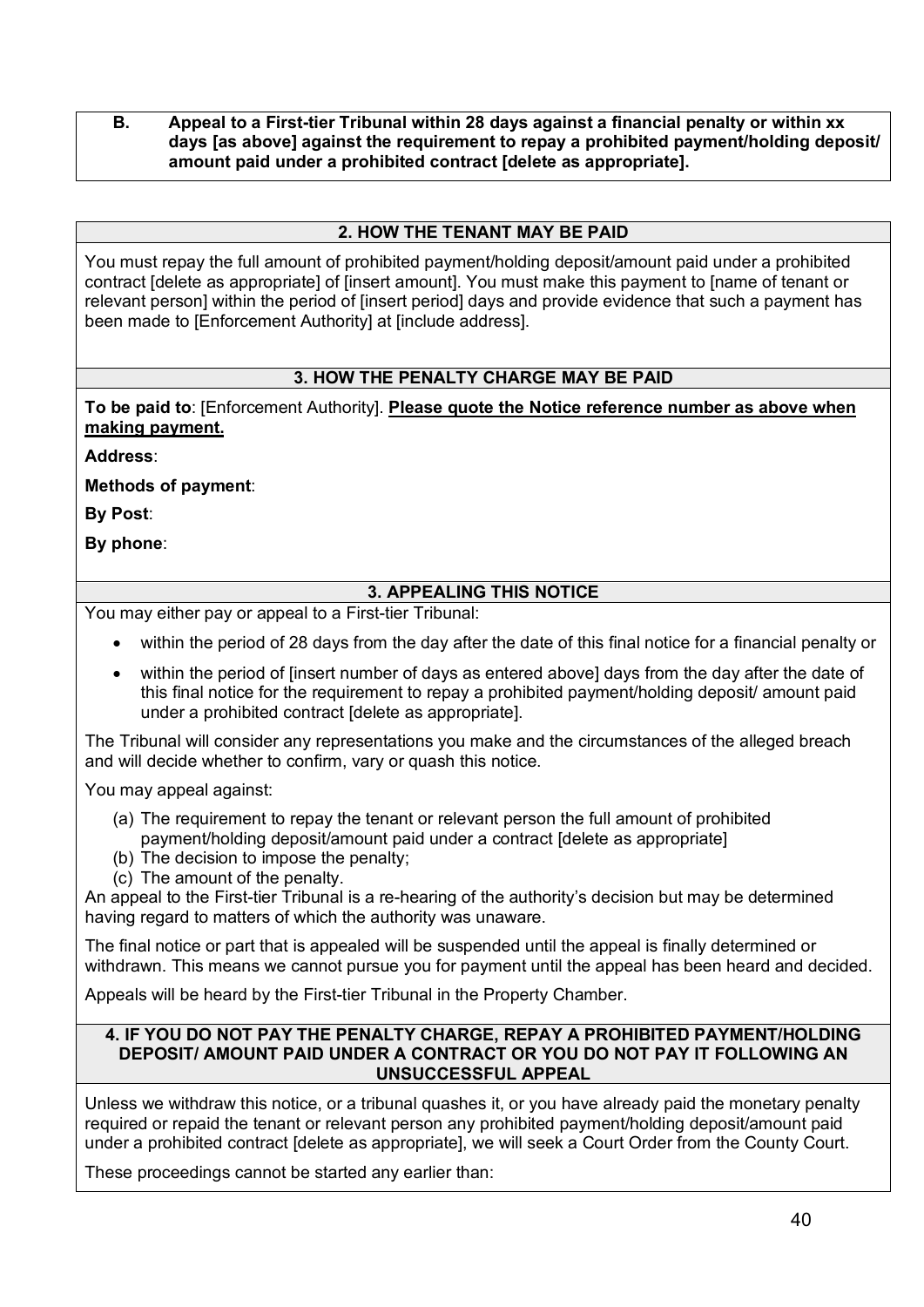- (a) the end of the period allowed for the payment of the monetary penalty; or
- (b) where you appeal to a First-tier Tribunal, before the day on which the appeal is either withdrawn or determined